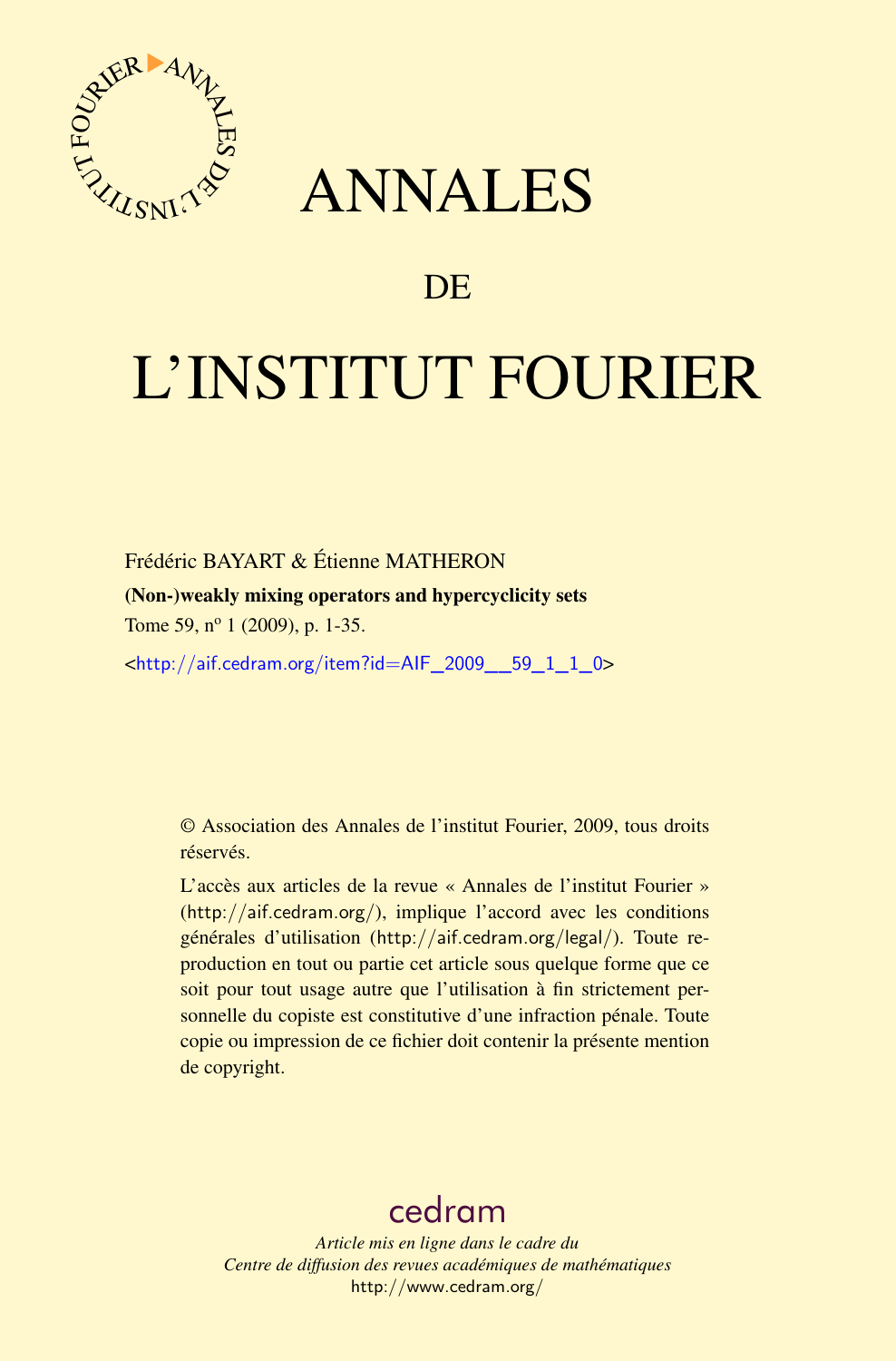## (NON-)WEAKLY MIXING OPERATORS AND HYPERCYCLICITY SETS

## **by Frédéric BAYART & Étienne MATHERON (\*)**

ABSTRACT. — We study the frequency of hypercyclicity of hypercyclic, nonweakly mixing linear operators. In particular, we show that on the space  $\ell^1(\mathbb{N}),$ any sublinear frequency can be realized by a non–weakly mixing operator. A weaker but similar result is obtained for  $c_0(\mathbb{N})$  or  $\ell^p(\mathbb{N})$ ,  $1 < p < \infty$ . Part of our results is related to some Sidon-type lacunarity properties for sequences of natural numbers.

Résumé. — On étudie la fréquence d'hypercyclicité des opérateurs hypercycliques non faiblement mélangeants. On montre en particulier qu'il est possible de construire sur l'espace  $\ell^1$  des opérateurs non faiblement mélangeants de fréquence d'hypercyclicité arbitrairement grande. On obtient un résultat analogue (mais plus faible) sur  $c_0$  ou  $\ell^p$ ,  $1 < p < \infty$ . Certains de nos résultats font intervenir des propriétés de lacunarité de type "Sidon" pour les suites d'entiers.

## **1. Introduction**

The present paper is a contribution to the study of the dynamics of linear operators. More specifically, we are interested in the behaviour of individual orbits of a continuous linear operator. Most of the paper is devoted to the following question: how "frequently" can such an orbit visit each nonempty open set without forcing the operator to be topologically weakly mixing?

Let X be a separable F-space over  $\mathbb{K} = \mathbb{R}$  or  $\mathbb{C}$ , and let us denote by  $\mathcal{L}(X)$  the set of all continuous linear operators on X. An operator  $T \in \mathcal{L}(X)$ is said to be *hypercyclic* if there exists some vector  $x \in X$  whose T-orbit  ${T<sup>n</sup>(x)}$ ;  $n \in \mathbb{N}$  is dense in X. Equivalently, T is hypercyclic if and only if it is *topologically transitive*, which means that for any pair  $(V, V')$  of

*Math. classification:* 47A16, 37B99, 11B99.

*Keywords:* Hypercyclic operators, weak mixing, Sidon sequences.

<sup>(\*)</sup> *Aknowledgement:* the authors would like to thank the anonymous referee for his/her careful reading, which led to the elimination of a number of mistakes.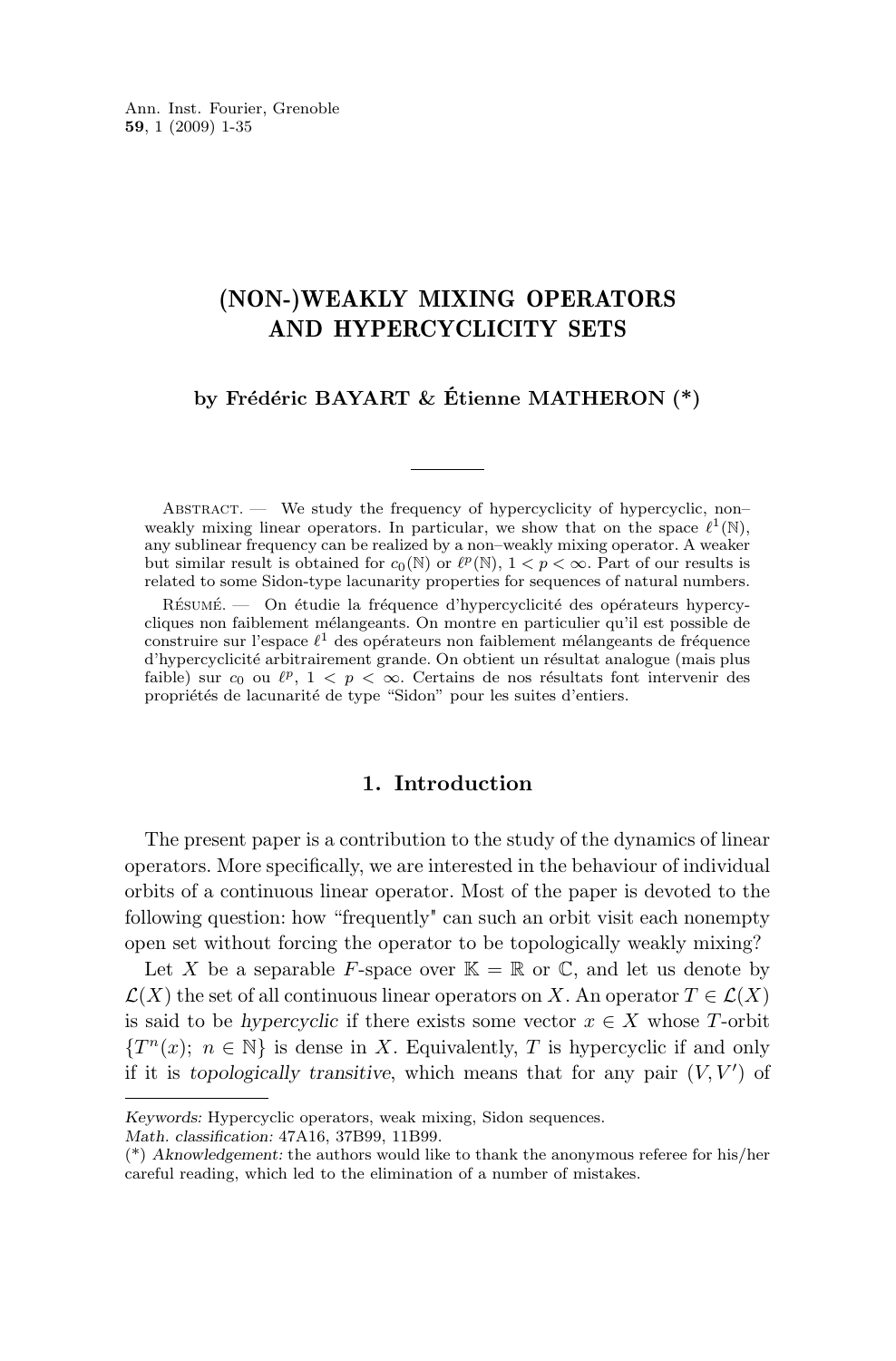nonempty open subsets of X, one can find some integer  $n \in \mathbb{N}$  such that  $T^{n}(V) \cap V' \neq \emptyset$ . An operator T is said to be (topologically) *weakly mixing* if the operator  $T \times T$  is hypercyclic on the product space  $X \times X$ .

Of course, hypercyclicity and weak mixing make sense for arbitrary continuous maps, and they are basic notions in topological dynamics. In the linear setting, weak mixing is particularly significant because it is closely related to the so-called *Hypercyclicity Criterion*. A linear operator  $T \in \mathcal{L}(X)$ is said to satisfy the Hypercyclicity Criterion with respect to some increasing sequence of integers  $(n_k)$  if one can find dense sets  $D, D' \subset X$  such that

- (a)  $T^{n_k}(x) \to 0$  for each  $x \in D$ ;
- (b) for each  $x' \in D'$ , one can find a sequence  $(z_k) \subset X$  such that  $z_k \to 0$ and  $T^{n_k}(z_k) \to x'.$

It is not difficult to show that operators satisfying the Hypercyclicity Criterion are indeed hypercyclic, and hence weakly mixing because  $T \times T$ satisfies the criterion whenever  $T$  does. By a nice result of J. Bès and A. Peris ([\[4\]](#page-34-0)), the converse is also true: a linear operator satisfies the Hypercyclicity Criterion if and only if it is weakly mixing.

For many years, all known examples of hypercyclic operators were also known to satisfy the Hypercyclicity Criterion. Thus, it looked quite reasonable to conjecture that for linear operators, hypercyclicity and weak mixing are in fact equivalent. Nevertheless, M. De La Rosa and C. Read have shown very recently that hypercyclic operators need not be weakly mixing ([\[8\]](#page-34-0)). More precisely, they constructed a Banach space  $X$  on which a counterexample exists. Building on their ideas, the authors of the present paper have proved that one can construct hypercyclic operators which are not weakly mixing on many classical Banach spaces (including all  $\ell^p$ -spaces), and also on the space of entire functions  $\mathcal{H}(\mathbb{C})$  ([\[3\]](#page-34-0)).

On the other hand, several authors have observed that hypercyclicity combined with some qualitative property automatically yields weak mixing. One noteworthy example is a recent result of K. -G. Grosse-Erdmann and A. Peris ([\[13\]](#page-34-0)), according to which every *frequently hypercyclic* operator is weakly mixing. Frequent hypercyclicity is defined as follows ([\[2\]](#page-34-0)). Let  $T \in \mathcal{L}(X)$ . For  $x \in X$  and  $V \subset X$  nonempty open, set

$$
\mathbf{N}(x,V) := \{ n \in \mathbb{N};\ T^n(x) \in V \}.
$$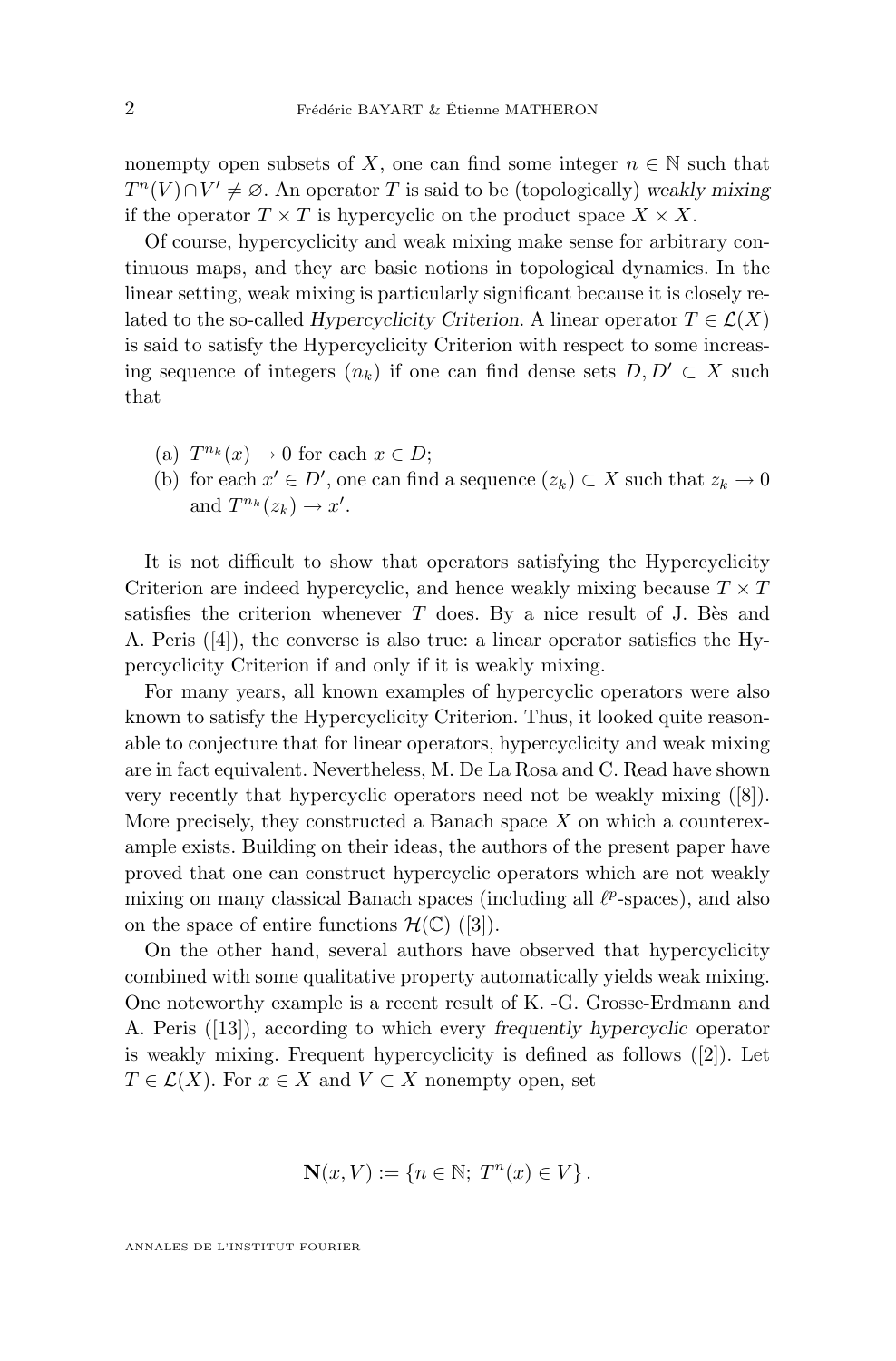<span id="page-3-0"></span>The operator  $T$  is said to be frequently hypercyclic if there exists some vector  $x \in X$  such that all sets  $N(x, V)$  have positive lower density; equivalently, if each set  $N(x, V)$  can be enumerated as an increasing sequence  $(n_k)$  with  $n_k = O(k)$  as  $k \to \infty$ .

In view of [\[13\]](#page-34-0), it is not surprising that the operators constructed in [\[8\]](#page-34-0) and [\[3\]](#page-34-0) seem very far from being frequently hypercyclic. The aim of the present paper is to try to fill the gap between frequently hypercyclic operators and these somewhat extreme examples, by investigating the frequency of hypercyclicity of non–weakly mixing operators.

Before formulating any result, we first have to give a precise meaning to the rather vague expression "frequency of hypercyclicity". The next definition is the most obvious generalization of frequent hypercyclicity.

DEFINITION 1.1. — Let  $(m_k)_{k \in \mathbb{N}}$  be an increasing sequence of natural *numbers. An operator*  $T \in \mathcal{L}(X)$  *is said to be*  $(m_k)$ -hypercyclic *if there exists some vector*  $x \in X$  *such that each set*  $N(x, V)$  *can be enumerated as an increasing sequence*  $(n_k)_{k \in \mathbb{N}}$  *with*  $n_k = O(m_k)$  *as*  $k \to \infty$ *.* 

Thus, the frequently hypercyclic operators are exactly the  $(k)$ -hypercyclic ones. The following theorem shows that, at least if one is allowed to choose the space  $X$ , the result of Grosse-Erdmann and Peris mentionned above is essentially optimal.

THEOREM 1.2.  $\qquad$  *If*  $(m_k)$  *is any increasing sequence of natural numbers* such that  $\lim_{k\to\infty} \frac{m_k}{k} = \infty$ , then one can construct an operator on X =  $\ell^1(\mathbb{N})$  which is  $(m_k)$ -hypercyclic, but not weakly mixing.

COROLLARY 1.3. — *For any*  $\varepsilon > 0$ , there exist non-weakly mixing op*erators on*  $\ell^1(\mathbb{N})$  *which are*  $(k^{1+\epsilon})$ *-hypercyclic.* 

As stated, Theorem 1.2 just asserts the largeness of some sets of natural numbers  $N(x, V)$ , without indicating any relation between these sets. However, if  $x \in X$  is a hypercyclic vector for some operator  $T \in \mathcal{L}(X)$ , then the sets  $N(x, V)$  are in fact closely related to each other. More precisely, it is easily checked that if  $V_1, V_2$  are two nonempty open subsets of X, then one can find a nonempty open set  $\widetilde{V}_1 \subset V_1$  and some natural number N such that  $N + N(x, \widetilde{V}_1) \subset N(x, V_2)$ : choose  $N \in \mathbb{N}$  such that  $T^N(V_1) \cap V_2 \neq \emptyset$ , and set  $\widetilde{V}_1 := V_1 \cap (T^N)^{-1}(V_2)$ . Moreover, one can find an infinite set  $\mathbf{B} \subset \mathbb{N}$ such that, for each neighbourhood U of x, the set  $N(x, U)$  contains all but finitely many  $n \in \mathbf{B}$ : just consider an increasing sequence  $(b_n) \subset \mathbb{N}$  such that  $T^{b_n}(x) \to x$  and set  $\mathbf{B} := \{b_n; n \in \mathbb{N}\}\.$  From these two remarks, it follows in particular that each set  $N(x, V)$  contains a translate of some cofinite subset of B. This suggests the following definition.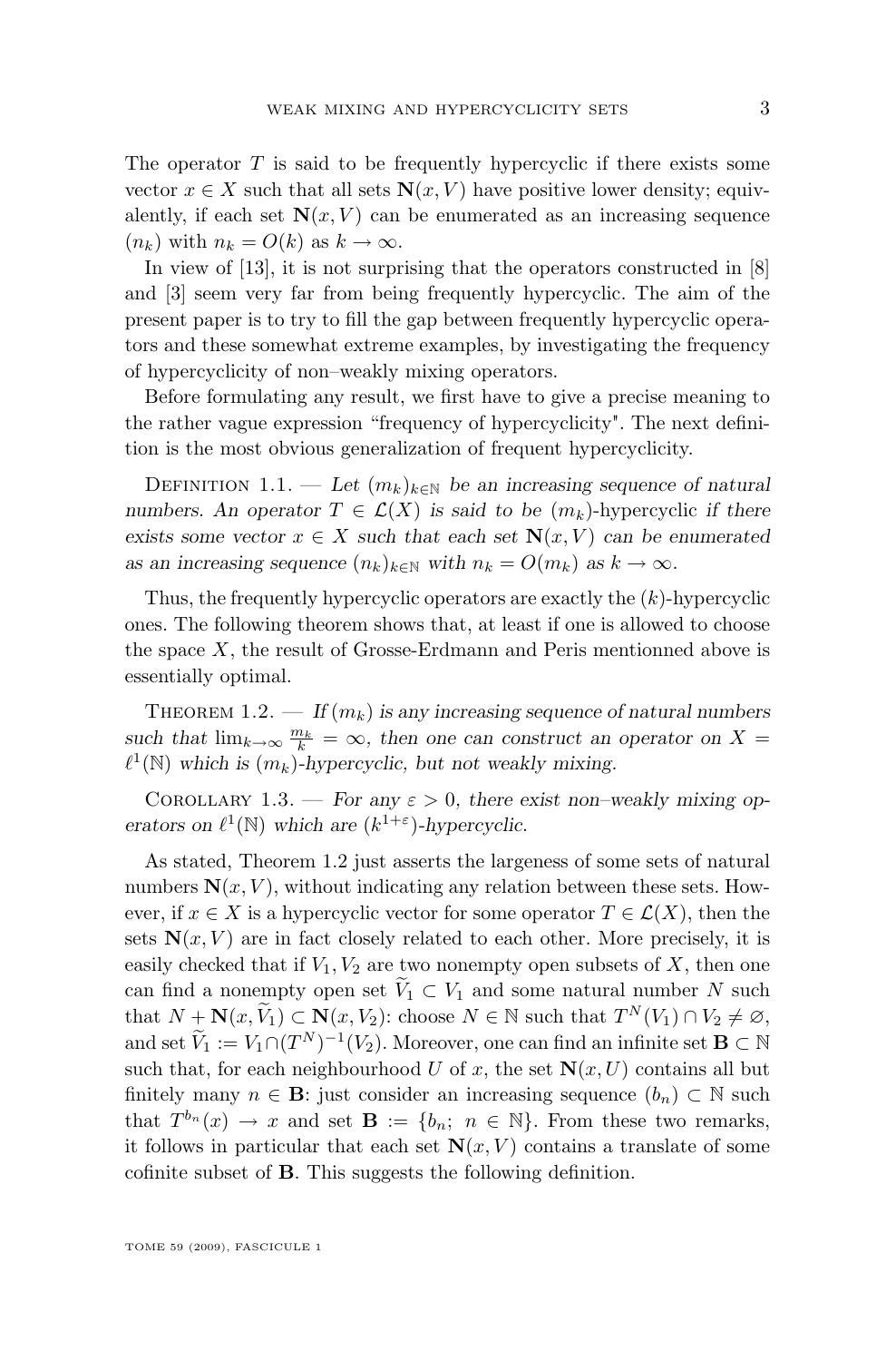<span id="page-4-0"></span>DEFINITION 1.4. — Let  $T \in \mathcal{L}(X)$ . An infinite set  $\mathbf{B} \subset \mathbb{N}$  is said to be *a* hypercyclicity set *for*  $T$  *if there exists some vector*  $x \in X$  *such that each* set  $N(x, V)$  contains a translate of some cofinite subset of **B**.

This definition is connected to the previous one in an obvious way: if B is an infinite subset of N whose increasing enumeration  $(b_n)$  satisfies  $b_{k+N}$  =  $O(m_k)$  as  $k \to \infty$  for each fixed  $N \in \mathbb{N}$ , and if **B** is a hypercyclicity set for some operator T, then this operator is  $(m_k)$ -hypercyclic. And in fact, we will prove Theorem [1.2](#page-3-0) by producing a set  $\mathbf{B} \subset \mathbb{N}$  with the required growth property, to which one can associate some non–weakly mixing operator T in such a way that  $\bf{B}$  is a hypercyclicity set for  $T$ . Thus, we will have some vector  $x \in X$  such that all sets  $N(x, V)$  are not merely large, but in fact large in exactly the same way.

It is not hard to convince oneself that the rate of growth of a hypercyclicity set cannot be arbitrary. In fact, we will prove below (Theo-rem [5.4\)](#page-23-0) that an infinite set  $\mathbf{B} \subset \mathbb{N}$  is a hypercyclicity set for some Fspace operator T if and only if its increasing enumeration  $(b_n)$  satisfies  $\lim_{n\to\infty}(b_{n+1}-b_n)=\infty$ . But if one requires the operator T to be non– weakly mixing, then the arithmetic properties of **B** come into play. This is apparent from [\[13\]](#page-34-0), because what is actually proved there can be formulated as follows: *If*  $T \in \mathcal{L}(X)$  *and if there exists some vector*  $x \in X$  *such that for each nonempty open set*  $V \subset X$ *, the difference set*  $N(x, V) - N(x, V)$ *has bounded gaps (as it happens if*  $N(x, V)$  *has positive density), then* T *is weakly mixing.* For example, this rules out the possibility for the set  $\mathbf{B} = \{n^2; n \in \mathbb{N}\}\$ to be a hypercyclicity set for any non-weakly mixing operator, even though its rate of growth is *a priori* admissible by [1.2.](#page-3-0)

Since arithmetical largeness of the sets  $N(x, V)$  entails weak mixing, it should not look very surprising that if, on the contrary, a set  $\mathbf{B} \subset \mathbb{N}$ has some lacunarity property of arithmetical nature, then it turns out to be a hypercyclicity set for some non–weakly mixing operator. Recall that an increasing sequence of natural numbers  $(b_n)_{n\in\mathbb{N}}$  is said to be a *Sidon* sequence if all sums  $b_k + b_l$  with  $k < l$  are distinct. We will need the following stronger Sidon-type property.

DEFINITION 1.5. — Let  $(\Delta_l)_{l \in \mathbb{N}}$  be a sequence of natural numbers. An *increasing sequence of natural numbers*  $(b_n)_{n\in\mathbb{N}}$  *is said to be a*  $(\Delta_l)$ -Sidon sequence *if the sets of natural numbers*  $J_l := \bigcup_{k \leq l} [b_l + b_k, b_l + b_k + \Delta_l]$ *are pairwise disjoint.*

We now have the following result.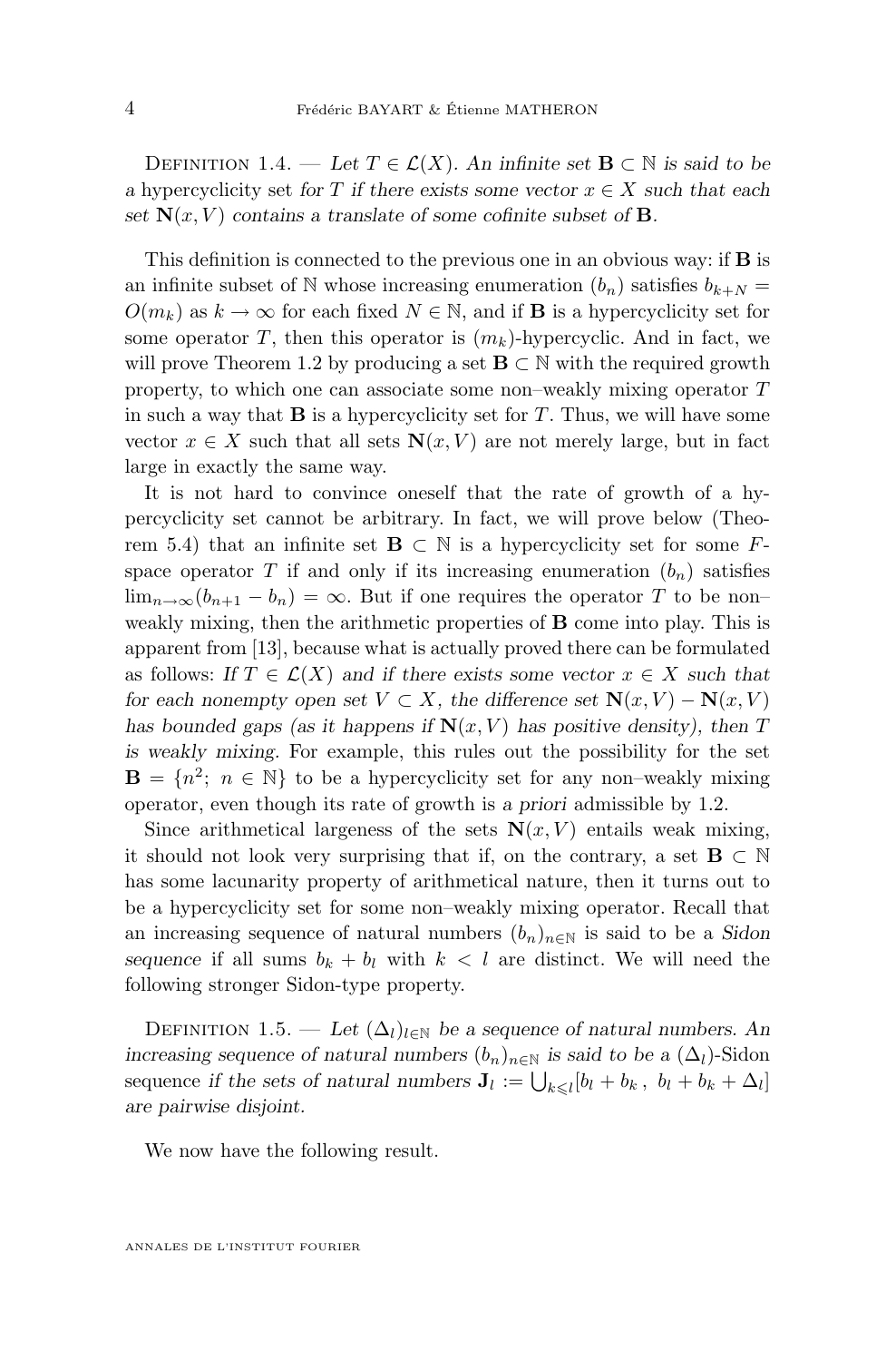<span id="page-5-0"></span>THEOREM 1.6. — Let  $(b_n)_{n \in \mathbb{N}}$  be an increasing sequence of natural *numbers.* Assume that  $(b_n)$  is  $(\Delta_l)$ -Sidon, for some sequence  $(\Delta_l)$  tend*ing to*  $\infty$ *. Then, for any infinite set*  $I \subset \mathbb{N}$ *, the set*  $\mathbf{B} := \{b_n : n \in \mathbb{N} \setminus I\}$  *is a hypercyclicity set for some non–weakly mixing operator on*  $X = \ell^1(\mathbb{N})$ .

Notice that one cannot hope to use this result to recover Theorem [1.2.](#page-3-0) Indeed, it is well known that the rate of growth of any Sidon sequence  $(b_n)$ is at least  $n^2$  (see [\[14\]](#page-34-0)). On the other hand, Theorem [1.6](#page-4-0) gives a large and natural class of subsets of N which are hypercyclicity sets for non–weakly mixing operators, while the set constructed in our proof of Theorem [1.2](#page-3-0) seems to be a very peculiar one.

The two above theorems are stated for the space  $X = \ell^1(\mathbb{N})$ , and we are very far from being able to prove them on any separable Banach space. Yet, we do have some similar, though less satisfactory results on a rather large class of Banach spaces. Let us say that a linearly independent sequence  $(e_i)_{i\in\mathbb{N}}\subset X$  is *shift-admissible* if the forward shift S associated to  $(e_i)$  is continuous. Recall that S is the linear map on span ${e_i; i \in \mathbb{N}}$  defined by  $S(e_i) = e_{i+1}.$ 

Theorem 1.7. — *Let* X *be a separable Banach space, and assume* X *has a normalized unconditional basis which is shift-admissible. Let also*  $(b_n)$  be an increasing sequence of natural numbers. Assume that  $(b_n)$  is  $(\Delta_l)$ -Sidon, for some nondecreasing sequence  $(\Delta_l)$  satisfying the follow*ing property:*  $\sum_{0}^{\infty} \exp(-\psi(\Delta_l)) < \infty$ , where  $\psi : (0, \infty) \to (0, \infty)$  *is a nondecreasing function such that*  $\int_{1}^{\infty}$  $\psi(t)$  $t_1^{\nu(t)}$  dt <  $\infty$ . Then, for any infinite *set*  $I \subset \mathbb{N}$ *, the set*  $\mathbf{B} := \{b_n : n \in \mathbb{N} \setminus I\}$  *is a hypercyclicity set for some non–weakly mixing operator on* X*.*

For any given  $\varepsilon > 0$ , it is not hard to construct a sequence  $(b_n)$  as above with  $b_k = O(k^{3+\epsilon})$ ; see Lemma [3.2](#page-15-0) below. Setting  $I = 2N$ , we get the following corollary.

Corollary 1.8. — *Let the Banach space* X *be as above. Then, for any*  $\varepsilon > 0$  one can find an operator  $T \in \mathcal{L}(X)$  which is  $(k^{3+\varepsilon})$ -hypercyclic, but *not weakly mixing.*

Since, as we mentionned above, Sidon sequences cannot grow too slowly, it is very likely that this result does not give the optimal frequency of hypercyclicity for a non-weakly mixing operator on *e.g.*  $c_0(\mathbb{N})$  or  $\ell^p(\mathbb{N})$ . It is quite plausible that one can still go down to  $1 + \varepsilon$ , as in the  $\ell^1$  case. However, we were not able to adapt our proof of Theorem [1.2](#page-3-0) to this more general setting.

TOME 59 (2009), FASCICULE 1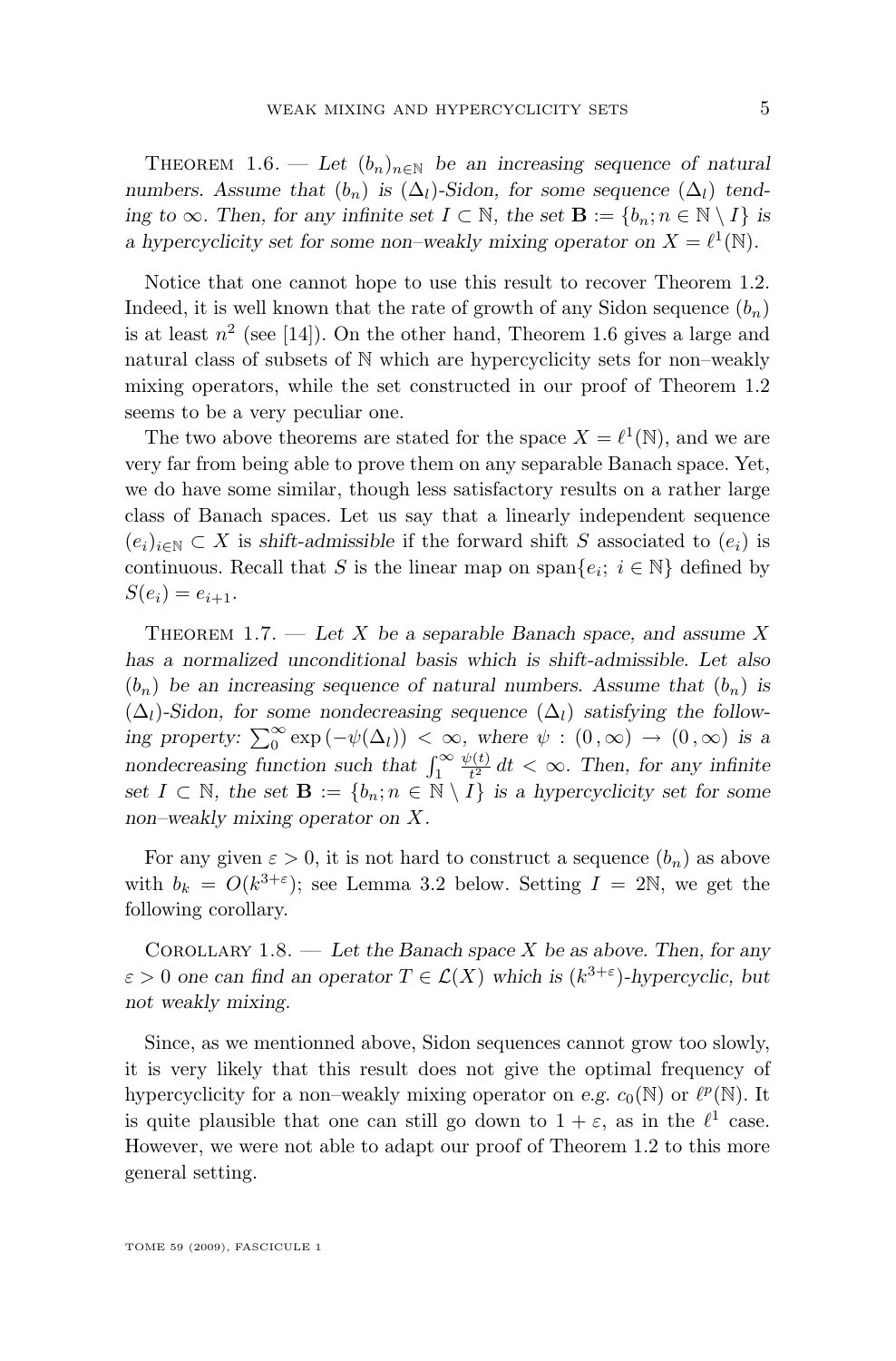<span id="page-6-0"></span>This paper is organized as follows. In Section 2, we describe our strategy for proving Theorems [1.2,](#page-3-0) [1.6](#page-4-0) and [1.7.](#page-5-0) We introduce there the notations and give some preliminaries which will be useful throughout the whole paper. Section [3](#page-12-0) is devoted to the proofs of Theorems [1.6](#page-4-0) and [1.7.](#page-5-0) Theorem [1.2](#page-3-0) is proved in section [4.](#page-17-0) In Section [5,](#page-20-0) we give further informations on hypercyclicity sets. In particular, we give a criterion for an operator to admit a given set as a hypercyclicity set. In Section [6,](#page-25-0) we prove two results similar to [1.2](#page-3-0) and [1.8](#page-5-0) for a class of non-Banach Fréchet spaces. We conclude the paper by an expository section where we give unified proofs of several known results related to the Hypercyclicity Criterion.

## **2. General framework**

## **2.1. The strategy**

The following lemma from [\[3\]](#page-34-0) isolates the basic idea used in [\[8\]](#page-34-0) and [\[3\]](#page-34-0) to check that the operators considered there are not weakly mixing. Here and in the rest of the paper, we will use the following notations. If  $T$  is a linear map defined on some vector space Z and if  $e_0 \in Z$ , we denote by  $\mathbb{K}[T]e_0$  the linear span of the vectors  $T^i(e_0), i \in \mathbb{N}$ . In other words,

$$
\mathbb{K}[T]e_0 = \{P(T)e_0; P \text{ polynomial}\}.
$$

Using the commutativity of the product of polynomials, it is easily checked that one can unambiguously define a product on  $\mathbb{K}[T]e_0$  by the identities

$$
(P(T)e_0) \cdot (Q(T)e_0) = (PQ)(T)e_0.
$$

LEMMA 2.1. — Let X be an F-space, and let  $T \in \mathcal{L}(X)$  be hypercyclic with hypercyclic vector  $e_0$ . Assume there exists a nonzero linear functional  $\phi : \mathbb{K}[T]e_0 \to \mathbb{K}$  *such that the map*  $(x, y) \mapsto \phi(x \cdot y)$  *is continuous on*  $\mathbb{K}[T]e_0 \times \mathbb{K}[T]e_0$ . Then T is not weakly mixing.

This lemma is essentially the same as Corollary 2.3 in [\[3\]](#page-34-0). Its proof is not difficult, but it seems unnecessary to give any detail at this point. We will say a few words on it in section [7.](#page-28-0)

We can now describe our strategy for proving Theorems [1.2,](#page-3-0) [1.6](#page-4-0) and [1.7.](#page-5-0) We start with a Banach space  $X$  having a normalized, shift-admissible unconditional basis  $(e_i)_{i\in\mathbb{N}}$ , and we set

$$
c_{00} = \text{span}\{e_i; i \in \mathbb{N}\}.
$$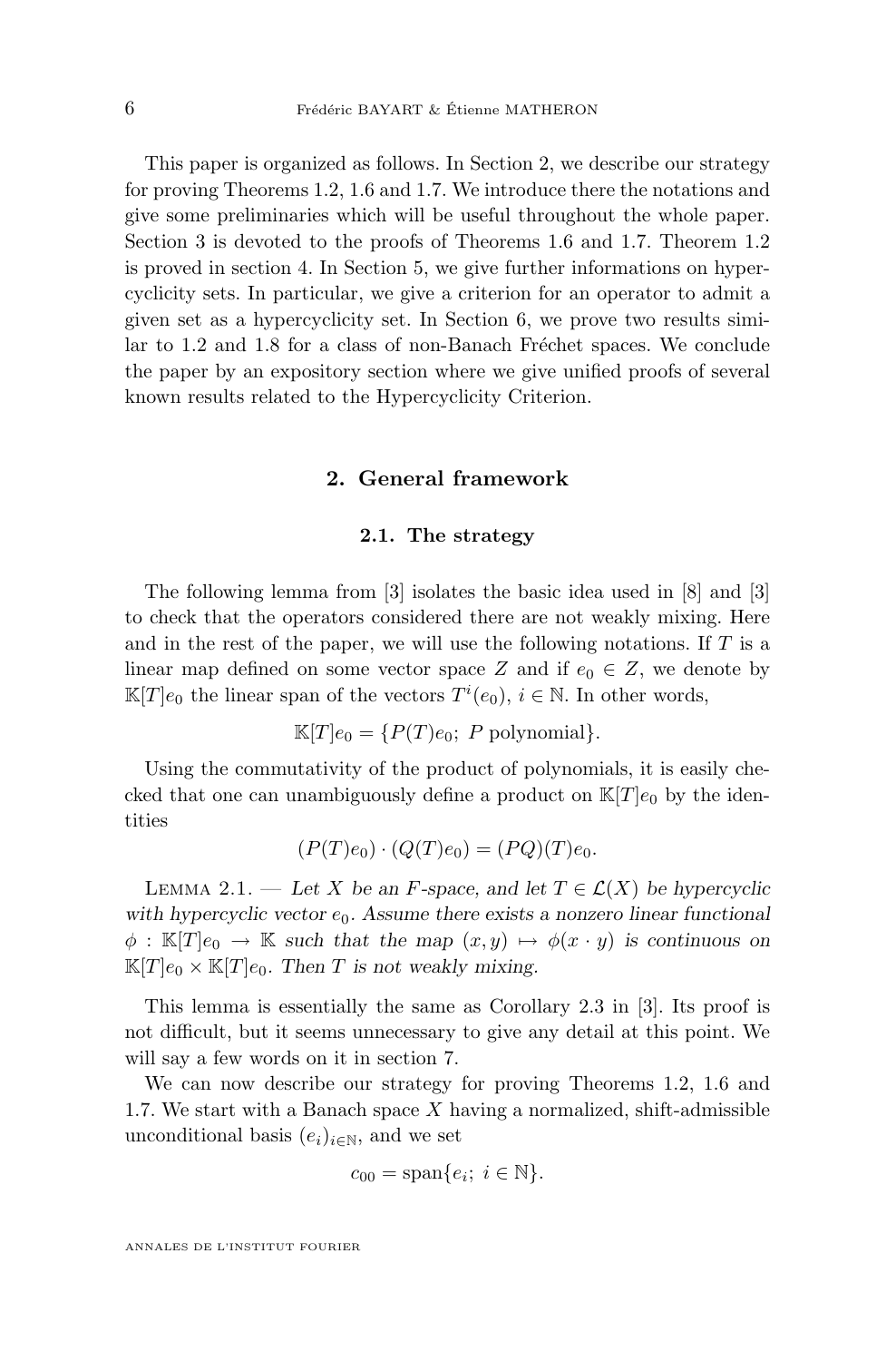We denote by  $\|\cdot\|_1$  the  $\ell^1$ -norm on  $c_{00}$ : if  $x = \sum_i x_i e_i \in c_{00}$ , then  $||x||_1 = \sum_i |x_i|.$ 

We will define a linear map  $T: c_{00} \rightarrow c_{00}$  depending on an increasing sequence of positive integers  $(b_n)$ , an infinite set I, and a number of additional parameters. By its very definition, the linear map T will satisfy the following three properties.

- (i)  $\text{span}\{T^i(e_0); 0 \leq i \leq N\} = \text{span}\{e_i; 0 \leq i \leq N\}$  for all  $N \in \mathbb{N}$ , so that in particular  $\mathbb{K}[T]e_0 = c_{00}$ .
- (ii) Each vector  $z = P(T)e_0 \in \mathbb{K}[T]e_0$  is in the closure of the set  $\{T^{b_n}(e_0); n \in I\}.$
- (iii)  $\lim_{\substack{n \to \infty \\ n \in \mathbb{N} \setminus I}}$  $T^{b_n}(e_0) = e_0.$

It follows from (i) and (ii) that the set  $\{T^{b_n}(e_0); n \in \mathbb{N}\}\)$  is dense in  $X$ . Hence, as soon as the linear map  $T$  has been shown to be continuous, it extends to an operator on X (still denoted by  $T$ ) which is hypercyclic with hypercyclic vector  $e_0$ . Then property (iii) implies that the set **B** =  ${b_n; n \in \mathbb{N} \setminus I}$  is a hypercyclicity set for T.

The strategy is now clear. To prove Theorems [1.6](#page-4-0) and [1.7,](#page-5-0) we will show that, under the assumptions on  $(b_n)$  stated therein and given the infinite set I, it is possible to choose the parameters involved in the definition of  $T$ in such a way that  $T$  is continuous, and one can define a linear functional  $\phi$  satisfying the continuity property of Lemma [2.1.](#page-6-0) To prove Theorem [1.2,](#page-3-0) we will show that given the sequence  $(m_k)$ , one can choose the sequence  $(b_n)$ , the infinite set I and the other parameters in such a way that T is continuous, the linear functional  $\phi$  can be constructed, and the increasing enumeration of any cofinite subset of B does not grow faster than the sequence  $(m_k)$ .

## **2.2. The parameters**

The parameters involved in the construction of  $T$  are the following:

- an increasing sequence of integers  $\mathbf{b} = (b_n)_{n \in \mathbb{N}}$ , with  $b_0 = 0$ ;
- an infinite set  $I \subset \mathbb{N}$ , with  $0 \in I$ ;
- a sequence of polynomials  $\mathbf{P} = (P_n)_{n \in \mathbb{N}}$ , with  $P_0 = 0$ ;
- a nondecreasing sequence of positive numbers  $\mathbf{a} = (a_n)$  tending to  $\infty$ , with  $a_0 = 1$ ;
- a nondecreasing sequence of positive numbers  $(w(i))_{i\geqslant 1}$ .

We will always assume that the following properties hold.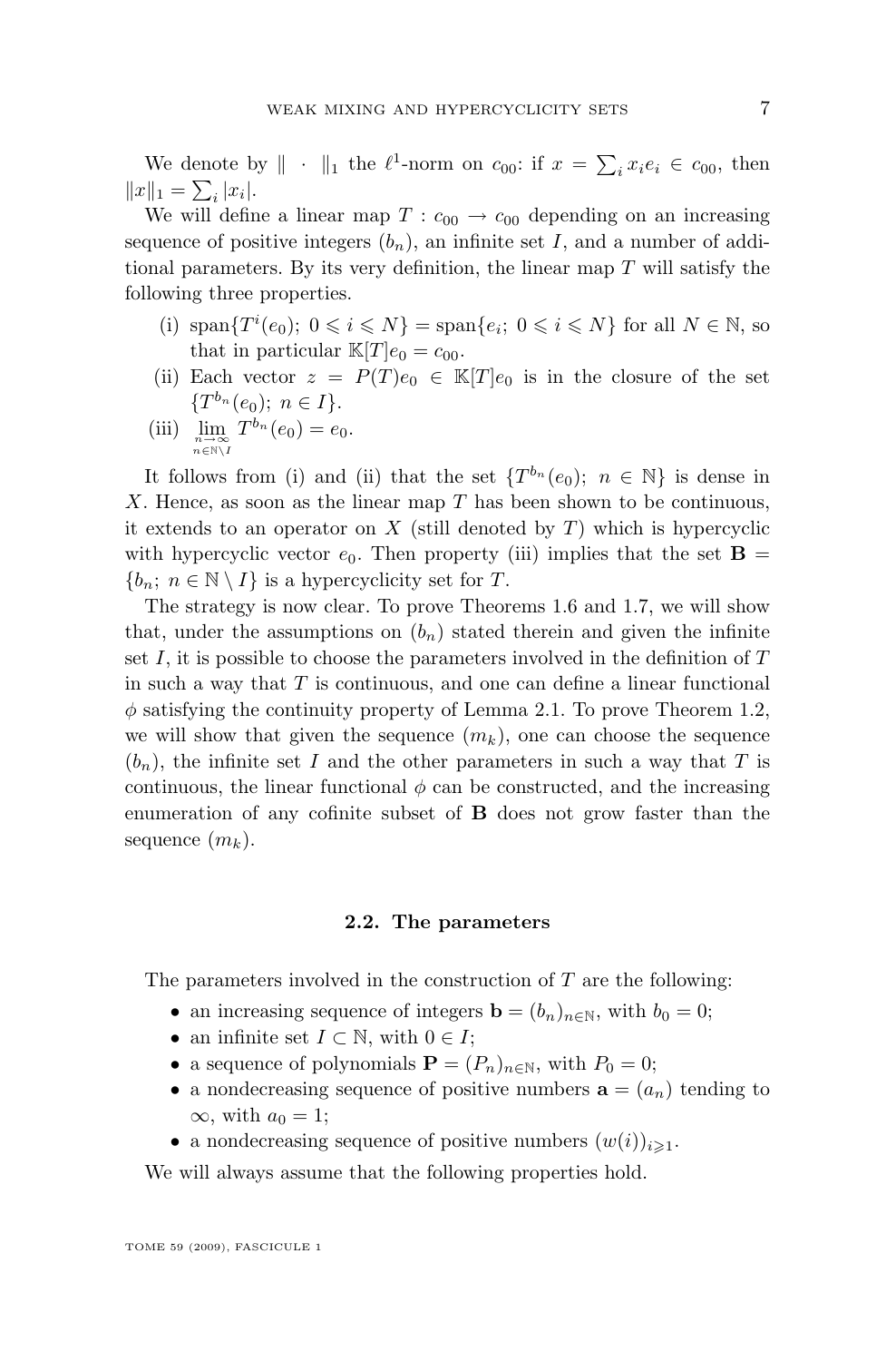- <span id="page-8-0"></span>•  $P_n = 1$  for all  $n \in \mathbb{N} \setminus I$ , and the sequence  $(P_n)_{n \in I}$  enumerates (not in a 1-1 way) the set of all polynomials with coefficients in some fixed countable dense set  $\mathbf{Q} \subset \mathbb{K}$ .
- Setting  $d_n := \deg(P_n)$ , we have  $d_n < b_n$  for all n.
- The sequence  $(w(i))$  has the form

$$
w(i) = K(1 - \xi(i)),
$$

where  $K \geq 4$  and  $(\xi(i))_{i\geq 1}$  is a nonincreasing sequence of positive numbers tending to 0, with  $0 < \xi(i) \leq \frac{1}{2}$  for all *i*. In particular, we have  $2 \leqslant \frac{K}{2} \leqslant w(i) \leqslant K$  for all *i*.

If P is a polynomial, we denote by  $|P|_1$  the sum of the moduli of its coefficients.

## **2.3. The operator** T

Since  $\deg(P_n) < b_n$  for all n, there is a uniquely defined linear map  $T: c_{00} \rightarrow c_{00}$  satisfying the following properties:

$$
\begin{cases}\nT(e_i) = w(i+1)e_{i+1} & \text{if } i \in \bigcup_{n \geq 1} [b_{n-1}, b_n - 2]; \\
T^{b_n}(e_0) = P_n(T)e_0 + \frac{1}{a_n}e_{b_n} & \text{for all } n.\n\end{cases}
$$

A simple computation shows that one can write

$$
(2.1) \t\t T(e_{b_n-1}) = \varepsilon_n e_{b_n} + f_n,
$$

where

(2.2) 
$$
\varepsilon_n = \frac{a_{n-1}}{a_n w(b_{n-1} + 1) \cdots w(b_n - 1)}
$$

and

$$
(2.3) \t f_n = \frac{a_{n-1}}{w(b_{n-1}+1)\cdots w(b_n-1)} \left( P_n(T)e_0 - T^{b_n-b_{n-1}} P_{n-1}(T)e_0 \right).
$$

Since  $d_n < b_n$  and  $d_{n-1} < b_{n-1}$ , the vector  $f_n$  is supported on  $[0, b_n)$ . Thus, the operator  $T$  satisfies property (i) stated above when describing our strategy. Moreover, (ii) and (iii) are also satisfied by definition of  $T$ , thanks to the assumptions made on the sequence  $(P_n)$ . The next lemma will be our main tool for checking the continuity of  $T$ . We set

$$
D_n := b_n - b_{n-1}.
$$

Lemma 2.2. — *The following properties hold.* (a)  $\varepsilon_n \leq 1$  for all  $n \in \mathbb{N}^*$ .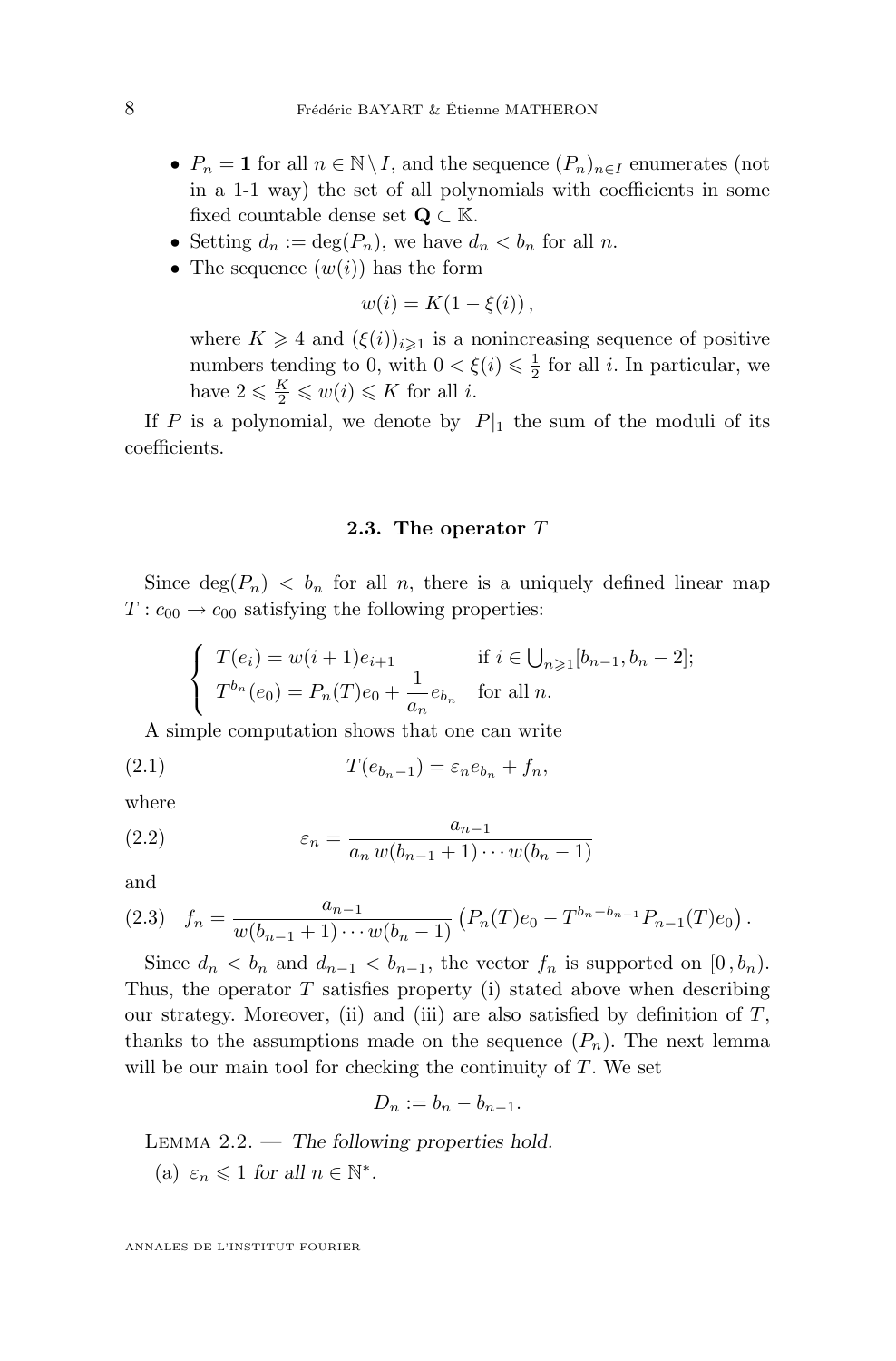(b) If 
$$
n \in \mathbb{N}^*
$$
 and if  $||f_k||_1 \le 1$  for all  $k < n$ , then  
\n
$$
||f_n||_1 \le C_n(K, \mathbf{a}, \mathbf{P}) \Bigg[ (K/2)^{-D_n} + \exp \left( - \sum_{i=1}^{D_n - 1} (\xi(i + d_{n-1}) - \xi(i + b_{n-1})) \right) \Bigg],
$$
\nwhere  $C_n(K, \mathbf{a}, \mathbf{P}) = K^{\max(d_n, d_{n-1}) + 1} |a_{n-1}| (|P_n|_1 + |P_{n-1}|_1)$ .

*Proof.* — Part (a) is obvious. To prove (b), let us fix n and assume  $||f_k||_1 \leq 1$  for all  $k < n$ . For each  $j \in \mathbb{N}$ , set  $E_j := \text{span}(e_0, \ldots, e_j)$ . Since the sequence  $(w(i))$  is nondecreasing and  $w(i) \geq 2$  for all i, it follows from our assumption that if  $j < b_n$  and  $x \in E_j$ , one has  $||Tx||_1 \leq w(j+1)||x||_1$ . From this, we deduce that

$$
||T^{j}(e_0)||_1 \le \prod_{i=1}^{j} w(i)
$$

for all  $j < b_n$ . Looking at [\(2.3\)](#page-8-0), this gives the inequality

$$
||f_n||_1 \leq |a_{n-1}| |P_n|_1 \frac{\prod_{i=1}^{d_n} w(i)}{\prod_{i=1}^{D_n-1} w(i + b_{n-1})} + |a_{n-1}| |P_{n-1}|_1 \frac{\prod_{i=1}^{D_n+d_{n-1}} w(i)}{\prod_{i=1}^{D_n-1} w(i + b_{n-1})}.
$$

Since  $K/2 \leq w(i) \leq K$  for all i, the first term in the right-hand side of this inequality is not greater than

$$
\frac{K^{d_n}}{(K/2)^{D_n-1}} |a_{n-1}| |P_n|_1 ;
$$

and the second term does not exceed

$$
K^{d_{n-1}+1}|a_{n-1}||P_{n-1}|_1 \prod_{i=1}^{D_n-1} \frac{1-\xi(i+d_{n-1})}{1-\xi(i+b_{n-1})},
$$

as can be seen by writing the product in the numerator as

$$
\prod_{i=1}^{D_n-1} w(i + d_{n-1}) \times w(D_n + d_{n-1}) \times \prod_{i=1}^{d_{n-1}} w(i).
$$

Taking the logarithm of the last product, using the inequality

$$
\log\left(\frac{1-v}{1-u}\right) \leqslant u-v
$$

 $(0 \le u \le v < 1)$  and adding the two estimates, we get (b).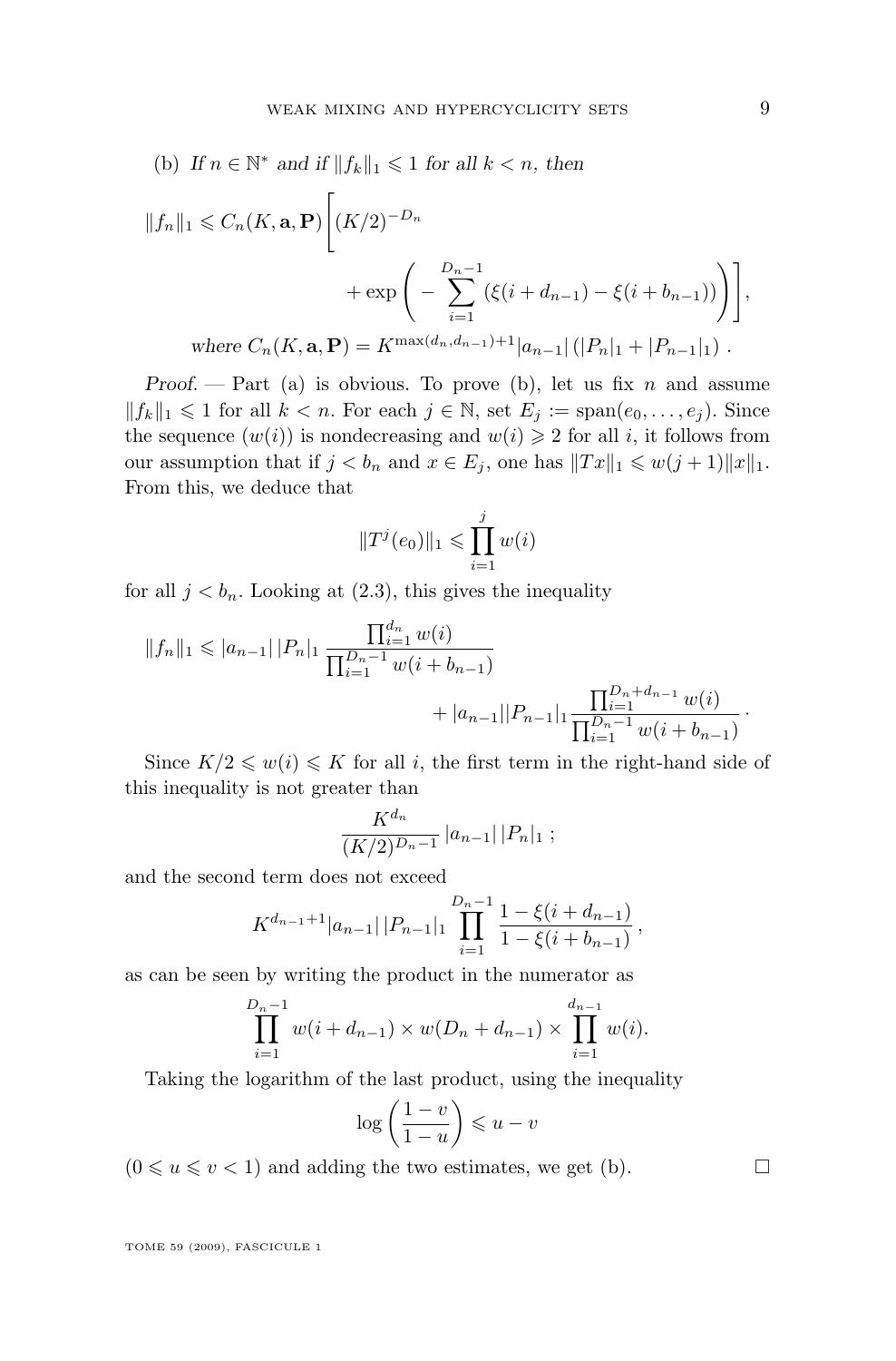## **2.4. The linear functional**

<span id="page-10-0"></span>Unlike the operator T, the linear functional  $\phi$  we are looking for is not necessarily well-defined from the very beginning. What we need is a linear functional satisfying some special recurrence properties, which may very well be incompatible with each other. The precise definition is as follows.

DEFINITION 2.3. — *Let*  $\Delta = ((\Delta_l^0)_{l \in \mathbb{N}}, (\Delta_l^1)_{l \in \mathbb{N}})$  *be a pair of sequences of natural numbers, with*  $\Delta_0^i = 0$ *. For each*  $l \in \mathbb{N}$ *, set* 

$$
\mathbf{J}_l := [b_l, b_l + \Delta_l^0] \cup \bigcup_{1 \leq k \leq l} [b_l + b_k, b_l + b_k + \Delta_l^1].
$$

*We will say that a linear functional*  $\phi : \mathbb{K}[T]e_0 \to \mathbb{K}$  *is*  $\Delta$ *-compatible if it has the following properties:*  $\phi(e_0) = 1$ ,  $\phi(T^i e_0) = 0$  *for all*  $i \in (0, b_1)$ *, and* 

$$
\phi(T^i e_0) = \begin{cases} \phi(P_l(T) T^{i-b_l} e_0) & \text{if } i \in \mathbf{J}_l \text{ for some } l \geqslant 1; \\ 0 & \text{otherwise.} \end{cases}
$$

Notice that there is at most one  $\Delta$ -compatible linear functional. This allows to speak of the  $\Delta$ -compatible linear functional, even though it is perhaps not well-defined. The existence of this linear functional will depend on the properties of the sequence  $(b_n)$ . However, we can still list some of its properties assuming it is indeed well-defined. This is the content of the next lemma.

LEMMA 2.4. — *Let*  $\Delta = ((\Delta_l^0), (\Delta_l^1))$  *be a pair of sequences of natural numbers with*  $\Delta_0^i = 0$ , and assume the  $\Delta$ -compatible linear functional  $\phi$  is well-defined. For each  $l \in \mathbb{N}$ , set  $\Delta_l = \min(\Delta_l^0, \Delta_l^1)$ . Assume that  $d_k := \deg(P_k) \le \Delta_l/2$  whenever  $0 \le k \le l$ , and that  $\max(\Delta_l^0, \Delta_l^1) + 2d_l$  $\min(b_l, b_{l+1} - b_l)$  for all  $l \geq 1$ . Then the following holds for  $\max(1, k) \leq l$ *and*  $p = b_k + u \in [b_k, b_{k+1}), q = b_l + v \in [b_l, b_{l+1}).$ 

(a) 
$$
\phi(e_p \cdot e_q) = 0
$$
 if  $u + v \le \frac{\Delta_1}{2}$ .  
\n(b)  $|\phi(e_p \cdot e_q)| \le \frac{M_l(\mathbf{b}, \mathbf{a}, \mathbf{P})}{(K/2)^{u+v}}$  if  $u + v > \frac{\Delta_l}{2}$ , where  
\n
$$
M_l(\mathbf{b}, \mathbf{a}, \mathbf{P}) = 4a_l^2 \prod_{j=1}^{2b_{l+1}} \max(1, |P_j|_1)^4.
$$

*Proof.* — By definition of T, we have

$$
e_p \cdot e_q = \frac{a_k a_l}{w(b_k+1)\cdots w(b_k+u)w(b_l+1)\cdots w(b_l+v)} y_{(k,u)(l,v)},
$$

 $j=1$ 

where

$$
y_{(k,u)(l,v)} = (T^{b_l} - P_l(T))(T^{b_k} - P_k(T))T^{u+v}e_0.
$$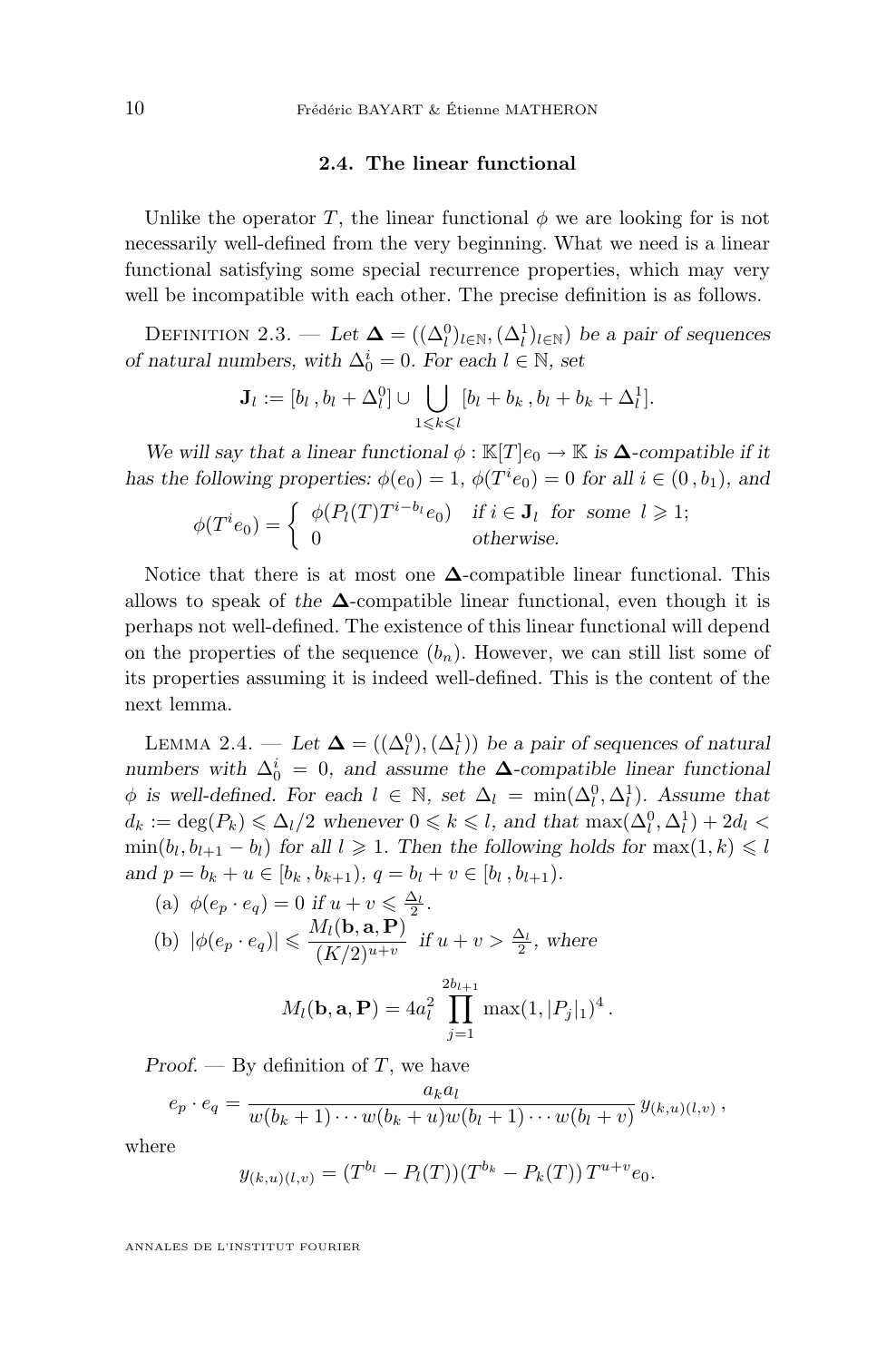Assume  $u+v \leq \frac{\Delta_l}{2}$ . Then  $z := T^{b_k}T^{u+v}e_0$  is supported on  $[b_k, b_k + \frac{\Delta_l}{2}] \subset$  $J_l - b_l$  and  $z' := P_k(T)T^{u+v}e_0$  is supported on  $[0, d_k + \frac{\Delta_l}{2}] \subset [0, \Delta_l] \subset$  $J_l - b_l$ . By assumption on  $\phi$ , it follows that  $\phi((T^{b_l} - P_l(T))z) = 0$  $\phi((T^{b_l}-P_l(T))z')$ , which gives (a).

We now turn to part (b). Notice that we have  $J_0 = \{0\}.$ 

CLAIM 2.5. — *For any*  $l \geq 0$ *, we have* 

$$
\sup_{i \in \mathbf{J}_l} |\phi(T^i(e_0))| \leq \prod_{j=0}^l \max(1, |P_j|_1)^2.
$$

*Proof of Claim 2.5. —* This is done by induction on l. The statement holds for  $l = 0$ . Assume this has been proved for all  $l' < l$ , and let  $i \in J_l$ . It is easy to check that

$$
|\phi(T^i(e_0))| \leq |P_l|_1 \max_{m \leq i-b_l+d_l} |\phi(T^m(e_0))|.
$$

Now, if  $m \leq i - b_l + d_l$ , then  $m \leq b_l + \max(\Delta_l^0, \Delta_l^1) + d_l < b_{l+1}$  because  $i \in J_l$  and  $\max(\Delta_l^0, \Delta_l^1) + d_l < b_{l+1} - b_l$ . Hence, we have either  $\phi(T^m e_0) = 0$ or  $m \in J_{l'}$  for some  $l' \leq l$ . If  $m \in \bigcup_{l' < l} J_{l'}$ , the induction hypothesis gives  $|\phi(T^m(e_0))| \leqslant \prod_{j < l} \max(1, |P_j|_1)^2$ . If  $m \in \mathbf{J}_l$ , then

$$
|\phi(T^m(e_0))| \leq |P_l|_1 \max_{j \leq m - b_l + d_l} |\phi(T^j(e_0))|
$$
  

$$
\leq |P_l|_1 \prod_{j < l} \max(1, |P_j|_1)^2,
$$

where the second inequality follows from the induction hypothesis, since  $m - b_l + d_l \leqslant i - 2b_l + 2d_l \leqslant \max(\Delta_l^0, \Delta_l^1) + 2d_l < b_l$ . In either case, we get the required estimate for  $|\phi(T^i(e_0))|$ .

CLAIM 2.6. — We have 
$$
|\phi(y_{(k,u)(l,v)})| \leq 4 \prod_{j=0}^{2b_l+1} \max(1, |P_j|_1)^4
$$
.

*Proof of Claim 2.6. —* This follows directly from Claim 2.5 using the inequalities

$$
|(t^{b_k} - P_k)(t^{b_l} - P_l)|_1 \le (1 + |P_k|_1)(1 + |P_l|_1)
$$
  

$$
\le 4 \max(1, |P_k|_1) \max(1, |P_l|_1)
$$

and

$$
b_k + b_l + u + v \leq 2b_{l+1} \leq b_{2b_{l+1}}.
$$

The estimate (b) in [2.4](#page-10-0) is now an immediate consequence of Claim 2.6.

 $\Box$ 

П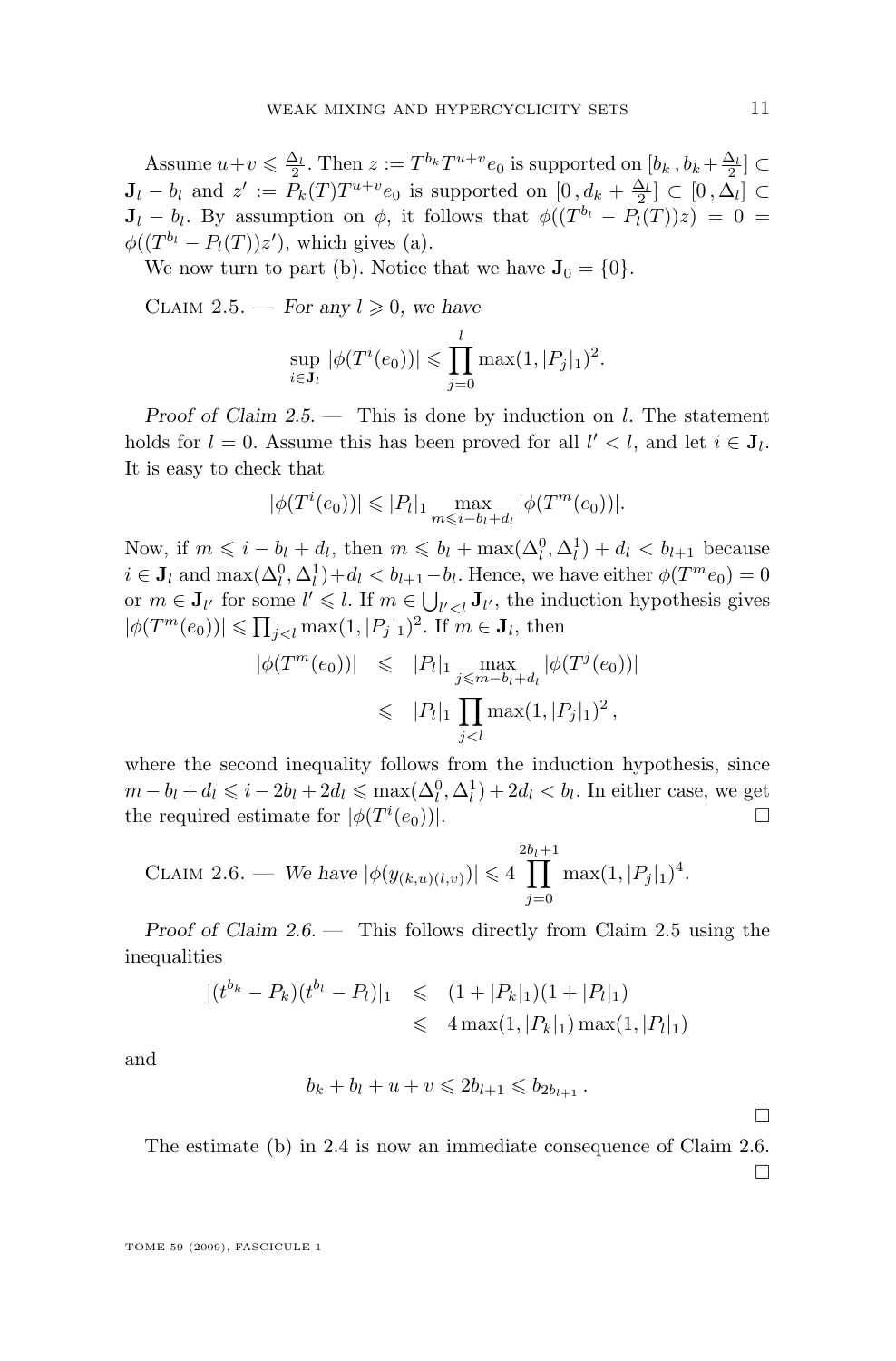<span id="page-12-0"></span>*Remark. —* The above proof also gives the following estimate, which will be useful in Section [6.](#page-25-0) Set  $i(l) := \min\{i; b_{i+1} - b_i > \frac{\Delta_l}{4}\}\.$  If  $u + v > \frac{\Delta_l}{2}$ , then

$$
|\phi(e_p \cdot e_q)| \leqslant \frac{M_l(\mathbf{b}, \mathbf{a}, \mathbf{P})}{w(b_{i(l)})^{\Delta_l/4}}.
$$

Indeed, one has either  $u > \frac{\Delta_l}{4}$  or  $v > \frac{\Delta_l}{4}$ , whereas  $u < b_{k+1} - b_k$  and  $v < b_{l+1} - b_l.$ 

## **3. Strong Sidon sequences**

#### **3.1. What has to be done ?**

In this section, we prove Theorems [1.6](#page-4-0) and [1.7.](#page-5-0) So we start with a sequence  $(b_n)$  which is  $(\Delta_l)$ -Sidon and with an infinite set  $I \subset \mathbb{N}$ . Without loss of generality, we may assume that  $b_0 = 0 = \Delta_0$  and  $0 \in I$ .

Having fixed  $(b_n)$  and I, we have at hand a linear map  $T: c_{00} \rightarrow c_{00}$ depending on several parameters. Our goal is to show that, in each of the two considered cases, one can choose these parameters in such a way that T is continuous, and a linear functional  $\phi : \mathbb{K}[T]e_0 \to \mathbb{K}$  with the required continuity property can be constructed.

By assumption, the sets  $J_l = \bigcup_{k \leq l} [b_l + b_k, b_l + b_k + \Delta_l]$  are pairwise disjoint. Setting  $\Delta := ((\Delta_l), (\Delta_l))$ , it follows that, whatever the choice of the parameters may be, the  $\Delta$ -compatible linear functional  $\phi : \mathbb{K}[T]e_0 \to \mathbb{K}$ is well-defined. Thus, it remains to show that if the parameters are suitably chosen, then T is continuous and the map  $(x, y) \mapsto \phi(x \cdot y)$  is continuous on  $\mathbb{K}[T]e_0 \times \mathbb{K}[T]e_0$ . With the notations of Lemmas [2.2](#page-8-0) and [2.4,](#page-10-0) it is enough to ensure:

- in the  $\ell^1$ -case, that the sequence  $(\|f_n\|_1)_{n\geq 1}$  is bounded as well as the double sequence  $(\phi(e_p \cdot e_q))_{p,q \in \mathbb{N}};$
- in the "general" case, that  $\sum_{1}^{\infty} ||f_n||_1 < \infty$  and  $\sum_{p,q} |\phi(e_p \cdot e_q)| <$ ∞.

Indeed, the operator  $T$  has the form

$$
T=R+L,
$$

where R is a forward shift with bounded weights, and L is defined on  $c_{00}$ by

$$
L\left(\sum_i x_i e_i\right) = \sum_n x_{b_n-1} f_n.
$$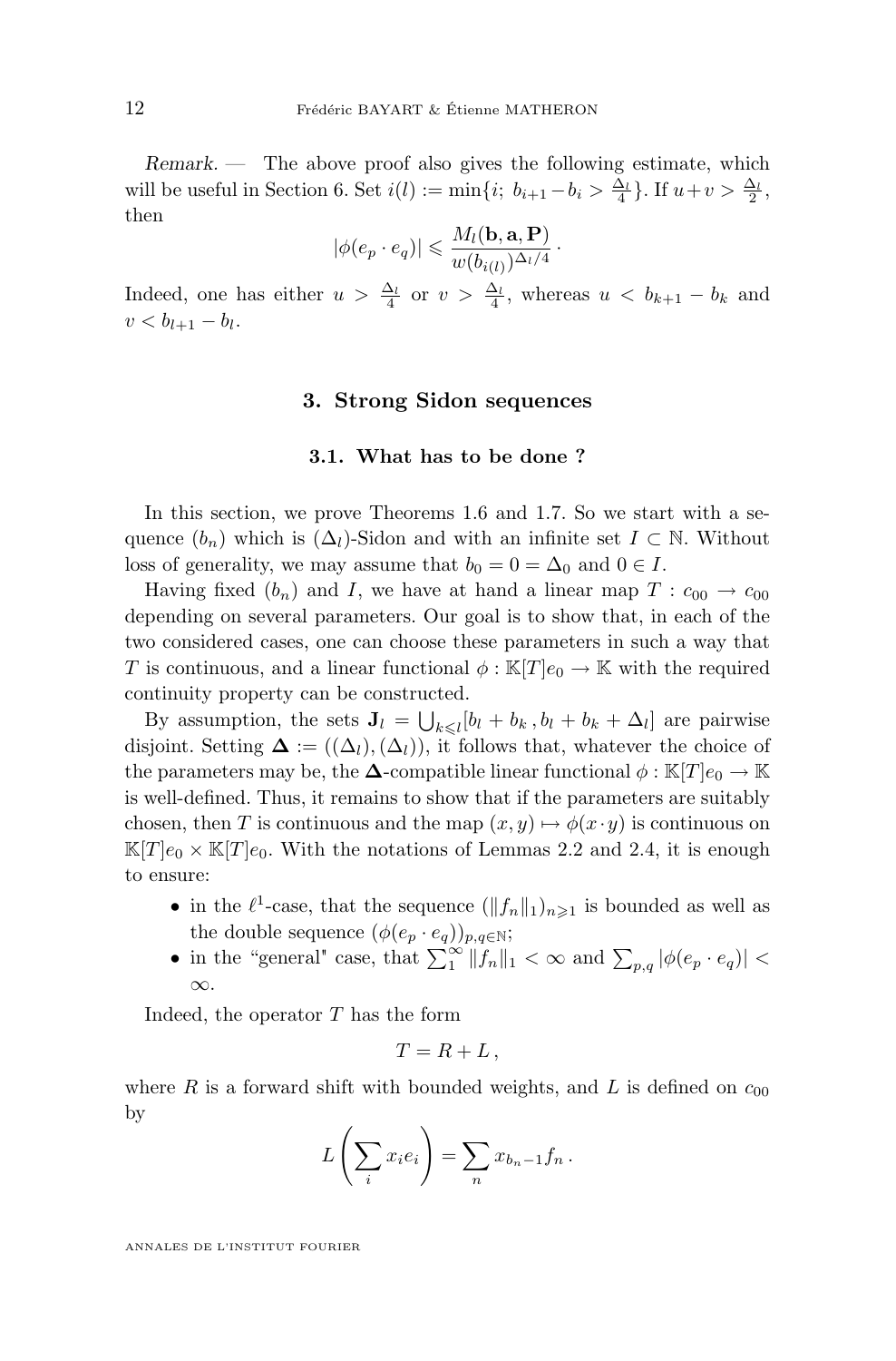<span id="page-13-0"></span>Since the basis  $(e_i)$  is shift-admissible and unconditional, the operator R is continuous. And since  $(e_i)$  is normalized, it is readily seen that the operator L is continuous if the appropriate condition on  $(f_n)$  is satisfied. Likewise, the bilinear map  $(x, y) \mapsto \phi(x \cdot y)$  is continuous if the corresponding condition on  $(\phi(e_p \cdot e_q))$  is fulfilled.

## **3.2. Proof of Theorem [1.6](#page-4-0)**

We first isolate a lemma ensuring the continuity of T on  $\ell^1(\mathbb{N})$ . This lemma will also be needed in section [4.](#page-17-0)

LEMMA 3.1. — Assume that  $b_n - b_{n-1} \to \infty$ , and that  $\lim_{i \to \infty} i$  [ $\xi(2i)$ −  $\xi(3i) = \infty$ . Then one can find a sequence  $(u_n)$  tending to  $\infty$  such that the *following holds: whenever the sequences*  $(P_n)$  *and*  $(a_n)$  *are chosen in such a* way that  $a_n \leq u_n$ ,  $d_n \leq u_n$  and  $|P_n|_1 \leq u_n$  for all  $n \in \mathbb{N}$ , it follows that T is continuous on  $\ell^1(\mathbb{N})$ .

*Proof.* — We first choose another sequence  $(\widetilde{D}_n)$  tending to infinity and such that  $\widetilde{D}_n < \min\left(\frac{b_{n-1}}{3}, b_n - b_{n-1}\right)$  for all  $n \geq 1$ .

Assume that the sequence of polynomials  $(P_n)$  satisfies  $d_{n-1} < \widetilde{D}_n$  for all  $n \geq 1$ . With the notations of Lemma [2.2](#page-8-0) and since  $D_n := b_n - b_{n-1} > \widetilde{D}_n$ , we have

$$
\sum_{i=1}^{D_n-1} (\xi(i + d_{n-1}) - \xi(i + b_{n-1})) \geq \sum_{i=1}^{\widetilde{D}_n} (\xi(i + d_{n-1}) - \xi(i + b_{n-1}))
$$
  

$$
\geq \widetilde{D}_n \times (\xi(2\widetilde{D}_n) - \xi(3\widetilde{D}_n)).
$$

By assumption on  $\xi$ , it follows that

$$
\lim_{n \to \infty} \sum_{i=1}^{D_n - 1} (\xi(i + d_{n-1}) - \xi(i + b_{n-1})) = \infty.
$$

By Lemma [2.2,](#page-8-0) it is now clear that since  $K > 2$ , one can find a sequence  $(u_n)$  tending to  $\infty$  such that the following holds: whenever the sequences  $(P_n)$  and  $(a_n)$  are chosen in such a way that  $a_n \leq u_n$ ,  $d_n \leq u_n$  and  $|P_n|_1 \leq u_n$  for all  $n \in \mathbb{N}$ , it follows that  $||f_n||_1 \leq 1$  for any n.

*Remark.* — The conclusion of Lemma 3.1 does not hold if  $b_n - b_{n-1}$ does not go to  $\infty$ . Indeed, if  $b_n - b_{n-1} \leq C$  along some increasing sequence  $(n_k)$  and if we choose  $(P_n)$  in such a way that  $P_{n_k} = 1$  and  $P_{n_k-1} = 0$  for all k, then we get  $||f_{n_k}||_1 \ge \frac{a_{n_k-1}}{K^{C-1}}$ , whence  $\limsup ||f_n|| = \infty$ .

TOME 59 (2009), FASCICULE 1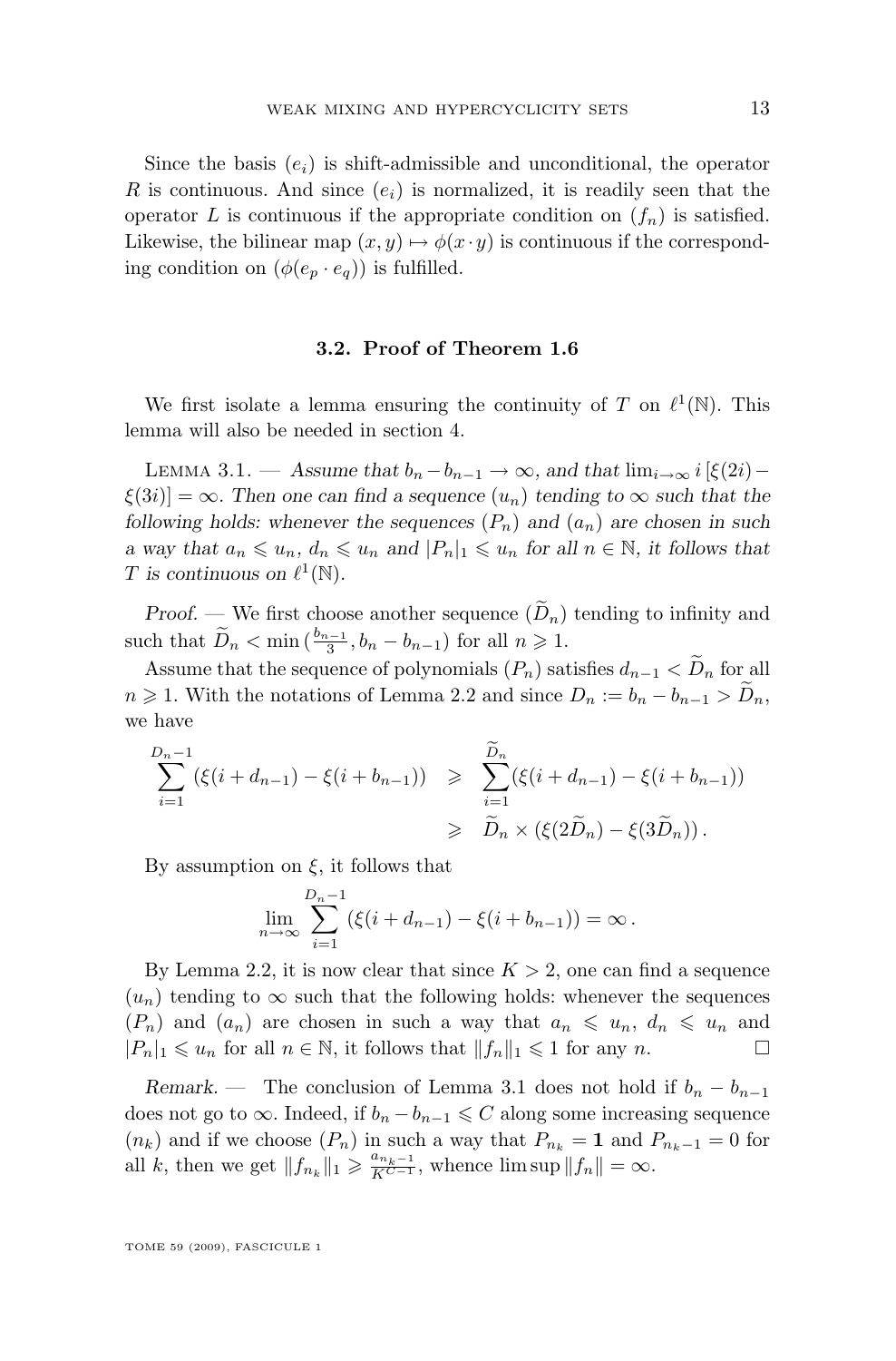*Proof of Theorem [1.6.](#page-4-0)* — First observe that since  $(b_n)$  is  $(\Delta_l)$ -Sidon, we have  $b_n - b_{n-1} > \Delta_{n-1}$  for all  $n \geq 1$ , so that  $b_n - b_{n-1}$  goes to infinity. Thus, we may call on the previous lemma to get that  $T$  is continuous, provided  $(a_n)$  and  $(P_n)$  are suitably controlled by some sequence  $(u_n)$  and *e.g.*  $\xi(i) = \frac{1}{2\sqrt{i}}$ .

With the notations of Lemma [2.4](#page-10-0) and since  $\Delta_l \to \infty$ , one can choose the sequences  $(a_n)$  and  $(P_n)$  in such a way that  $\deg(P_k) \leq \Delta_l$  whenever  $k \leq l$  and  $M_l(\mathbf{a}, \mathbf{b}, \mathbf{P}) \leq 2^{\Delta_l/2}$  for all  $l \geq 1$ ; and of course, this choice can be made consistently with the above control by the sequence  $(u_n)$ . Since  $K \geq 4$ , it follows that the double sequence  $(\phi(e_p \cdot e_q))$  is bounded. This concludes the proof of [1.6.](#page-4-0)

## **3.3. Proof of Theorem [1.7](#page-5-0)**

Since  $(b_n)$  is  $(\Delta_l)$ -Sidon, we have  $D_n := b_n - b_{n-1} > \Delta_{n-1}$  for all  $n \geq$ 1. Moreover, replacing  $\Delta_l$  by  $\tilde{\Delta}_l := \min(\Delta_l, \frac{b_l}{3})$  and  $\psi(t)$  by  $\tilde{\psi}(t) :=$  $\max(\psi(t), \sqrt{t})$  if necessary, we may also assume that  $\Delta_{n-1} \leq \frac{b_{n-1}}{3}$  for all  $n \geq 1$ . Then, exactly as in the proof of Theorem [1.6,](#page-4-0) we get the estimate

$$
\sum_{i=1}^{D_n-1} (\xi(i+d_{n-1}) - \xi(i+b_{n-1})) \geq \Delta_{n-1} \times (\xi(2\Delta_{n-1}) - \xi(3\Delta_{n-1})).
$$

Now, we choose a continuous decreasing function  $\xi : (0, \infty) \to (0, \infty)$ such that  $0 < \xi(t) \leq \frac{1}{2}$  for all t and

$$
\xi(t) = 6 \int_t^{\infty} \frac{\psi(s/2)}{s^2} ds
$$

for large enough t. Since  $\psi$  is nondecreasing, we have

$$
\xi(2\Delta_{n-1}) - \xi(3\Delta_{n-1}) = 6 \int_{2\Delta_{n-1}}^{3\Delta_{n-1}} \frac{\psi(s/2)}{s^2} ds
$$
  

$$
\geq 6\psi(\Delta_{n-1}) \times \left(\frac{1}{2\Delta_{n-1}} - \frac{1}{3\Delta_{n-1}}\right)
$$

for large enough  $n$ , hence

$$
\sum_{i=1}^{D_n-1} (\xi(i + d_{n-1}) - \xi(i + b_{n-1})) \geq \psi(\Delta_{n-1}).
$$

Moreover, we have  $\int_t^\infty$  $\psi(s)$  $\frac{\psi(s)}{s^2} ds \geqslant \frac{\psi(t)}{t}$  $\frac{(t)}{t}$  for all  $t \geq 1$ , so that  $\psi(t) = o(t)$  as  $t \to \infty$ . Consequently, we have  $\sum_{0}^{\infty} c^{\Delta_n} < \infty$  for any  $c \in (0,1)$ , and hence  $\sum_{1}^{\infty} c^{D_n} < \infty$ . By Lemma [2.2](#page-8-0) and since  $K > 2$ , it follows that one can find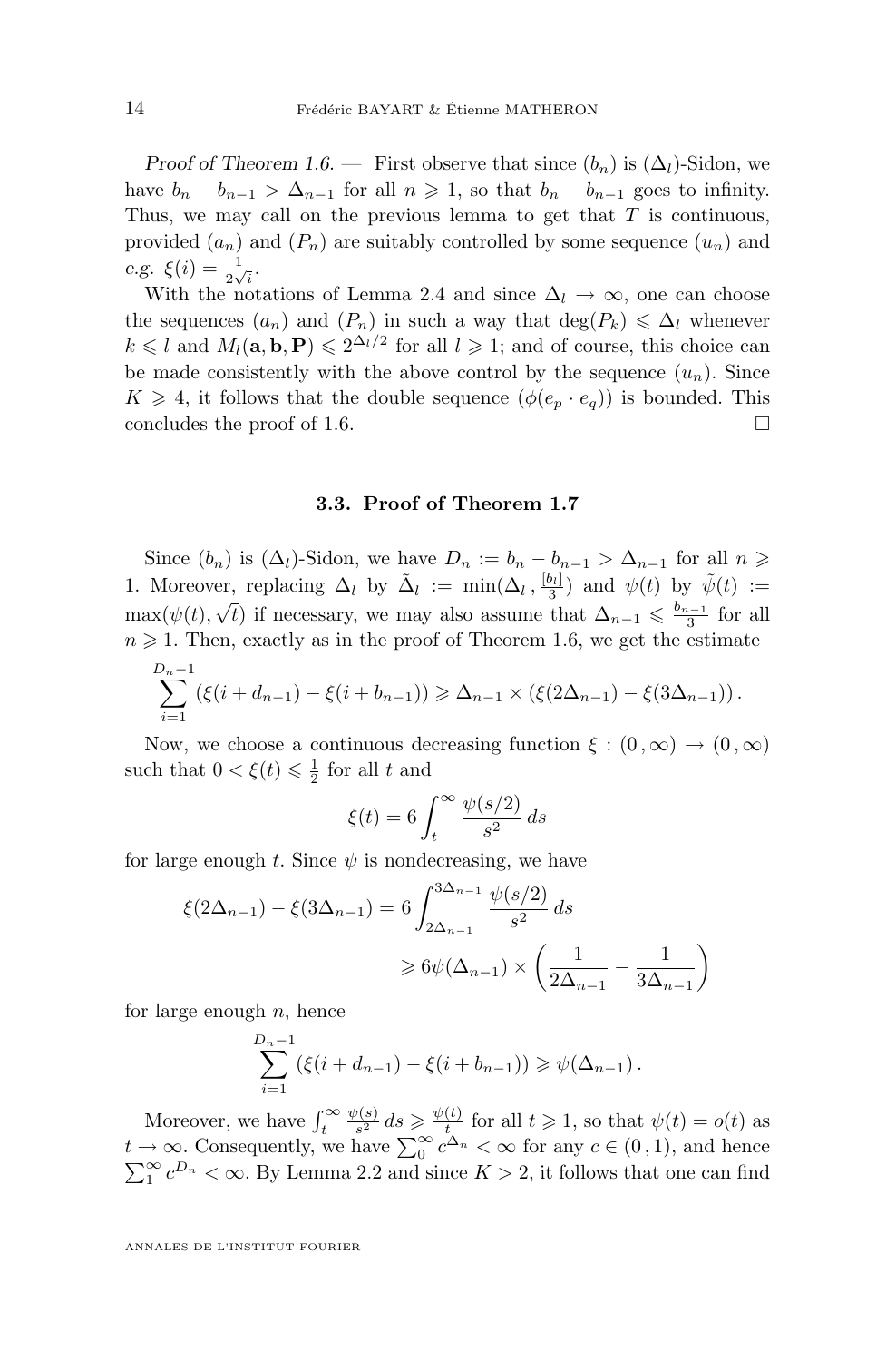<span id="page-15-0"></span>some sequence  $(u_n)$  tending to  $\infty$  such that  $\sum_{1}^{\infty} ||f_n||_1 < \infty$  whenever the sequences  $(a_n)$  and  $(P_n)$  are controlled by  $(u_n)$  as in Lemma [3.1.](#page-13-0)

Finally, we show that  $\phi$  has the required continuity property if the parameters are suitably chosen. Since  $\Delta_l$  clearly goes to infinity, one can assume that  $\deg(P_k) \le \Delta_l/2$  whenever  $k \le l$ , consistently with the control by the sequence  $(u_n)$ . Applying Lemma [2.4,](#page-10-0) we get

$$
\sum_{p,q} |\phi(e_p \cdot e_q)| \leq 2 \sum_{k \geq 0} \sum_{l \geq k} M_l(\mathbf{a}, \mathbf{b}, \mathbf{P}) \sum_{u+v > \frac{\Delta_l}{2}} \left(\frac{K}{2}\right)^{-(u+v)}
$$
  

$$
\leq 2 \sum_{k \geq 0} \sum_{l \geq k} M_l(\mathbf{a}, \mathbf{b}, \mathbf{P}) \sum_{j > \frac{\Delta_l}{2}} (j+1) \times \left(\frac{K}{2}\right)^{-j}
$$
  

$$
\leq C \sum_{k \geq 0} \sum_{l \geq k} M_l(\mathbf{a}, \mathbf{b}, \mathbf{P}) \left(\frac{K}{4}\right)^{-\Delta_l/2}
$$

for some absolute constant  $C < \infty$ . Hence, we get

$$
\sum_{p,q} |\phi(e_p \cdot e_q)| \leqslant \left(\sum_{k\geqslant 0} \left(\frac{K}{4}\right)^{-\Delta_k/4}\right) \times \left(\sum_{l\geqslant 0} M_l(\mathbf{a}, \mathbf{b}, \mathbf{P}) \left(\frac{K}{4}\right)^{-\Delta_l/4}\right),
$$

where we have used the fact that the sequence  $(\Delta_l)$  is nondecreasing. Now, fix  $c \in (0,1)$ . We observed above that  $\sum_{0}^{\infty} c^{\Delta_n} < \infty$ , so one can always choose the sequences  $(P_n)$  and  $(a_n)$  in such a way that  $\sum_{l\geqslant 0} M_l(\mathbf{a}, \mathbf{b}, \mathbf{P}) c^{\Delta_l}$  $<\infty$ , consistently with the control by the sequence  $(u_n)$ . It follows that if  $K > 4c^{-4}$ , then one can ensure  $\sum_{p,q} |\phi(e_p \cdot e_q)| < \infty$ .

## **3.4. The greedy algorithm**

If we want Theorems [1.6](#page-4-0) and [1.7](#page-5-0) to be meaningful, we certainly have to exhibit some  $(\Delta_l)$ -Sidon sequences. We use a variant of the naive *greedy algorithm* for Sidon sequences (see [\[14\]](#page-34-0)), which yields immediately Corollary [1.8.](#page-5-0)

LEMMA 3.2. — Let  $\varepsilon > 0$  be given. If  $0 < \alpha < \frac{\varepsilon}{2}$ , then one can find *an increasing sequence of natural numbers*  $(b_n)_{n \in \mathbb{N}}$  *with*  $b_0 = 0$ *, which is*  $([l^{\alpha}])$ -Sidon and such that  $b_n = O(n^{3+\epsilon})$ .

TOME 59 (2009), FASCICULE 1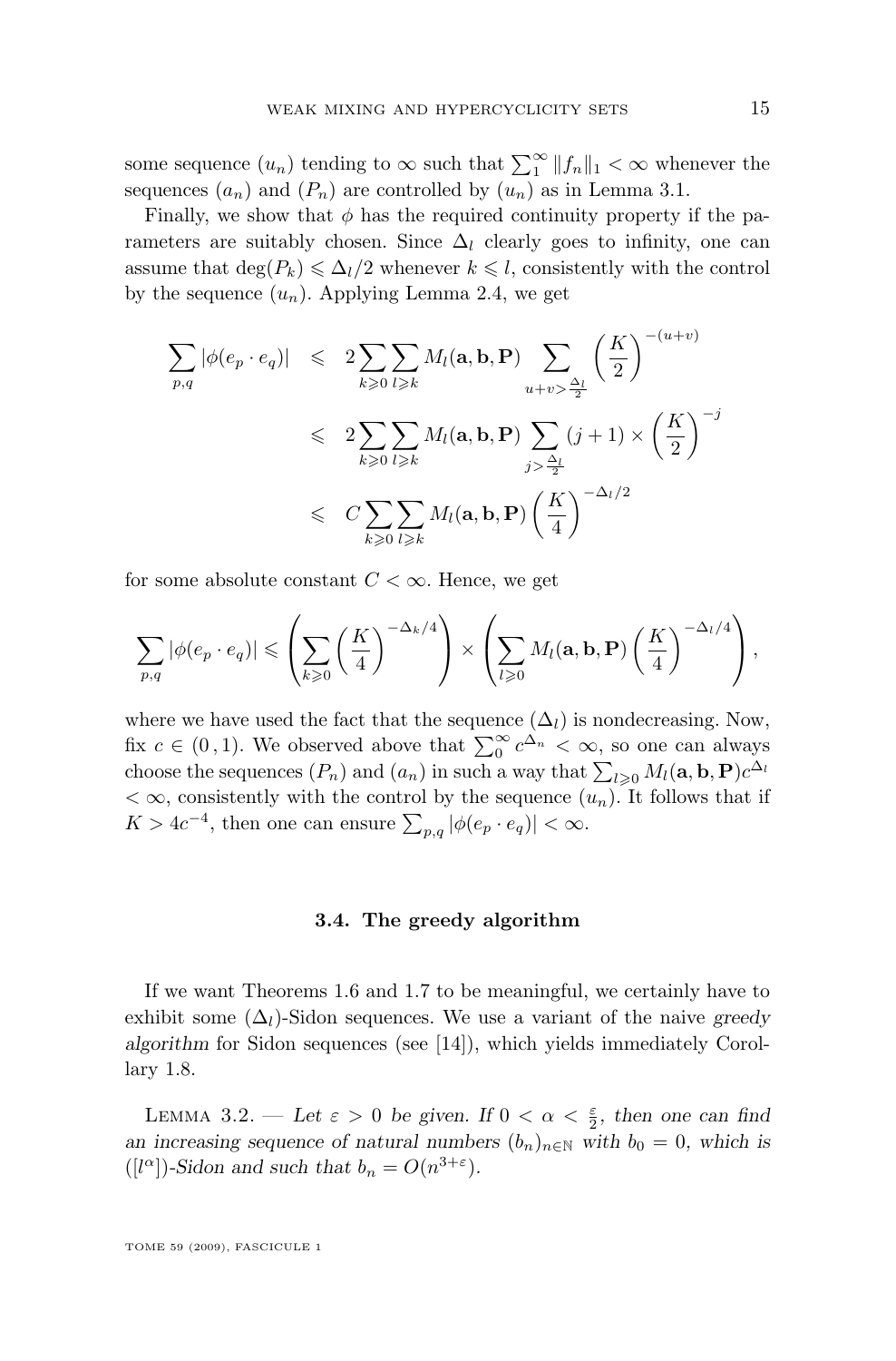<span id="page-16-0"></span>Proof. — Let 
$$
b_0 = 0
$$
. We build the sequence  $(b_n)$  by setting for  $n \ge 1$ :  
\n $A_n := \{b_k + b_l + u - (b_m + v); k \le l \le n - 1, u \le [l^{\alpha}], m \le n - 1, v \le [n^{\alpha}]\},$   
\n $B_n := \{b_k + b_l + u - v; k \le l \le n - 1, u \le [l^{\alpha}], v \le [n^{\alpha}]\},$  and  
\n $b_n := \min \left(\mathbb{N}\setminus (A_n \cup \frac{1}{2} B_n)\right).$ 

By its very definition, the sequence  $(b_n)$  is increasing and  $([l^{\alpha}])$ -Sidon. Indeed, suppose that an equality  $b_n + b_m + v = b_l + b_k + u$  holds, with  $m \leq n, k \leq l \leq n-1$  and  $u \leq l^{\alpha}, v \leq n^{\alpha}$ . Then if  $m < n$ , this equality is impossible because  $b_n \notin A_n$ ; and if  $m = n$ , this is also impossible because  $2b_n \notin B_n$ .

Moreover, since  $sharp A_n \leq n^3 \times (1 + [n^{\alpha}])^2$  and  $sharp B_n \leq n^2 \times (1 + [n^{\alpha}])^2$  for all *n*, we have  $b_n = O(n^{3+\epsilon})$  $\Box$ 

*Remark 3.3. —* The best known admissible upper bound for the growth of a Sidon sequence is  $O(n^{\frac{1}{\sqrt{2}-1}+\varepsilon})$  for any  $\varepsilon > 0$ ; this is due to I. Rusza [\[16\]](#page-35-0). One could try to adapt his method for getting a better bound for  $(\Delta_l)$ -Sidon sequences, but as we already mentionned, this approach would most likely not give the best frequency of hypercyclicity on *e.g.*  $c_0(N)$  or  $\ell^p(\mathbb{N}).$ 

*Remark 3.4.* – In addition, one can also require that  $b_n \geq n^{3+\epsilon}$  for all *n*: just set  $C_n := [0, n^{3+\varepsilon})$  and  $b_n = \min(\mathbb{N} \setminus (A_n \cup \frac{1}{2}B_n \cup C_n))$ . This will be needed in section [6.](#page-25-0)

## **3.5. Comparison with the operator defined in** [\[3\]](#page-34-0)

The operator T has formally the same definition as the one introduced in [\[3\]](#page-34-0), except that in the present paper we allow the weights  $w(i)$  to vary, while in [\[3\]](#page-34-0) we had  $w(i) = 2$  for all i. However, there is an important difference in the proof of continuity. In [\[3\]](#page-34-0), the sequences  $(P_n)$  and  $(a_n)$  were fixed, and we were able to prove the continuity of T provided  $(b_n)$  was sufficiently fast increasing. Here, the rule of the game is that the sequence  $(b_n)$  is given *a priori*. Then we try to choose  $(P_n)$  and  $(a_n)$  in such a way that T is continuous. In spite of this, the proof of continuity given in the present paper (in particular that of Lemma [3.1\)](#page-13-0) is rather less technical than the corresponding one in [\[3\]](#page-34-0), because one can take advantage of the freedom allowed on the weights  $w(i)$ .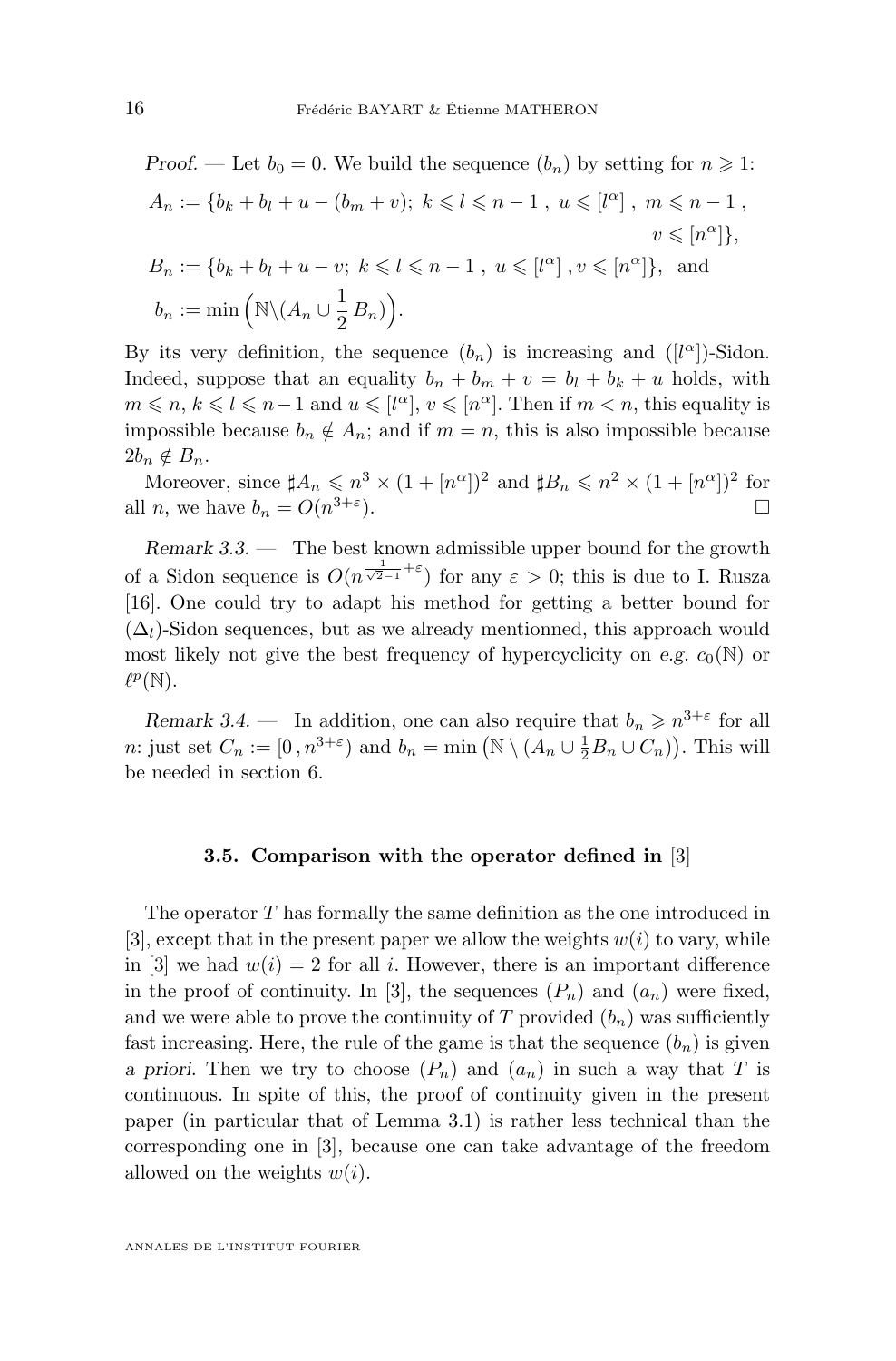## <span id="page-17-0"></span>4. The optimal frequency of hypercyclicity on  $\ell^1(\mathbb{N})$

## **4.1.** The sequence  $(b_n)$

The aim of this section is to prove Theorem [1.2.](#page-3-0) So we fix an increasing sequence of natural numbers  $(m_k)$  such that  $\lim_{k\to\infty} \frac{m_k}{k} = \infty$ . We will first define the increasing sequence  $(b_n)$  and the infinite set  $I \subset \mathbb{N}$ , and then show that the other parameters involved in the definition of  $T$  can be suitably chosen.

LEMMA 4.1. — Let  $(q_p)_{p \in \mathbb{N}}$  be an increasing sequence of natural num*bers with*  $q_0 = 0$ *, and set*  $I := \{q_p; p \in \mathbb{N}\}\$ *. If the sequence*  $(q_p)_{p \geq 1}$  *is sufficiently fast increasing, then one can construct an increasing sequence of natural numbers*  $(b_n)_{n \in \mathbb{N}}$  *such that:* 

- (1)  $b_0 = 0 = q_0;$
- (2)  $b_{n+1} \geqslant 4b_n$  if  $n = q_p 1$  or  $q_p$  for some  $p \geqslant 1$ ;
- (3) *the following congruences modulo 3 hold:*

$$
\begin{cases} b_n \equiv 0 \pmod{3} & \text{for all } n \in \mathbb{N} \setminus I \\ b_{q_p} \equiv 1 \pmod{3} & \text{for all } p \geqslant 1; \end{cases}
$$

(4) for each p, the following congruences modulo  $2^{p+1}$  hold:

$$
\begin{cases}\nb_{q_p} \equiv 2^p \pmod{2^{p+1}} & \text{if } p \geq 1 \\
b_n \equiv 0 \pmod{2^{p+1}} & \text{whenever } n > q_p \geq 0; \n\end{cases}
$$
\n(5)  $b_{2k} = O(m_k)$ .

*Proof. —* By the Chinese Remainder Theorem, one can construct inductively a sequence  $(b_n)$  satisfying properties  $(1), \ldots, (4)$  above and the following additional requirements:  $b_{q_p} \leq 4b_{q_p-1} + C_p$  for all  $p \geq 1$ , and  $b_{q_p+j} \leq 4b_{q_p} + C_p j$  if  $p \geq 0$  and  $1 \leq j < q_{p+1} - q_p - 1$ , where  $C_p = 3 \times 2^{p+1}$ . Then  $b_k \leq A_{p(k)} + B_{p(k)}k$  for all  $k \in \mathbb{N}$ , where the sequences  $(A_p)$ ,  $(B_p)$  are independent of  $(q_p)$  and  $(b_n)$ , and  $p(k) = \max\{p; q_p \leq k\}$ . Since  $\frac{m_k}{k} \to \infty$ , we conclude that (5) is satisfied if the sequence  $(q_p)$  is sufficiently fast  $\Box$ increasing.

## **4.2. The** ∆**-compatible linear functional**

From now on, we fix a fast increasing sequence of natural numbers  $(q_p)_{p\in\mathbb{N}}$ with  $q_0 = 0$ , and a sequence  $(b_n)$  satisfying properties  $(1), \ldots, (5)$  stated in Lemma 4.1. As in 4.1, we set  $I = \{q_p; p \in \mathbb{N}\}\.$  At this point, the situation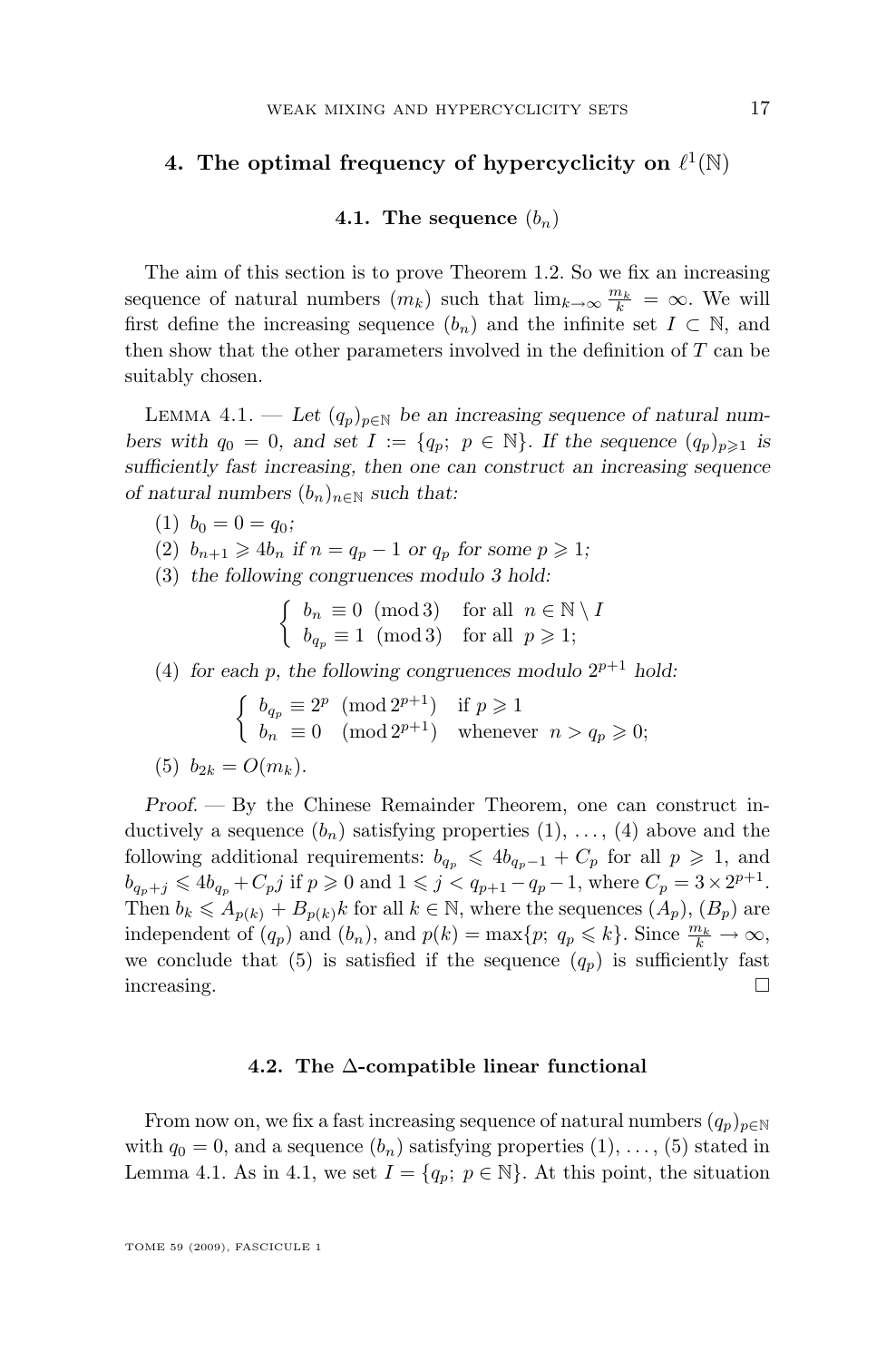<span id="page-18-0"></span>is rather more complicated than for Theorems [1.6](#page-4-0) and [1.7:](#page-5-0) since  $(b_n)$  is not at all a Sidon sequence, there is *a priori* no reason why any ∆-compatible linear functional should be well-defined. But since  $P_n$  is often equal to 1 and because the  $b_{q_p}$ 's are well identified and separated in the sequence  $(b_n)$ , one can overcome this difficulty. This is the content of the next lemma.

Lemma 4.2. — *One can find a pair* ∆ *of nondecreasing sequences of natural numbers tending to* ∞ *such that the* ∆*-compatible linear functional*  $\phi$  is well-defined.

*Proof.* — Let  $(\alpha(r))_{r \in \mathbb{N}}$  and  $(\beta(r))_{r \in \mathbb{N}}$  be two increasing sequences of natural numbers satisfying the following properties:

- $\alpha(0) = 0 = \beta(0);$
- $\beta(r-1) \leq \alpha(r) \leq \beta(r)$  for all  $r \geq 1$ ;
- $\beta(r) \geqslant b_{q_{\alpha(r)}} := \theta(r)$  and  $2^{\beta(r)} > r + b_{q_{\theta(r)}}$  for all r.

We define the two sequences  $(\Delta_l^0)$  and  $(\Delta_l^1)$  as follows:

$$
\begin{cases} \Delta_l^0 = r & \text{if } l \in [q_p, q_{p+1}) \text{ and } p \in [\alpha(r), \alpha(r+1)) \\ \Delta_l^1 = r & \text{if } l \in [q_p, q_{p+1}) \text{ and } p \in [\beta(r), \beta(r+1)) \end{cases}
$$

Observe that  $\Delta_l^1 \leq \Delta_l^0$  (since  $\beta(r) \geq \alpha(r)$ ) and  $\Delta_l^0 \leq b_l$  because the sequences  $(b_n)$ ,  $(q_i)$ ,  $(\alpha(r))$  and  $(\beta(r))$  are increasing.

With the usual notation

$$
\mathbf{J}_l := [b_l, b_l + \Delta_l^0] \cup \bigcup_{1 \leq k \leq l} [b_l + b_k, b_l + b_k + \Delta_l^1],
$$

we have to show that it is possible to define  $\phi(T^i(e_0))$  for all  $i \in \mathbb{N}$  in such a way that  $\phi(e_0) = 1, \, \phi(T^i(e_0)) = 0$  for  $i \in (0, b_1)$  and

$$
\phi(T^i(e_0)) = \phi(P_l(T)T^{i-b_l}e_0)
$$

whenever  $i \in J_l$  for some  $l \geq 1$ .

We prove that by induction on i. There is nothing to do if  $i < b_1$ , so let us fix  $i \geq b_1$ , and assume  $\phi(T^j(e_0))$  has been consistently defined for all  $j < i$ . We have to show that if i belongs to several sets  $J<sub>l</sub>$ , then the possible definitions of  $\phi(T^i(e_0))$  coincide. In other words, we need to check that if  $1 \leq l \leq l'$  and i can be written as

$$
b_l + b_k + u = i = b_{l'} + b_{k'} + v,
$$

where  $k \leq l, k' \leq l'$  and  $u \leq \Delta_l^{\min(k,1)}$  $\binom{\min(k,1)}{l}, v \leqslant \Delta_{l'}^{\min(k',1)}$  $\lim_{l'}$ <sup>mm(k,1)</sup>, then the "compatibility equation"

$$
\phi(P_l(T)T^{b_k+u}e_0) = \phi(P_{l'}(T)T^{b_{k'}+v}e_0)
$$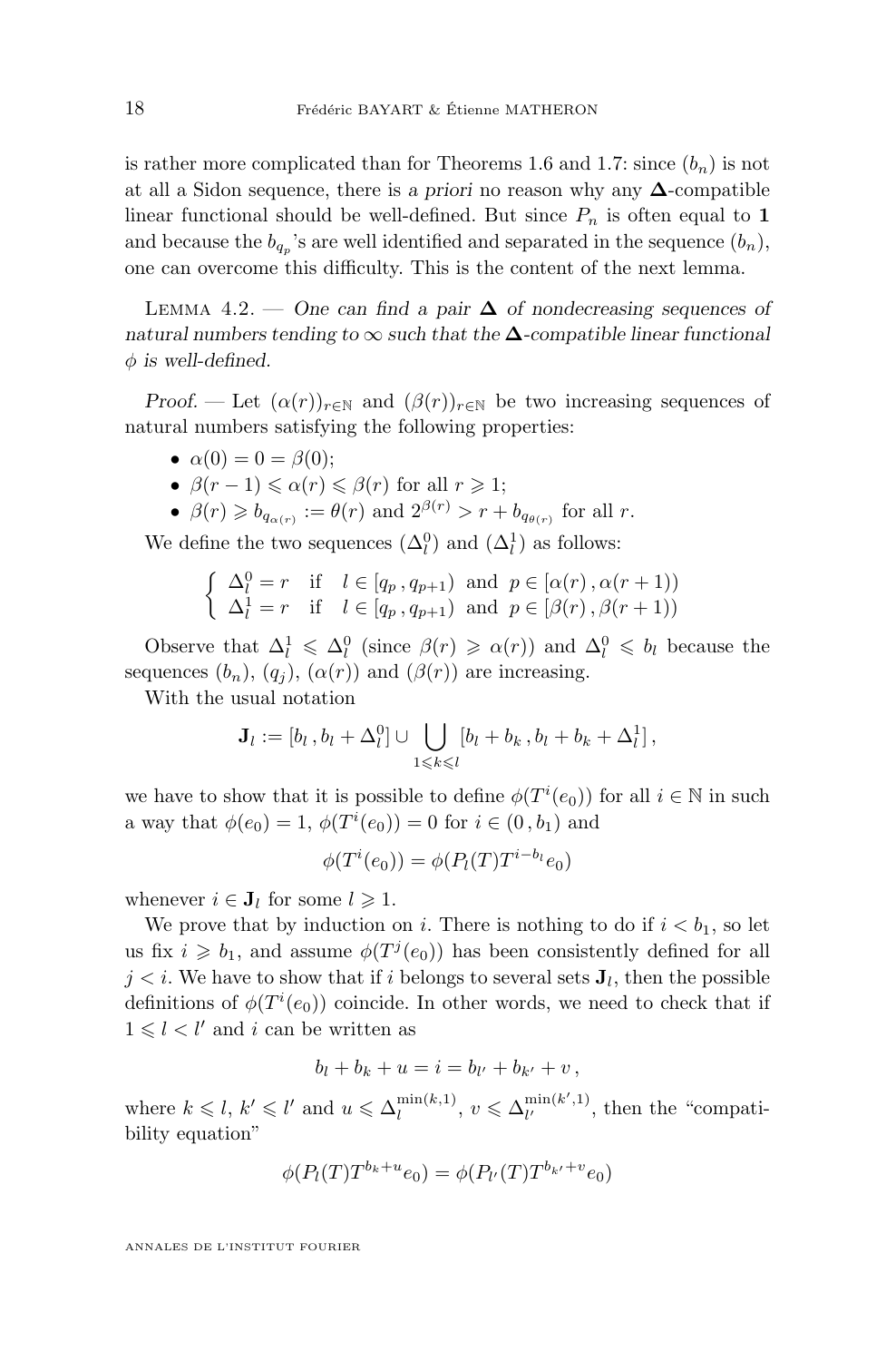<span id="page-19-0"></span>is satisfied (the two terms of this equation are well-defined since  $\deg(P_l)$ )  $b_l$  and  $\deg(P_{l'}) < b_{l'}$ ). Let us fix two such triples  $(l, k, u)$  and  $(l', k', v)$ .

FACT 4.3. — *There exists some integer*  $p \in \mathbb{N}$  *such that*  $l, l' \in (q_n, q_{n+1})$ *.* In particular, both l and l' belong to  $\mathbb{N} \setminus I$ .

*Proof of Fact* 4.3. — Otherwise, one can find an integer  $m \geq 1$  such that either  $l \leqslant q_m < l'$  or  $l < q_m \leqslant l'$ . In any case, property (2) of Lemma [4.1](#page-17-0) gives  $b_{l'} \geq 4b_l$ , whence  $b_{l'} > b_l + b_k + u$  because  $b_k \leq b_l$  and  $u \leq \Delta_l^0 \leq b_l$ . Thus, the equation  $b_l + b_k + u = b_{l'} + b_{k'} + v$  cannot be satisfied.  $\Box$ 

Since  $P_n = \mathbf{1}$  for all  $n \in \mathbb{N} \setminus I$ , it follows from Fact 4.3 that the compatibility equation can now be rewritten as

$$
\phi(T^{b_k+u}e_0) = \phi(T^{b_{k'}+v}e_0).
$$

FACT 4.4. — Let  $r \in \mathbb{N}$  be defined by  $p \in [\beta(r), \beta(r+1))$ . Then  $\Delta_l^1$  =  $r = \Delta_{l'}^1$ , and  $\Delta_l^0 = \Delta_{l'}^0 \leqslant r + 1$ .

This is obvious by the definition of  $\Delta_l^i$  and since  $\alpha(r+2) \geq \beta(r+1)$ .  $\Box$ 

FACT 4.5. — *We have*  $b_k - b_{k'} > b_{q_{\theta(r)}}$ . In particular,  $k > k'$  and  $k >$  $q_{\theta(r)}$ .

*Proof of Fact* 4.5. — By Fact 4.4, we have  $b_k - b_{k'} \geq b_{l'} - b_l - u \geq 0$  $b_{l'}-b_l-r-1$ . Moreover, since  $q_p < l < l'$ , it follows from (4) in Lemma [4.1](#page-17-0) that  $b_{l'} - b_l$  is a nonzero multiple of  $2^{p+1}$ , whence  $b_{l'} - b_l \geq 2^{\beta(r)+1} >$  $r + 1 + b_{q_{\theta(n)}}$ . .

We now distinguish two cases.

**Case 1.**  $k' > q_{\alpha(r)}$ .

In that case, k and k' are both nonzero, so that  $u, v \leq r$  by Fact 4.4. From the equation  $b_l + b_k + u = b_{l'} + b_{k'} + v$ , Fact 4.5 and property (4) in Lemma [4.1,](#page-17-0) we get

$$
u \equiv v \mod 2^{\alpha(r)+1}.
$$

Since  $|u - v| \leq r$  and  $2^{\alpha(r)+1} > r$ , it follows that  $u = v$ , hence  $b_l$  +  $b_k = b_{l'} + b_{k'}$ . Now  $l, l'$  does not belong to I and Lemma [4.1](#page-17-0) ensures that  $b_k \equiv b_{k'} \pmod{3}$ . By Lemma [4.1](#page-17-0) again and since  $k, k' \neq 0$ , this implies that either k and k' both belong to I, or they both belong to  $\mathbb{N} \setminus I$ . If  $k, k' \in I$ , then  $k = q_m$  and  $k' = q_{m'}$ , where  $0 < m' < m \leq p$ . Applying [4.1](#page-17-0) once more, we get  $b_l, b_{l'}, b_k \equiv 0 \pmod{2^{m'+1}}$  and  $b_{k'} \equiv 2^{m'} \pmod{2^{m'+1}}$ , which is impossible since  $b_l + b_k = b_{l'} + b_{k'}$ . Thus, k and k' both belong to  $\mathbb{N} \setminus I$ , whence  $P_k = \mathbf{1} = P_{k'}$ . Moreover, since  $k > k' > q_{\alpha(r)}$ , we have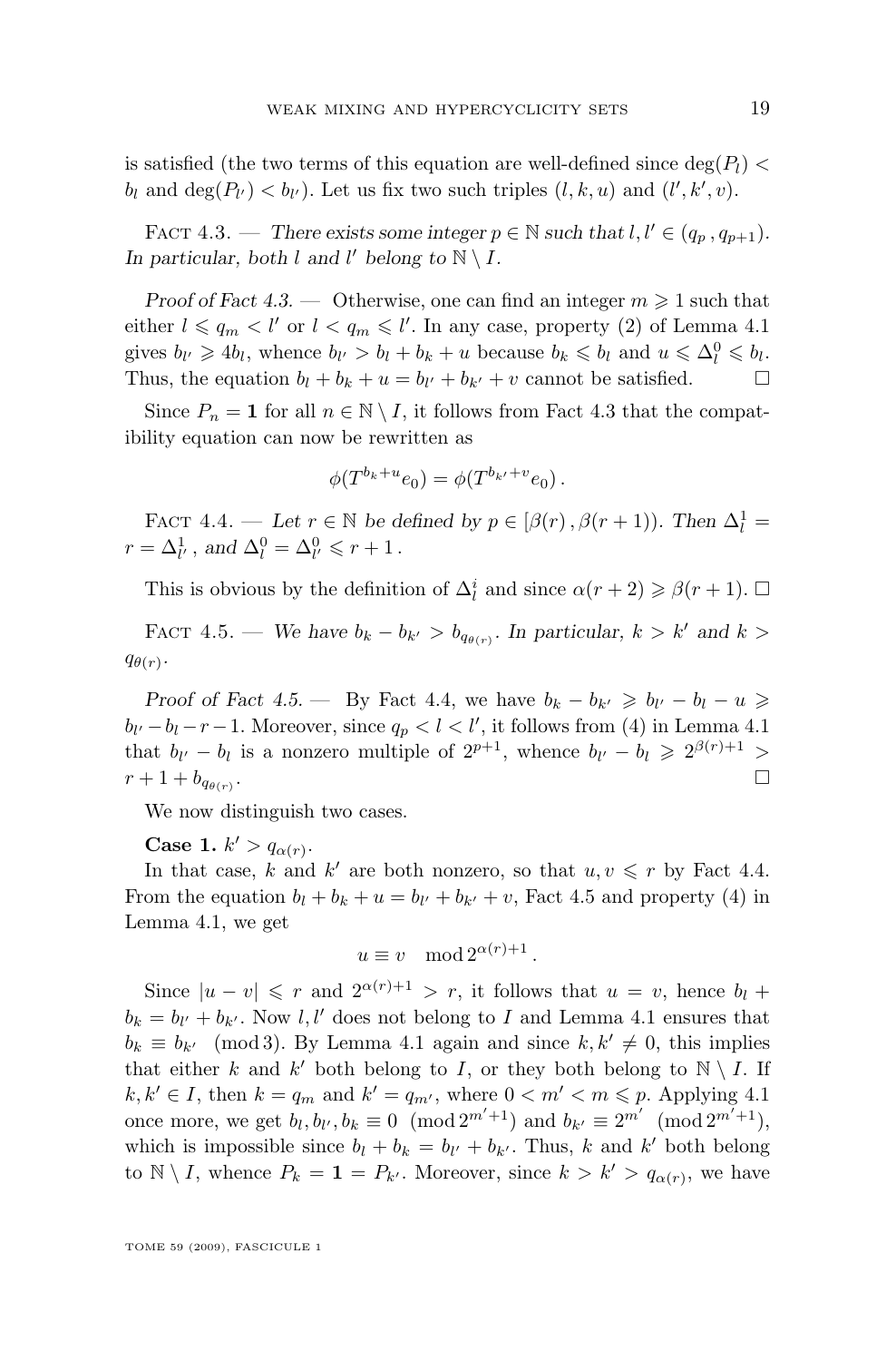<span id="page-20-0"></span> $\Delta_k^0, \Delta_{k'}^0 \geq r$ , and since  $u, v \leq r$ , it follows that  $b_k + u \in J_k$  and  $b_{k'} + v \in J_{k'}$ . Therefore, we get by the induction hypothesis

$$
\phi(T^{b_k+u}e_0) = \phi(T^u e_0) = \phi(T^v e_0) = \phi(T^{b_{k'}+v}e_0).
$$

**Case 2.**  $k' \leqslant q_{\alpha(r)}$ .

Since  $l, l' > q_{\beta(r)}$ , we have  $b_l, b_l' \equiv 0 \pmod{2^{\beta(r)+1}}$ ; and since  $k > q_{\theta(r)}$ by Fact [4.5,](#page-19-0) we have  $b_k \equiv 0 \pmod{2^{\theta(r)+1}}$ . From the equation  $b_l + b_k + u =$  $b_{l'} + b_{k'} + v$  and since  $\beta(r)$ ,  $\theta(r) \geqslant b_{q_{\alpha(r)}}$ , it follows that

$$
u \equiv b_{k'} + v \, (\text{mod } 2^{b_{q_{\alpha(r)}}+1}).
$$

But  $b_{k'} \leqslant b_{q_{\alpha(r)}}$  and  $u, v \leqslant r + 1 \leqslant b_{q_{\alpha(r)}} + 1$ , so that  $|b_{k'} + v - u| \leqslant$  $2b_{q_{\alpha(r)}} + 1 < 2^{b_{q_{\alpha(r)}}+1}$ . Therefore, we have in fact  $u = b_{k'} + v$ .

Looking at the equation  $b_l + b_k = b_{l'}$  modulo 3, we see that  $k \in \mathbb{N} \setminus I$ , whence  $P_k = 1$ . Moreover, since  $k > q_{\theta(r)} \geqslant q_{\alpha(r)}$ , we have  $\Delta_k^0 \geqslant r$ . Finally, since k is nonzero, we have  $u \leq \Delta_l^1$ , i.e.  $u \leq r$  by Fact [4.4.](#page-19-0) Hence  $u \leq \Delta_k^0$ , so that  $u \in J_k$ . Therefore, we get

$$
\phi(T^{b_k+u}e_0) = \phi(T^u e_0) = \phi(T^{b_{k'}+v}e_0).
$$

This concludes the proof of Lemma [4.2](#page-18-0)  $\Box$ 

## **4.3. Proof of Theorem [1.2](#page-3-0)**

The sequence  $(b_n)$  clearly satisfies  $\lim_{n\to\infty}(b_n - b_{n-1}) = \infty$ , and we have just proved that one can find some pair  $\Delta$  of nondecreasing sequences tending to  $\infty$  such that the  $\Delta$ -compatible linear functional  $\phi$  is well-defined. Since we are working on  $\ell^1(\mathbb{N})$ , we can then use Lemmas [3.1](#page-13-0) and [2.4](#page-10-0) exactly as in the proof of Theorem [1.6](#page-4-0) to conclude that for a suitable choice of parameters, the operator  $T$  extends to a continuous, non–weakly-mixing operator on X for which the set  $\mathbf{B} = \{b_n; n \in \mathbb{N} \setminus I\}$  is a hypercyclicity set.

The only point that remains to be checked is that the increasing enumeration of any cofinite subset of **B** does not grow faster than  $(m_k)$ . But such an enumeration has the form  $(b_{j_k})$ , where  $j_k \leq 2k$  for large k if the sequence  $(q_p)$  is sufficiently fast increasing. Thus, the result is clear since we know that  $b_{2k} = O(m_k)$ .

## **5. More on hypercyclicity sets**

In this section, we collect some further results on hypercyclicity sets.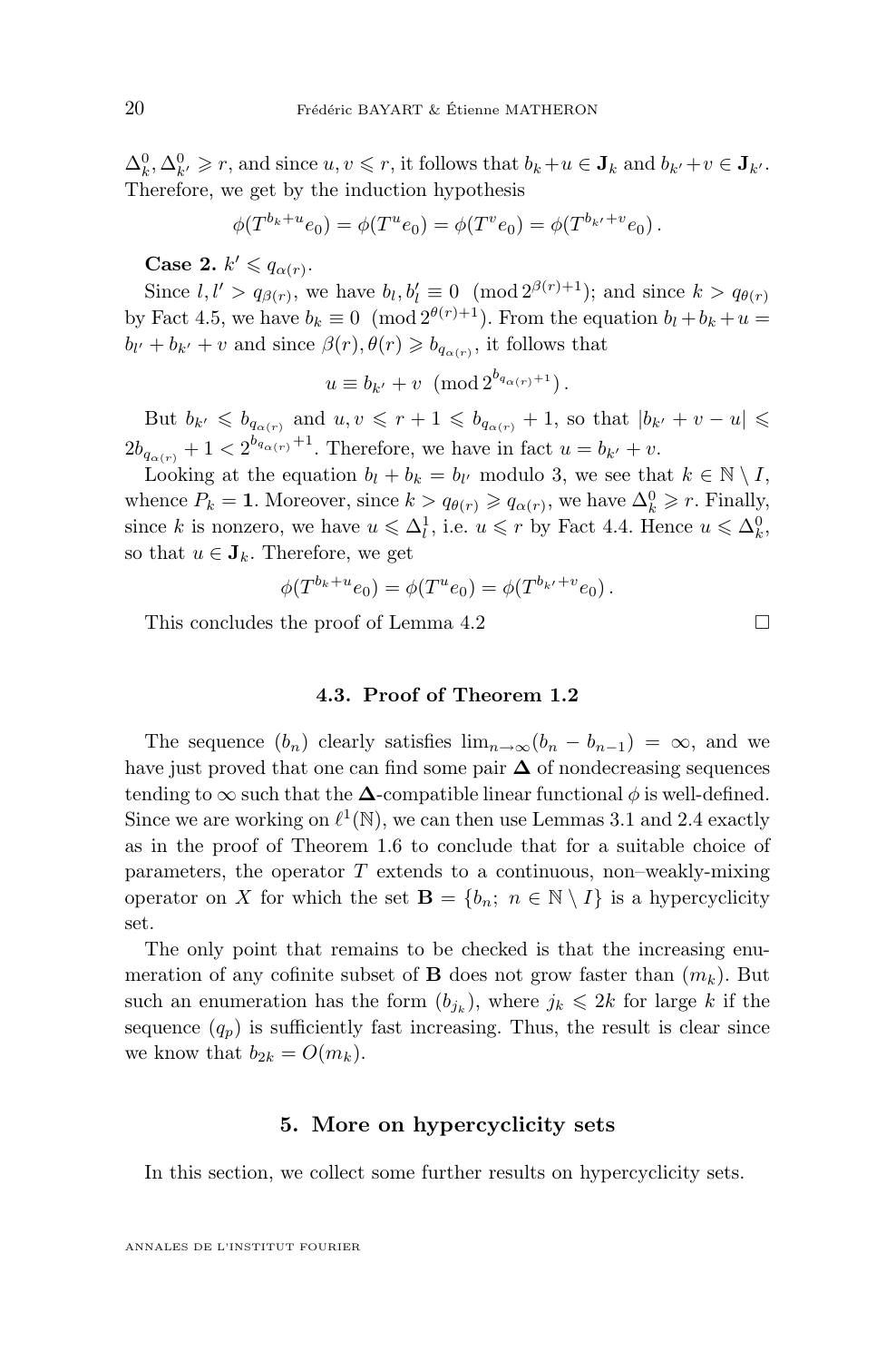## **5.1. A criterion for** B**-hypercyclicity**

<span id="page-21-0"></span>In the spirit of [\[2,](#page-34-0) Thm 2.1] and [\[5,](#page-34-0) Thm 2.1], one can give a criterion for an operator to admit a given set  $\mathbf{B} \subset \mathbb{N}$  as a hypercyclicity set. Our setting is a separable  $F$ -space  $X$  endowed with a translation-invariant metric  $d$ . For notational simplicity, we set  $||x|| := d(x, 0)$ .

THEOREM  $5.1.$  — Let  $(b_n)$  be an increasing sequence of integers such *that*  $b_{n+1} - b_n \to \infty$ *, and let*  $T \in \mathcal{L}(X)$ *. Assume that there exist a dense set*  $D \subset X$  *and a map*  $S : D \to D$  *such that:* 

- (1)  $\lim_{i \to \infty} \sup_{J \subset [0,]}$  $J\subset [0,i)$  $\left\| \sum_{k \in J} T^{b_i - b_k}(x) \right\| = 0$  for all  $x \in D$ ;
- (2) for any  $x \in D$  and every  $\varepsilon > 0$ , one can find  $A = A(x, \varepsilon) > 0$  such *that whenever*  $i \leq j < j'$  *and*  $b_j - b_i \geq A$ *, one has*

$$
\left\|\sum_{j\leqslant k\leqslant j'}S^{b_k-b_i}(x)\right\|<\varepsilon;
$$

(3)  $TS(x) = x$  for all  $x \in D$ .

*Then*  $\mathbf{B} = \{b_n; n \in \mathbb{N}\}\$ is a hypercyclicity set for T.

*Proof.* — The operator T is hypercyclic, because it satisfies the hypercyclicity criterion with respect to the sequence  $(b_{k+1} - b_k)$ . Let us fix a vector  $z \in HC(T)$ . To show that **B** is a hypercyclicity set for T, it is enough to find some vector  $x \in X$  such that  $T^{b_i}(x) \to z$ .

First, we note that, replacing  $b_n$  by  $b_n - b_0$  and z by  $T^{b_0}(z)$ , which is also a hypercyclic vector for T, we may and do assume that  $b_0 = 0$ .

Let  $(x_p)_{p \in \mathbb{N}}$  be a sequence in D such that  $||x_p - z|| < 2^{-p}$  for all p. Then, let us choose an increasing sequence of integers  $(i_p)$  such that

$$
k \geqslant i_p \implies b_k - b_{k-1} \geqslant A(x_p, 2^{-p});
$$
  

$$
\forall i \geqslant i_p \sum_{q=1}^p \sup_{J \subset [0, i)} \left\| \sum_{k \in J} T^{b_i - b_k}(x_q) \right\| < 2^{-p}
$$

.

Finally, let us define a sequence  $(y_k)_{k\in\mathbb{N}}$  by putting  $y_k := x_p$  for  $k \in$  $[i_p, i_{p+1}),$  and set  $x := \sum_{k=0}^{\infty}$  $S^{b_k}(y_k)$ . This series is indeed convergent, because if  $i_p \leqslant j < j'$ , then we get by (2)

$$
\left\|\sum_{j\leqslant k\leqslant j'}S^{b_k}(y_k)\right\|\leqslant \sum_{q=p}^{\infty}\left\|\sum_{[i_q,i_{q+1})\cap[j,j']}S^{b_k-b_0}(x_q)\right\|\leqslant 2^{-p+1}.
$$

TOME 59 (2009), FASCICULE 1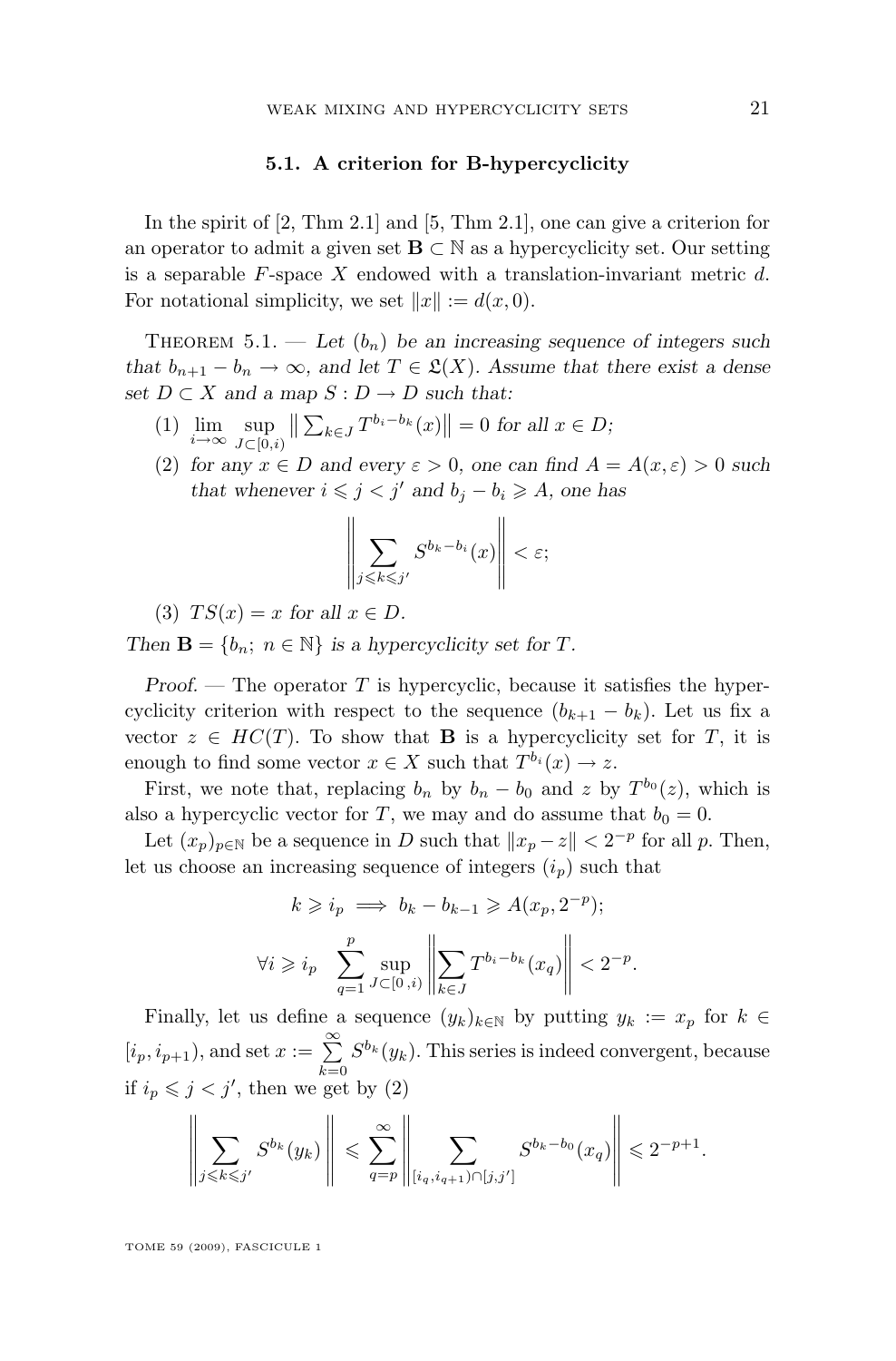<span id="page-22-0"></span>If  $i \in \mathbb{N}$  and  $i_p \leqslant i < i_{p+1}$ , then

$$
||T^{b_i}(x) - z|| \leq \left\| \sum_{k < i} T^{b_i - b_k}(y_k) \right\| + 2^{-p} + \left\| \sum_{k > i} S^{b_k - b_i}(y_k) \right\|.
$$

The first term in the right-hand side is easily controlled by

$$
\sum_{q=1}^{p} \left\| \sum_{[i_q \,, i_{q+1} \wedge i)} T^{b_i - b_k}(x_q) \right\| < 2^{-p}.
$$

For the third term, we write

$$
\left\| \sum_{k>i} S^{b_k - b_i}(y_k) \right\| \leqslant \sum_{q=p}^{\infty} \left\| \sum_{(i,\infty) \cap [i_q, i_{q+1})} S^{b_k - b_i}(x_q) \right\|
$$
  
 $\leqslant 2^{-p}.$ 

Thus, we have shown that  $T^{b_i}(x) \to z$  as  $i \to \infty$ , which concludes the  $\Box$ 

COROLLARY 5.2. — Let  $T \in \mathcal{L}(X)$ . Assume there exist  $D \subset X$  dense and  $S: D \to D$  *satisfying, for any*  $x \in D$ *:* 

- (1)  $\sum_{n\geqslant 0} ||T^n x|| < +\infty;$ (2)  $\sum_{n\geqslant 0} ||S^n x|| < +\infty;$
- (3)  $TS(x) = x$ .

*Then any sequence*  $(b_n)$  *such that*  $b_{n+1} - b_n \to \infty$  *defines a hypercyclicity set for* T*.*

Observe that an operator which satisfies the previous assumptions is in fact frequently hypercyclic (see [\[2,](#page-34-0) Theorem 2.1]). Notice also that even in that case, one must assume that  $b_{n+1} - b_n \to \infty$ ; see Theorem [5.4](#page-23-0) below.

*Example 5.3.* — Let B be the Bergman backward shift. For any  $\delta > 0$ , the set  $\mathbf{B}_{\delta} := \{ [n^{1+\delta}] ; n \in \mathbb{N} \}$  is a hypercyclicity set for B. Yet, B is not frequently hypercyclic.

*Proof.* – The operator *B* can be defined as the backward shift on  $\ell^2(\mathbb{N})$ with weights  $\omega_i = \sqrt{\frac{i+1}{i}}$ . That is,  $B(e_0) = 0$  and  $B(e_i) = \omega_i e_{i-1}$  for any  $i \geqslant 1$ , where  $(e_i)$  is the canonical basis of  $\ell^2(\mathbb{N})$ . It is proved in [\[2,](#page-34-0) Example 2.9 that B is not frequently hypercyclic. We fix  $\delta > 0$ , and we apply [5.1](#page-21-0) to show that  $\mathbf{B}_{\delta}$  is a hypercyclicity set for B.

The operator S will be the forward shift defined by  $S(e_i) = \frac{1}{\omega_{i+1}} e_{i+1}$ and we take as D the set of finitely supported sequences  $c_{00}$ . Since  $D =$  $\bigcup_{n\in\mathbb{N}}\text{Ker}(B^n)$ , condition (1) in Theorem [5.1](#page-21-0) is clearly satisfied, so we just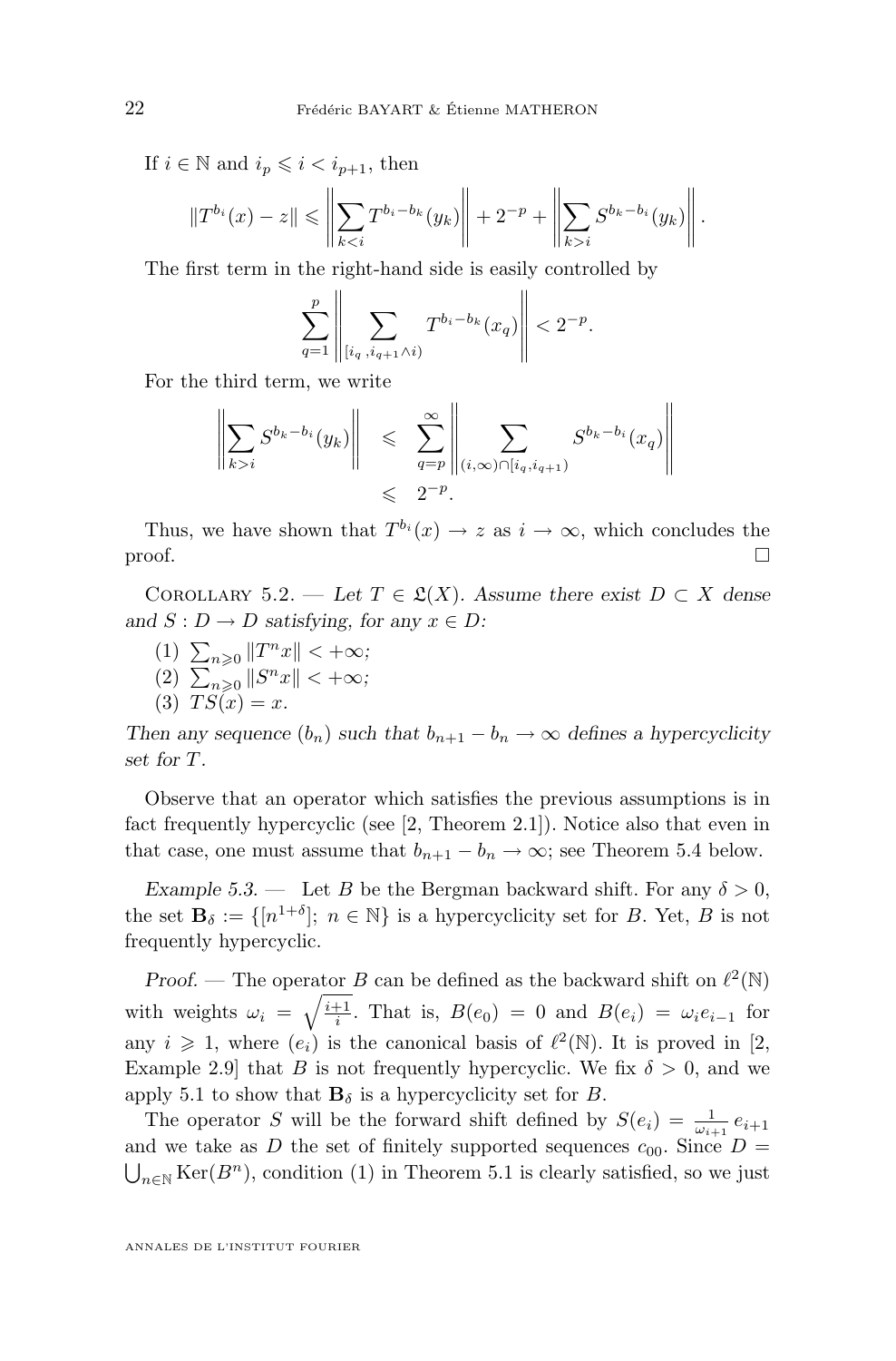<span id="page-23-0"></span>have to prove that (2) holds for any  $x \in D$ . We do that for  $x = e_0$ , the proof for an arbitrary  $x \in D$  being the same.

Since  $\omega_1 \cdots \omega_n = \sqrt{n+1}$ , we have  $S^n(e_0) = \sqrt{\frac{1}{n+1}} e_n$  for all  $n \ge 1$ . Thus, we must show that for any  $\varepsilon > 0$ , there exists  $A > 0$  such that, whenever  $i, j \in \mathbb{N}$  and  $[j^{1+\delta}] - [i^{1+\delta}] \geq A$ , one has

$$
\sum_{k \geq j} \frac{1}{[k^{1+\delta}] - [i^{1+\delta}]} < \varepsilon.
$$

This follows from the elementary result

$$
\lim_{j \to +\infty} \sum_{k > j} \frac{1}{k^{1+\delta} - j^{1+\delta}} = 0.
$$

To obtain that, we write

$$
\sum_{k>j} \frac{1}{k^{1+\delta} - j^{1+\delta}} = \sum_{k>j} \sum_{m \ge 0} \frac{j^{(1+\delta)m}}{k^{(1+\delta)(m+1)}}
$$
  
\n
$$
\le \sum_{m \ge 0} j^{(1+\delta)m} \left( \frac{1}{(j+1)^{(1+\delta)(m+1)}} + \int_{j+1}^{\infty} \frac{dt}{t^{(1+\delta)(m+1)}} \right)
$$
  
\n
$$
\le \frac{1}{(j+1)^{1+\delta} - j^{1+\delta}} + \frac{1}{\delta j^{\delta}} \sum_{m \ge 0} \frac{1}{m+1} \left( \frac{j}{j+1} \right)^{(1+\delta)m}
$$
  
\n
$$
\le \frac{1}{(j+1)^{1+\delta} - j^{1+\delta}} + 2 \frac{\log (j+1)}{\delta j^{\delta}}.
$$

## **5.2. Which sets are hypercyclicity sets**

Using Theorem [5.1,](#page-21-0) it is now very easy to determine which sets of natural numbers can be hypercyclicity sets for some (perhaps weakly mixing) operator.

THEOREM 5.4. — Let **B** be an infinite subset of N, and let  $(b_n)$  be the *increasing enumeration of* B*. The following are equivalent.*

- (1) B *is a hypercyclicity set for some* F*-space operator.*
- (2) **B** is a hypercyclicity set for  $T = 2B$ , where B is the usual backward *shift* on  $\ell^2(\mathbb{N})$ *.*
- (3)  $\lim_{n \to \infty} (b_{n+1} b_n) = \infty$ *.*

TOME 59 (2009), FASCICULE 1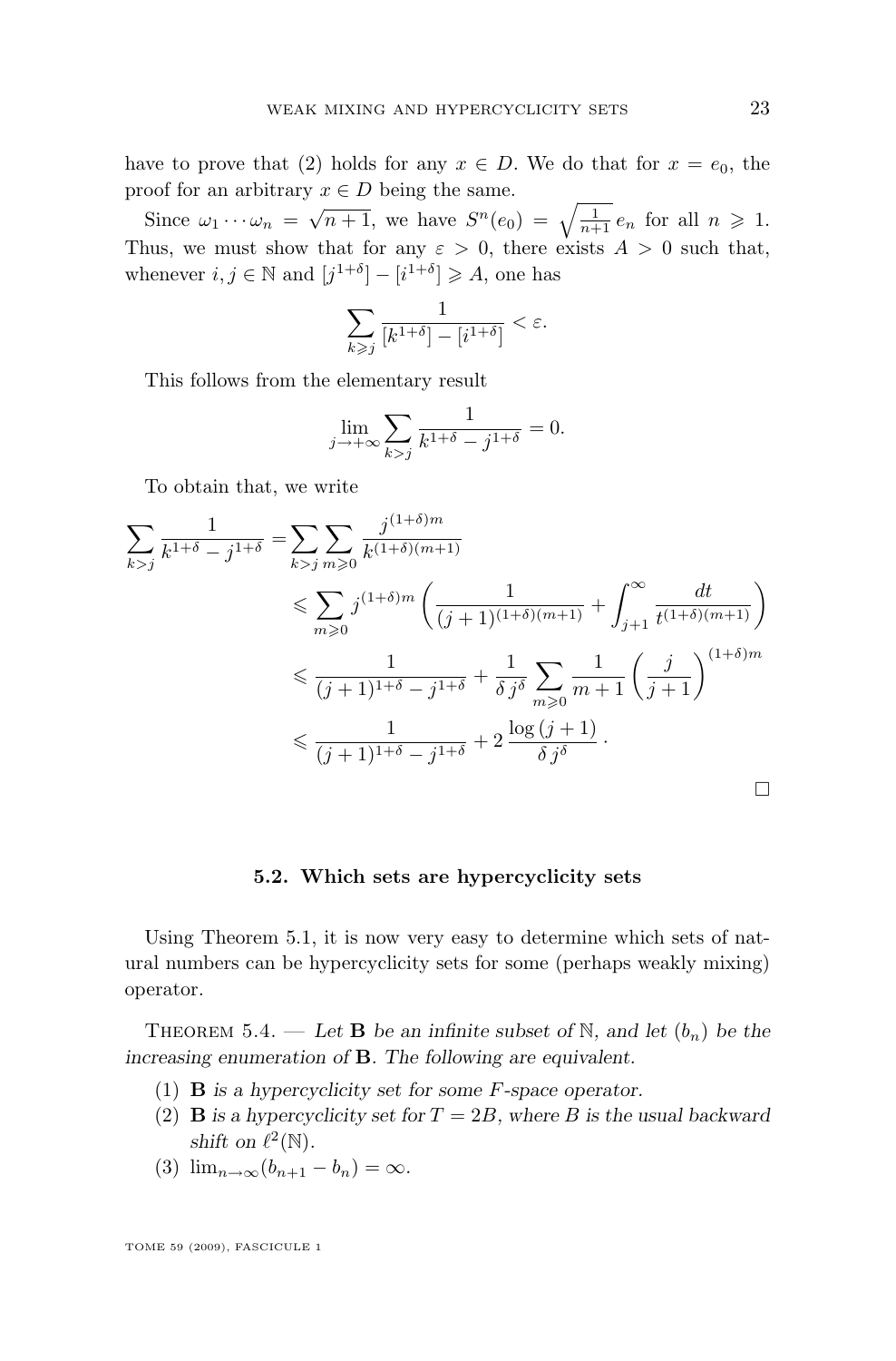<span id="page-24-0"></span>*Proof. —* That (3) implies (2) follows Corollary [5.2,](#page-22-0) so it remains to show that  $(1)$  implies  $(3)$ . Assume that **B** is a hypercyclicity set for some operator  $T \in \mathcal{L}(X)$ , and that  $b_{j+1} - b_j \leqslant M$  for some finite constant M and infinitely many j. Choose  $x \in X$  such that each set  $\mathbf{N}(x, V)$  contains a translate of some cofinite subset of  $\bf{B}$ . Then x cannot be a periodic point for T, so one can find a neighbourhood U of x such that  $T<sup>r</sup>(U) \cap U = \emptyset$ for  $r = 0, \ldots, M$ . By the choice of x, there exist  $a, j_0 \in \mathbb{N}$  such that  $T^{b_j+a}(x) \in U$  for all  $j \geq j_0$ . Writing  $b_{j+1} - b_j = (a+b_{j+1}) - (a+b_j)$ , it follows that  $T^{b_{j+1}-b_j}(U) \cap U \neq \emptyset$  for any  $j \geq j_0$ . Since  $b_{j+1}-b_j \leqslant M$  for infinitely many j, this contradicts the choice of  $U$ .

#### **5.3. Weak mixing and difference sets**

By Theorem [5.4,](#page-23-0) being a hypercyclicity set for some operator  $T$  is just a matter of growth. On the other hand, as we already observed in the very beginning of the paper, the situation is quite different if one requires  $T$  to be non–weakly mixing. We restate here the result from [\[13\]](#page-34-0) mentionned in the introduction. Recall that an infinite set of natural numbers N is said to be *syndetic* (or to have *bounded gaps*) if there exists some fixed  $K > 0$ such that  $N$  meets each interval of length  $K$ ; equivalently, if  $N$  can be enumerated as an increasing sequence  $(n_k)$  with  $\sup_k(n_{k+1} - n_k) < \infty$ .

PROPOSITION 5.5. — Let  $T \in \mathfrak{L}(X)$ . Assume one can find  $x \in X$  such *that for every nonempty open set*  $V \subset X$ *, the difference set*  $N(x, V)$  –  $N(x, V)$  *is syndetic. Then T is weakly mixing.* 

As an immediate consequence, we get:

Corollary 5.6. — *Let* B *be an infinite subset of* N *whose difference set* B − B *is syndetic. Then* B *cannot be a hypercyclicity set for any non– weakly mixing operator.*

This clearly illustrate the well-established fact weak mixing is closely related to arithmetical properties of sets of integers. It also points out that the operator constructed in Section [2](#page-6-0) can be weakly mixing. Indeed, if we take  $X = \ell^1(\mathbb{N})$ ,  $b_n = n^2$  and  $I = 2\mathbb{N}$ , then we can arrange  $(P_n)$  and  $(a_n)$  so that T is a continuous hypercyclic operator with  $((2n+1)^2)$  as a hypercyclicity sequence. From Corollary 5.6, we deduce that  $T$  is weakly mixing.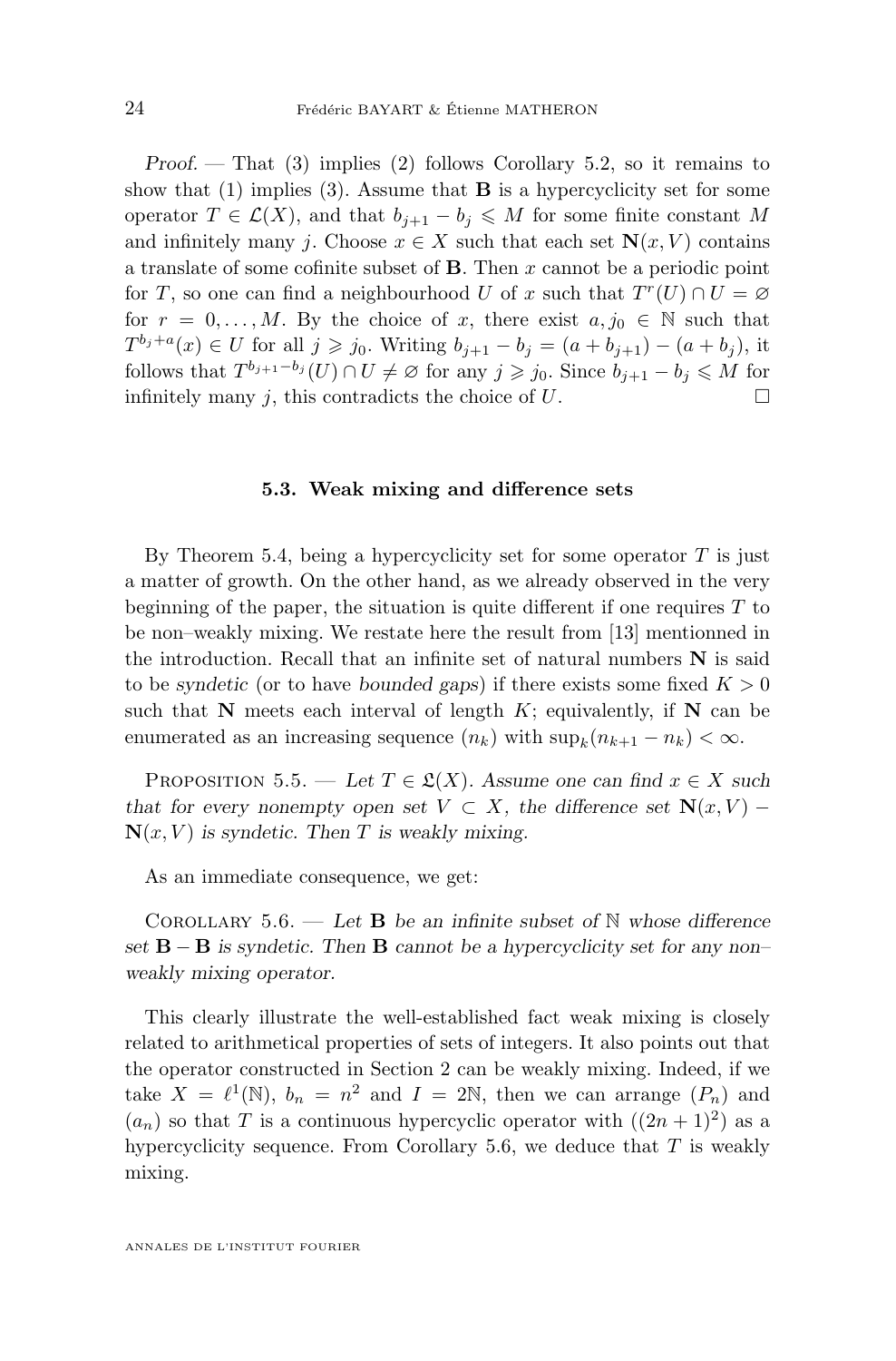## **6. Some non-Banach examples**

<span id="page-25-0"></span>It is proved in [\[3\]](#page-34-0) that hypercyclic non–weakly mixing operators can be constructed on the space of entire functions  $\mathcal{H}(\mathbb{C})$ . We were not able to show that Theorem [1.2](#page-3-0) holds in  $\mathcal{H}(\mathbb{C})$ . However, we will now show that our methods still give some results in a Fréchet space setting.

We will consider sequences spaces of the form

$$
X_{\mathbf{w}} := \left\{ x = (x_i) \in \mathbb{K}^{\mathbb{N}}; \ \forall r \geq 0 \ \ N_r(x) := \sum_{i=0}^{\infty} w(i)^r |x_i| < \infty \right\},\
$$

where  $\mathbf{w} = (w(i))_{i \in \mathbb{N}}$  is an increasing sequence of positive numbers tending to  $\infty$ . The space  $X_{\mathbf{w}}$  is endowed with the topology generated by the norms  $N_r, r \geqslant 0.$ 

For example, the space of entire functions  $\mathcal{H}(\mathbb{C})$  can be identified with the space  $X_{\mathbf{w}}$  where  $w(i) = e^i$ ; and if we take  $w(i) = i + 1$ , then we get the space

$$
A^{\infty}(\mathbb{T}) := \mathcal{H}(\mathbb{D}) \cap \mathcal{C}^{\infty}(\mathbb{T}).
$$

As usual, we denote by  $(e_i)_{i\in\mathbb{N}}$  the canonical basis of  $X_w$ , and by  $c_{00}$  the linear span of the  $e_i$ 's. The next lemma shows that, as far as the continuity of linear or bilinear maps is concerned, the space  $X_w$  behaves more or less like  $\ell^1(\mathbb{N})$ .

LEMMA  $6.1.$  — Let  $c_{00}$  be equipped with the topology induced by  $X_{\mathbf{w}}$ .

- (a) Let  $R: c_{00} \to c_{00}$  be a linear map such that  $R(e_i) \in \text{span}\{e_i; j \leq i\}$ *for all*  $i \in \mathbb{N}$ *. If the sequence*  $(R(e_i))$  *is*  $\|\cdot\|_1$ -bounded, then R is *continuous.*
- (b) If  $B: c_{00} \times c_{00} \to \mathbb{K}$  is a bilinear functional such that the double sequence  $(B(e_n, e_q))$  *is bounded, then B is continuous.*

*Proof.* — Part (b) is obvious because B is continuous with respect to the the  $\ell^1$ -norm and  $\|\cdot\|_1 = N_0$ . To prove (a), observe that since the sequence **w** is increasing, we have  $N_r(z) \leq w(i)^r ||z||_1$  for each  $i \in \mathbb{N}$  and all  $z \in \text{span}\{e_j; j \leqslant i\}$ . Setting  $C := \sup_i ||R(e_i)||_1$ , it follows that  $N_r(R(x)) \leqslant$  $CN_r(x)$  for each r and all  $x \in c_{00}$ .

From now on, we will only consider sequences **w** such that  $\sup_{i \in \mathbb{N}} \frac{w(i+1)}{w(i)}$  $w(i)$  $<\infty$ . This property ensures that the forward shift S with weight sequence  $(w(i))_{i\geqslant 1}$  is continuous on  $X_{\mathbf{w}}$ . Recall that S is the linear map defined on  $c_{00}$  by the identities  $S(e_i) = w(i+1)e_{i+1}$ .

In the present setting, the "linear map with parameters"  $T: c_{00} \rightarrow c_{00}$ is still well-defined, but there are two important changes. The first one is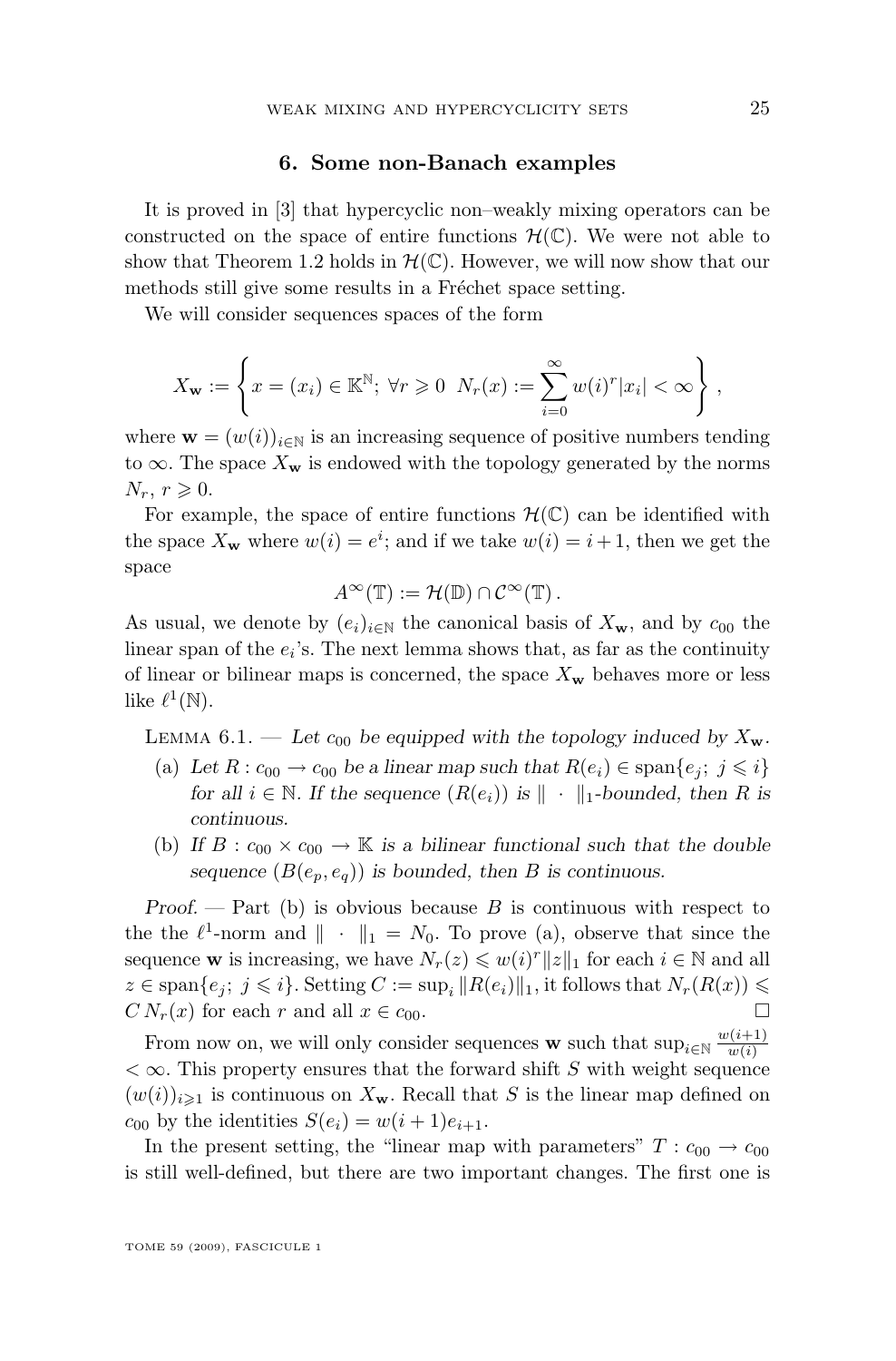<span id="page-26-0"></span>that the *space* on which T is supposed to act becomes itself a parameter, since it is defined by the sequence w; and of course,  $w(i)$  has no longer the form  $K(1 - \xi(i))$ . The second change is that, since we require  $\frac{1}{a_n}e_{b_n}$ to tend to 0 for the topology of  $X_w$ , the sequence  $(a_n)$  can no longer be chosen independently of  $b_n$ . We will assume that  $(a_n)$  has the form

$$
a_n = c w (b_n)^{r_n},
$$

for some constant  $c > 0$  and some nondecreasing sequence of natural numbers  $(r_n)$  tending to  $\infty$ .

In view of Lemma [6.1,](#page-25-0) all we have to do if we want to show that  $T$  extends to a non–weakly mixing operator on  $X_{\mathbf{w}}$  having  $\mathbf{B} := \{b_n; n \in \mathbb{N} \setminus I\}$  as a hypercyclicity set, is to check that (i) the sequence  $(f_n)$  is  $\|\cdot\|_1$ -bounded; and (ii) one can construct as usual a linear functional  $\phi$  such that the double sequence  $((\phi(e_p \cdot e_q))$  is bounded.

PROPOSITION  $6.2$ . — Let  $(m_k)$  be an increasing sequence of natural *numbers such that*  $m_k/k \to \infty$ . If the sequence **w** is sufficiently slowly in*creasing, then there exists a non–weakly mixing,*  $(m_k)$ -hypercyclic operator *on*  $X_{\mathbf{w}}$ *.* 

*Proof.* — Let  $(b_n)$  and  $I = \{q_p; p \in \mathbb{N}\}\$ be the increasing sequence of integers and the infinite set given by Lemma [4.1.](#page-17-0) Let also  $\mathbf{\Delta} = ((\Delta_l^0), (\Delta_l^1))$ be the pair of nondecreasing sequences of natural numbers given by Lem-ma [4.2.](#page-18-0) We show that if the sequences  $(|P_n|_1)$ ,  $(d_n)$  and  $(r_n)$  are suitably controlled, then our operator T and the map  $(x, y) \mapsto \phi(x \cdot y)$  are continuous.

The proof of Lemma [2.2](#page-8-0) has shown that if  $n \in \mathbb{N}$  and  $||f_k||_1 \leq 1$  for all  $k < n$ , then (with the usual notation  $D_n = b_n - b_{n-1}$ )

$$
||f_n||_1 \leqslant |a_{n-1}||P_n|_1 \frac{\prod_{i=1}^{d_n} w(i)}{\prod_{i=1}^{D_n-1} w(i+b_{n-1})} + |a_n||P_{n-1}|_1 \frac{\prod_{i=1}^{D_n+d_{n-1}} w(i)}{\prod_{i=1}^{D_n-1} w(i+b_{n-1})}.
$$

Assume that  $b_{n-1} \geqslant d_n$ . Then, since  $a_{n-1} = c w (b_{n-1})^{r_{n-1}}$  and since w is increasing, the first term I in the right-hand side of the above inequality is not greater than

$$
c |P_n|_1 w(b_{n-1})^{-(D_n-1-r_{n-1}-d_n)}.
$$

To estimate the second term II, we write it as

$$
c|P_{n-1}|_1 \frac{w(b_n)^{r_n}}{\prod_{i=b_n-r_n}^{b_n-1}w(i)} \frac{\prod_{i=1}^{D_n+d_{n-1}}w(i)}{\prod_{i=1}^{D_n-2r_n-1}w(i+b_{n-1})} \frac{1}{\prod_{i=b_n-2r_n}^{b_n-r_n-1}w(i)}.
$$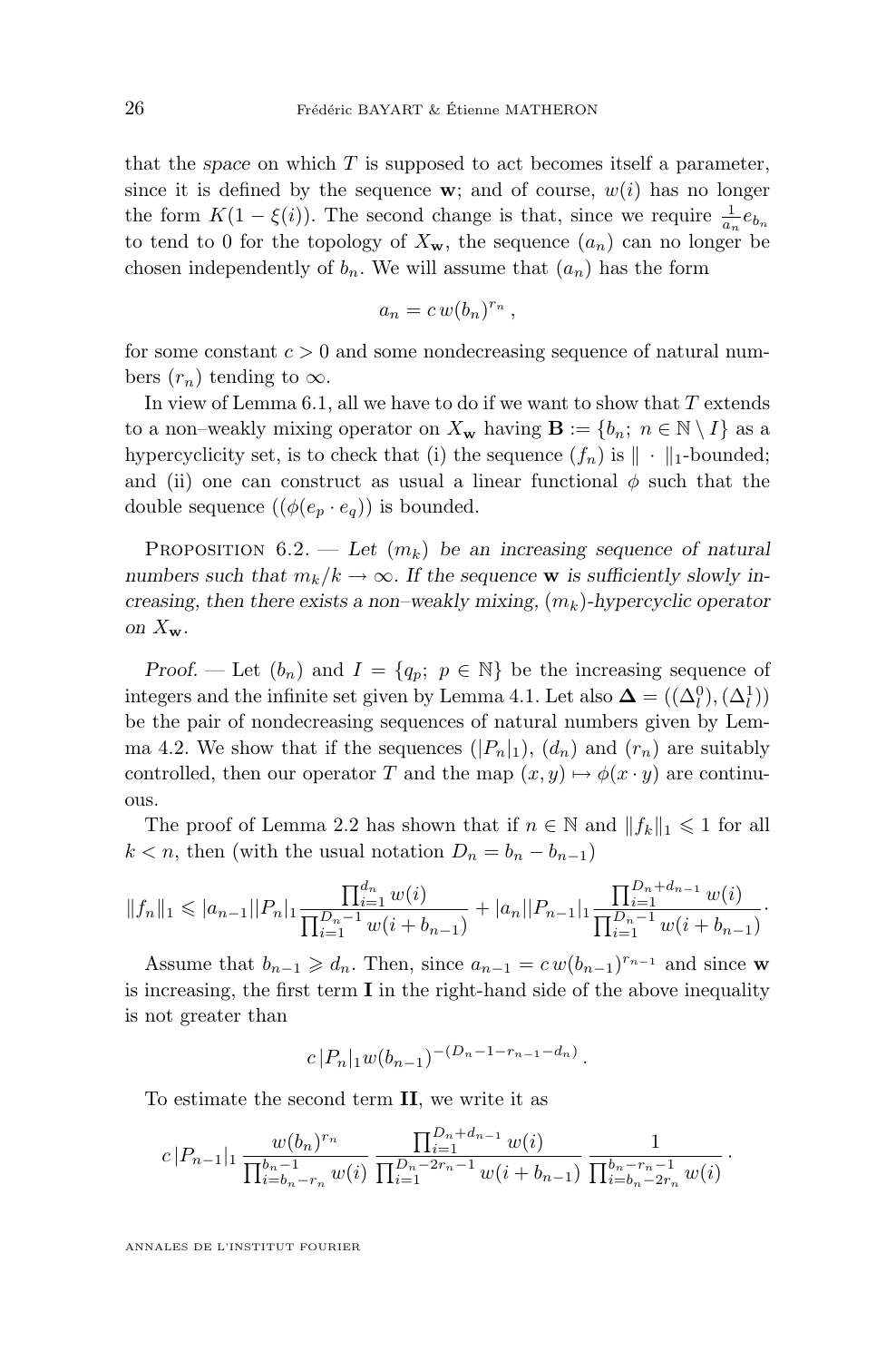We know that **w** is increasing with  $w(i+1) \leq Cw(i)$  for some fixed constant  $C < \infty$ . Thus, we have  $w(b_n - j) \geqslant C^{-j}w(b_n)$  for all  $j \leqslant b_n$ . If we assume that  $b_{n-1} \geq d_{n-1} + 2r_n + 1$ , it follows that

$$
\mathbf{II} \leqslant c |P_{n-1}|_1 \times C^{1+\cdots+r_n} \times \prod_{i=1}^{(d_{n-1}+2r_n+1)} w(i) \times \frac{C^{(r_n+1)+\cdots+2r_n}}{w(b_n)^{r_n}}
$$
\n
$$
\leqslant c |P_{n-1}|_1 \frac{w(d_{n-1}+2r_n+1)^{d_{n-1}+2r_n+1}C^{4r_n^2}}{w(b_n)^{r_n}}.
$$

Since  $D_n \to \infty$  and  $w(b_n) \to \infty$ , it is now clear that if c is small enough to take care of the first  $f_n$ 's and if the sequences  $(P_n)$  and  $(r_n)$  are suitably controlled by some sequence  $(u_n)$  tending to  $\infty$ , then the sequence  $(f_n)$  is  $\|\cdot\|_1$ -bounded.

Now, let  $\phi$  be the  $\Delta$ -compatible linear functional, and set  $\Delta_l = \min(\Delta_l^0, \Delta_l)$  $\Delta_l^1$ ). If  $p \leqslant q \in [b_l, b_{l+1})$ , then, by the remark following Lemma [2.4](#page-10-0) and since  $a_l = w(b_l)^{r_l}$ , we have

$$
|\phi(e_p \cdot e_q)| \leq 4 \prod_{j=1}^{2b_l+1} \max(1, |P_j|_1) \times \frac{w(b_l)^{2r_l}}{w(b_{i(l)})^{\Delta_l/4}},
$$

where  $i(l) := \min\{i; b_{i+1} - b_i > \frac{\Delta_l}{4}\}\.$  Since  $i(l) \to \infty$ , it follows that if **w** is sufficiently slowly increasing, then one can choose  $(r_l)$  in such a way that the double sequence  $(\phi(e_n \cdot e_q))$  is bounded.

Proposition 6.3. — *Assume that the sequence* w *has at most a polynomial growth and satisfies* liminf  $\frac{w(i)}{i^{\beta}} > 0$  for some  $\beta > 0$ . Then for any  $\varepsilon > 0$ , there exists a non-weakly mixing,  $(k^{3+\varepsilon})$ -hypercyclic operator on  $X_{\mathbf{w}}$ .

*Proof.* — By Lemma [3.2,](#page-15-0) one can find an increasing sequence  $(b_n)$  which is ([l<sup> $\alpha$ </sup>])-Sidon for some  $\alpha > 0$  and satisfies  $b_n = O(n^{3+\epsilon})$ . Moreover, one can also require that  $b_n \geq n^{3+\epsilon}$  for all n (see Remark [3.4](#page-16-0) just after [3.2\)](#page-15-0); in particular, we have  $b_{n+1} = O(b_n)$ . The proof of Proposition [6.2](#page-26-0) has established that the operator T associated to  $(b_n)$  and  $I := 2N$  is continuous if the sequences  $(r_n)$  and  $(P_n)$  are suitably controlled. Therefore (looking at the proof of [6.2](#page-26-0) again), the only thing that remains to be done is to show that if the sequence  $(r_n)$  is suitably chosen, then

$$
\tau_l := \frac{w(b_l)^{2r_l}}{w(b_{i(l)})^{\Delta_l/4}} \to 0 \text{ as } l \to \infty,
$$

where  $\Delta_l = [l^{\alpha}]$ . Now, we have  $b_{i(l)+1} \geq b_{i(l)+1} - b_{i(l)} > \frac{|l^{\alpha}|}{4}$  $\frac{1}{4}$  by definition of  $i(l)$ , and since  $b_{i(l)+1} = O(b_{i(l)})$  we get liminf  $\frac{b_{i(l)}}{[l^{\alpha}]}>0$ . Since liminf  $\frac{w(i)}{i^{\beta}}>0$ 

TOME 59 (2009), FASCICULE 1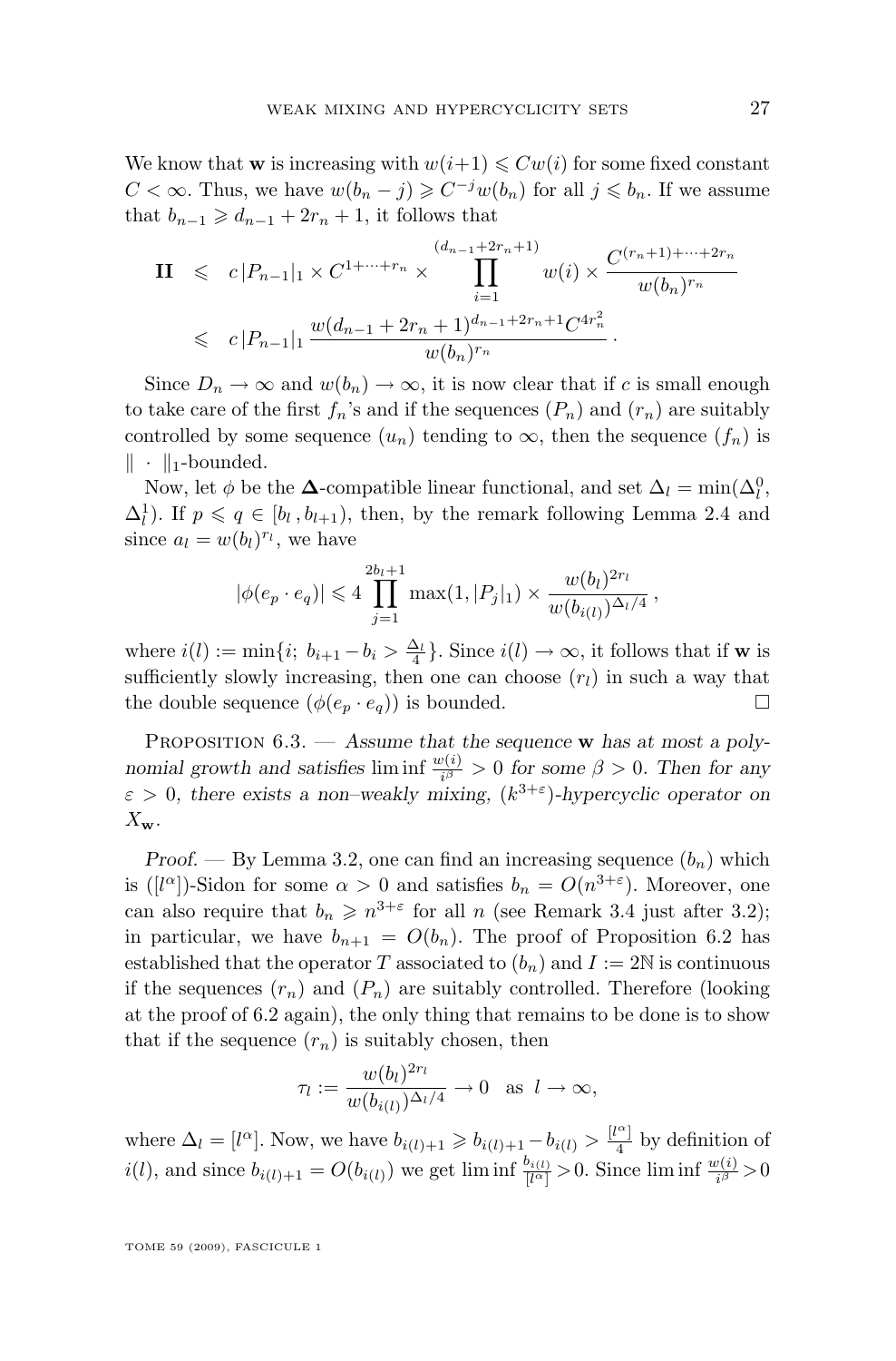<span id="page-28-0"></span>and both **w** and  $(b_l)$  have polynomial growth, it follows that

$$
\tau_l \leqslant \frac{l^{Cr_l}}{[l^{\alpha}]^{c[l^{\alpha}]}} = \exp\left(Cr_l\log l - c[l^{\alpha}]\log[l^{\alpha}]\right),
$$

for some constants  $c > 0$  and  $C < \infty$ . Thus, one can clearly choose  $(r_l)$  so that  $\tau_l \to 0$ .

COROLLARY  $6.4.$  — *There exists a non–weakly mixing,*  $(k^{3+\epsilon})$ -hypercy*clic operator on*  $A^{\infty}(\mathbb{T})$ *.* 

*Proof.* — The space  $A^{\infty}(\mathbb{T})$  can be identified with  $X_{\mathbf{w}}$ , where  $w(i)$  =  $i+1$ .

*Remark. —* Unfortunately, the above proof breaks down in the space of entire functions  $\mathcal{H}(\mathbb{C})$ , which corresponds to  $w(i) = e^i$ .

## **7. Sets of integers**

It has been known for quite a long time that there are strong connections between topological dynamics and some natural classes of subsets of N; see *e.g.* [\[9\]](#page-34-0) or [\[11\]](#page-34-0). The aim of this final section is to briefly illustrate the usefulness of this point of view in the linear setting as well.

For the sake of clarity, we will not assume from the beginning that we are dealing with linear maps. The most general setting is that of a continuous map  $T : X \to X$  acting on some Hausdorff topological space X. Then hypercyclicity, topological transitivity and weak mixing make sense with the same definitions. Topological transitivity implies hypercyclicity if X is a second countable Baire space, and the converse implication holds if  $X$  has no isolated point. We will assume that  $X$  is separable, completely metrizable and without isolated points.

## **7.1. Some notations**

For any point  $x \in X$  and any nonempty open set  $V \subset X$ , we set as usual

$$
\mathbf{N}(x,V) = \{ n \in \mathbb{N};\ T^n(x) \in V \}.
$$

If  $V$  and  $V'$  are nonempty open subsets of  $X$ , we set

$$
\mathbf{N}(V, V') = \{n; T^{n}(V) \cap V' \neq \varnothing\},\
$$

and we also define

$$
\mathbf{C}(V,V') = \{n; T^n(V) \subset V'\}.
$$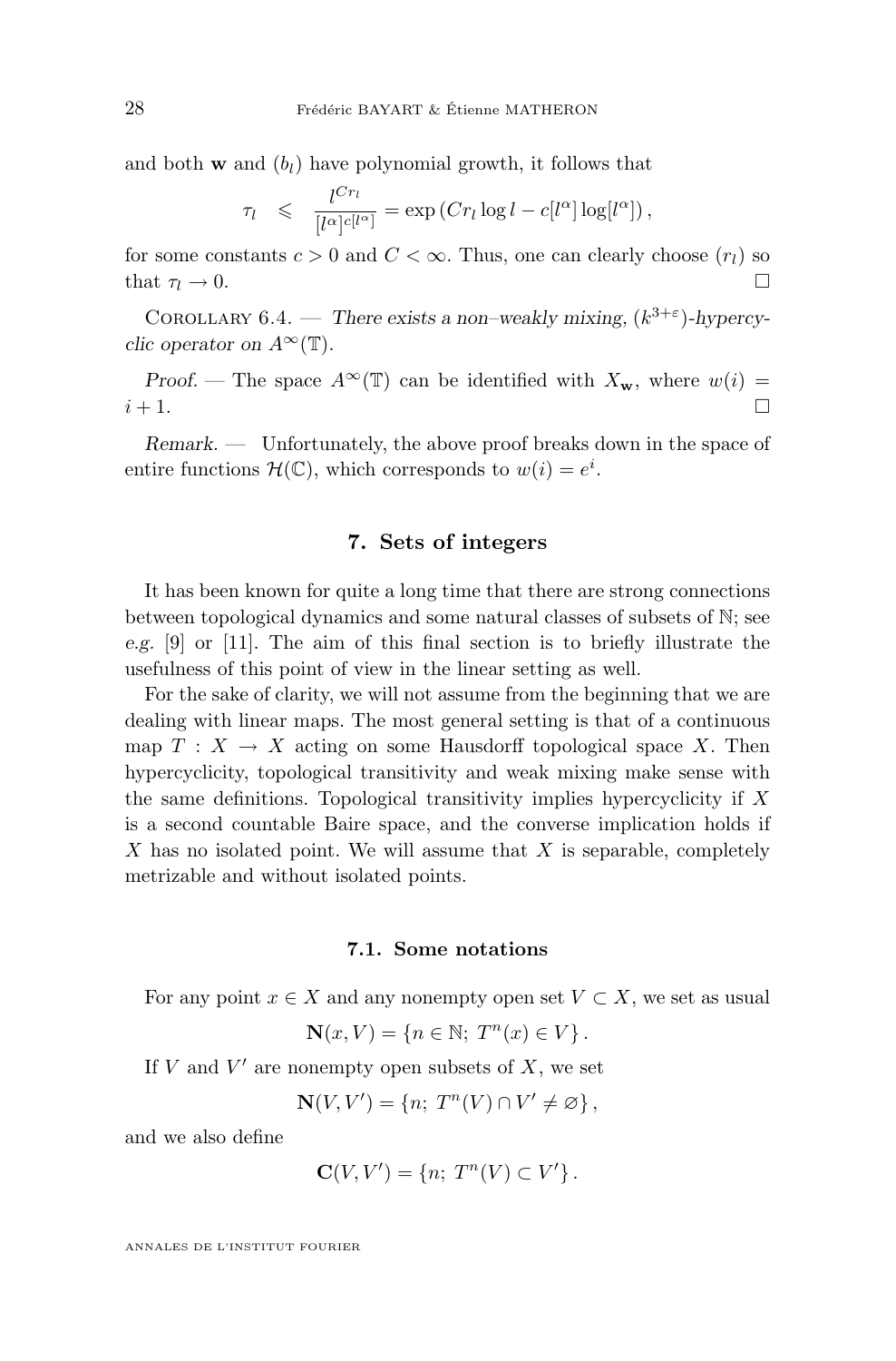If N and N' are two subsets of N, the difference-set  $N' - N$  is defined by

$$
\mathbf{N}' - \mathbf{N} = \{n' - n; (n, n') \in \mathbf{N} \times \mathbf{N}' , n' \geqslant n\},\
$$

and the sum-set  $N + N'$  is defined in the obvious way.

It is easy to check that if  $x \in X$  is a hypercyclic point for T, then

$$
\mathbf{N}(V, V') = \mathbf{N}(x, V') - \mathbf{N}(x, V)
$$

for any open sets  $V, V' \subset X$ .

Finally, the following identies are also easily verified, for any open sets  $A, B, C$ :

$$
\mathbf{N}(A,B) + \mathbf{C}(B,C) \subset \mathbf{N}(A,C),
$$
  

$$
\mathbf{N}(A,C) - \mathbf{C}(A,B) \subset \mathbf{N}(B,C).
$$

## **7.2. Back to the linear functional** φ

The statement of Lemma [2.1](#page-6-0) may look a bit strange, since the continuity property of the linear functional  $\phi$  does not seem very intuitive. We intend to show here that properties of that kind are in fact very natural when dealing with weak mixing. In what follows, we denote by  $O_T(x)$  the Torbit of a point  $x \in X$ ; that is  $O_T(x) = \{T^n(x); n \in \mathbb{N}\}.$ 

Observe that if  $\phi$  is a linear functional as [2.1,](#page-6-0) then one can find two nonempty open sets W, W' in  $O_T(e_0) \times O_T(e_0)$  such that the sets  $\{x \cdot \mathcal{C}_T(e_0)\}$  $y; (x, y) \in W$  and  $\{x' \cdot y'; (x', y') \in W'\}$  are disjoint: just set  $W :=$  $\{(u, v); |\phi(u \cdot v)| < 1\}$  and  $\mathcal{W}' := \{(u, v); |\phi(u \cdot v)| > 1\}$ . Now, one can find four nonempty open sets  $V_1, V_2, V_3, V_4 \subset X$  such that  $W \supset (V_1 \times V_4) \cap$  $(O_T(e_0) \times O_T(e_0))$  and  $W' \supset (V_2 \times V_3) \cap (O_T(e_0) \times O_T(e_0))$ , so that the above information may be translated purely in terms of sets of integers, as follows:  $(N(e_0, V_1) + N(e_0, V_4)) \cap (N(e_0, V_3) + N(e_0, V_2)) = \emptyset$ . This has in fact nothing to do with the linearity of  $\phi$ : it is enough to have some nonconstant map  $f: O_T(e_0) \to Y$ , where Y is a Hausdorff topological space, such that the map  $(x, y) \mapsto f(x \cdot y)$  is continuous.

In view of these remarks, Lemma [2.1](#page-6-0) is now an immediate consequence of the next proposition, which also explains in some sense why Sidon-type properties come up naturally in the questions we are looking at.

PROPOSITION 7.1. — Assume that T is hypercyclic with hypercyclic *point* x*. The following are equivalent.*

(1) T *is not weakly mixing.*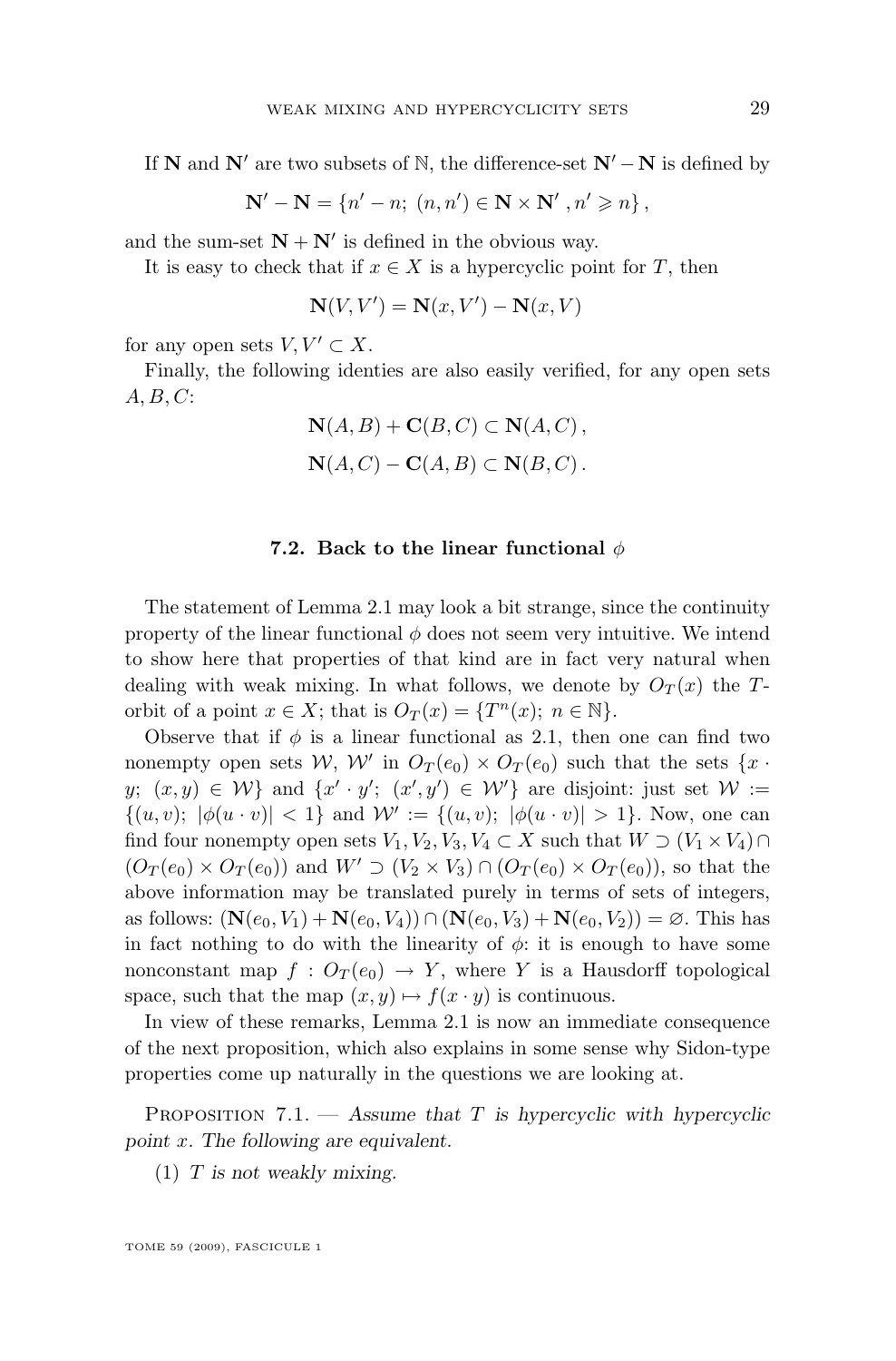<span id="page-30-0"></span>(2) There exist nonempty open sets  $V_1, V_2, V_3, V_4 \subset X$  such that the *equation*  $n_1 + n_4 = n_3 + n_2$  *has no solution*  $(n_1, n_2, n_3, n_4)$  *with*  $n_i \in \mathbf{N}(x, V_i)$  and  $n_1 \leq n_3$ .

*If* X is an F-space,  $T \in \mathcal{L}(X)$  and T is moreover invertible, these properties *are equivalent to*

(2) The same as (2) without the restriction  $n_1 \leq n_3$ : there exist  $V_1, \ldots$ ,  $V_4$  with  $(N(x, V_1) + N(x, V_4)) \cap (N(x, V_3) + N(x, V_2)) = \emptyset$ .

*Proof.* — By the identity  $N(V, V') = N(x, V') - N(x, V)$ , condition (2) is equivalent to the existence of four nonempty open sets  $V_i$  such that  $\mathbf{N}(V_1, V_3) \cap \mathbf{N}(V_2, V_4) = \varnothing$ ; that is,  $(T \times T)^k (V_1 \times V_2) \cap V_3 \times V_4 = \varnothing$  for all  $k \in \mathbb{N}$ . This means exactly that  $T \times T$  is not topologically transitive.

Now, assume that X is an F-space and that  $T \in \mathcal{L}(X)$  is invertible and not weakly mixing. We claim that one can find nonempty open sets  $V_1, V_2, V_3, V_4 \subset X$  such that  $(T \times T)^k (V_1 \times V_2) \cap V_3 \times V_4 = \emptyset$  for all  $k \in \mathbb{Z}$ . Indeed, otherwise a Baire category argument gives a vector  $z \in X \times X$ whose two-sided  $(T \times T)$ -orbit  $\{(T \times T)^k(z); k \in \mathbb{Z}\}\$ is dense in  $X \times X$ . By the Bourdon-Feldman Theorem ([\[6\]](#page-34-0)) and since an invertible operator is hypercyclic if and only if its inverse is, it follows that  $T \times T$  is hypercyclic, a contradiction. Replacing the sets  $N(x, V)$  and  $N(V, V')$  by the analogous subsets of  $\mathbb{Z}$ , we now get in the same way as above that  $(2')$  is satisfied.  $\Box$ 

## **7.3. Thick sets and weak mixing**

A set B ⊂ N is said to be *thick* if it contains arbitrarily long intervals. Equivalently, B is thick iff it intersects every syndetic set.

Thick sets are always present (at least implicitely) when dealing with weak mixing. This is apparent in the following theorem, which collects several well-known characterizations of weak mixing.

THEOREM 7.2. — *The following are equivalent.* 

- (1) T *is weakly mixing.*
- (2) The sets  $N(V, V')$  form a filter basis: each  $N(V, V')$  is nonempty, and given  $V_1, V_1', V_2, V_2',$  one can find  $V_3, V_3'$  such that  $\mathbb{N}(V_3, V_3') \subset$  ${\bf N}(V_1, V_1') \cap {\bf N}(V_2, V_2').$
- (3) For any  $k \geq 1$ , the k-fold product map  $T \times \cdots \times T$  is topologically *transitive.*
- (4) Each set  $N(V, V')$  is thick.
- (5) For any  $V, V'$  and each  $m \in \mathbb{N}$ , one can find  $k \in \mathbb{N}$  such that  $T^{k}(V) \cap V' \neq \emptyset$  and  $T^{k+m}(V) \cap V' \neq \emptyset$ .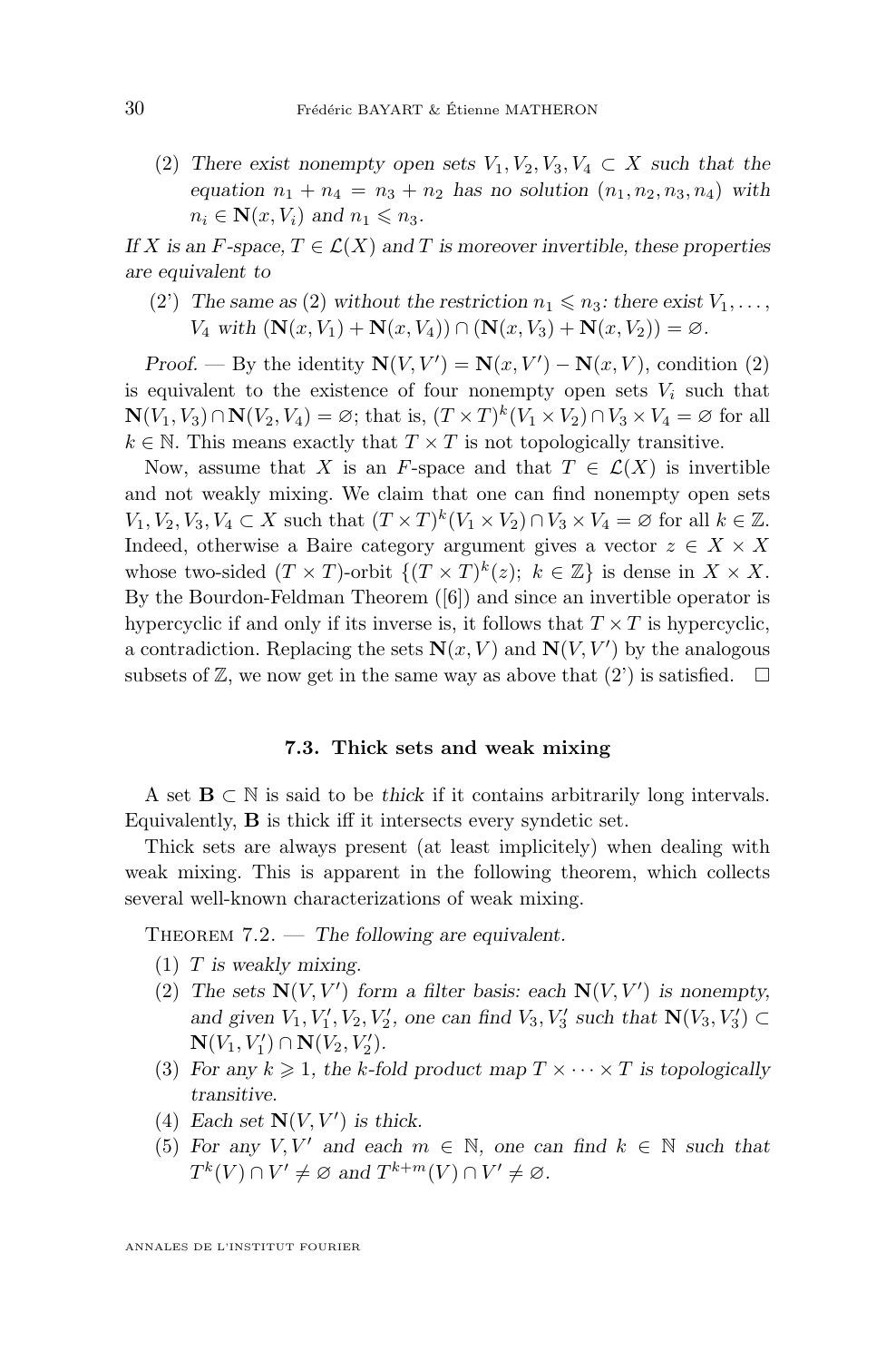(6) *For any*  $V, V_1, V_2$ *, one has*  $\mathbf{N}(V, V_1) \cap \mathbf{N}(V, V_2) \neq \emptyset$ *.* 

*Proof.* — The implications (1) $\Rightarrow$ (2) and (6) $\Rightarrow$ (1) are proved in [\[10,](#page-34-0) Theorem 1.11], and the implications  $(2) \Rightarrow \cdots \Rightarrow (5)$  are trivial. We show that  $(5)$ implies (6). Let  $V, V_1, V_2$  be given. Since T is topologically transitive, one can find  $m \in \mathbb{N}$  and an open set  $V' \subset V_1$  such that  $T^m(V') \subset V_2$ . Applying (5), one gets  $k \in \mathbb{N}$  such that  $T^k(V) \cap V' \neq \emptyset$  and  $T^{k+m}(V) \cap V' \neq \emptyset$ . Then  $k + m \in \mathbf{N}(V, V') \subset \mathbf{N}(V, V_1)$ , and  $k + m \in \mathbf{N}(V, V') + \mathbf{C}(V', V_2) \subset$  $\mathbf{N}(V, V_2)$ .

Natural examples of thick sets are provided by the following lemma.

LEMMA 7.3. — Assume that X is an F-space and  $T \in \mathcal{L}(X)$ .

- (a) *If* T *is topologically transitive, then, for any (open) neighbourhood* W of 0, all sets  $N(V, W)$  and  $N(W, V')$  are thick.
- (b) For W neighbourhood of 0 and  $V, V'$  open, set  $N(V, W, V') :=$  $N(V, W) \cap N(W, V')$ . If all sets  $N(V, W, V')$  are nonempty, then *all these sets are thick.*

*Proof.* — To prove (a), assume that T is topologically transitive. Let us fix V, W, V' and some positive number L. Since  $T(0) = 0$ , one can find an open neighbourhood W of 0 such that  $T^k(W) \subset W$  for all  $k \in$  $\{0, \ldots, L\}$ . Since T is topologically transitive, one can find  $n, n' \in \mathbb{N}$  such that  $T^n(V) \cap \widetilde{W} \neq \emptyset$  and  $T^{n'}(\widetilde{W}) \cap T^{-L}(V') \neq \emptyset$ . If  $k \in \{0, \ldots, L\}$ , then  $n+k \in \mathbb{N}(V, W) + \mathbb{C}(W, W) \subset \mathbb{N}(V, W)$ , and  $n'+k = (n'+L) - (L-k) \in \mathbb{N}(V, W)$  $N(W, V') - C(W, W) \subset N(W, V')$ . Thus  $N(V, W)$  contains the interval  $[n, n+L]$  and  $\mathbf{N}(W, V')$  contains  $[n', n'+L]$ . This proves (a). The proof of (b) is exactly the same: just note that in that case one may take  $n = n'$ .  $\Box$ 

Part (b) of the above lemma immediately yields that if  $X$  is an  $F$ -space, then a linear operator  $T \in \mathcal{L}(X)$  is weakly mixing iff it satisfies the so-called *three open sets condition*:

(7) for any  $V, V' \subset X$  nonempty open and each W neighbourhood of 0, one can find  $n \in \mathbb{N}$  such that  $T^{n}(V) \cap W \neq \emptyset$  and  $T^{n}(W) \cap V' \neq \emptyset$ .

The main point is that since  $T$  is a linear map, we have

$$
\mathbf{N}(A, W) \cap \mathbf{N}(W, A') \subset \mathbf{N}(A + W, A' + W),
$$

for any  $A, A', W$ . Since for any  $V, V'$ , one can find nonempty open sets  $A, A'$ and a neighbourhood W of 0 such that  $A + W \subset V$  and  $A' + W \subset V'$ , it follows indeed at once from (b) above that (7) entails weak mixing.

Lemma 7.3 also gives the result of Grosse-Erdmann and Peris Proposi-tion [5.5:](#page-24-0) since each set  $N(V, W)$  is thick, it intersects all  $N(W, V')$  if the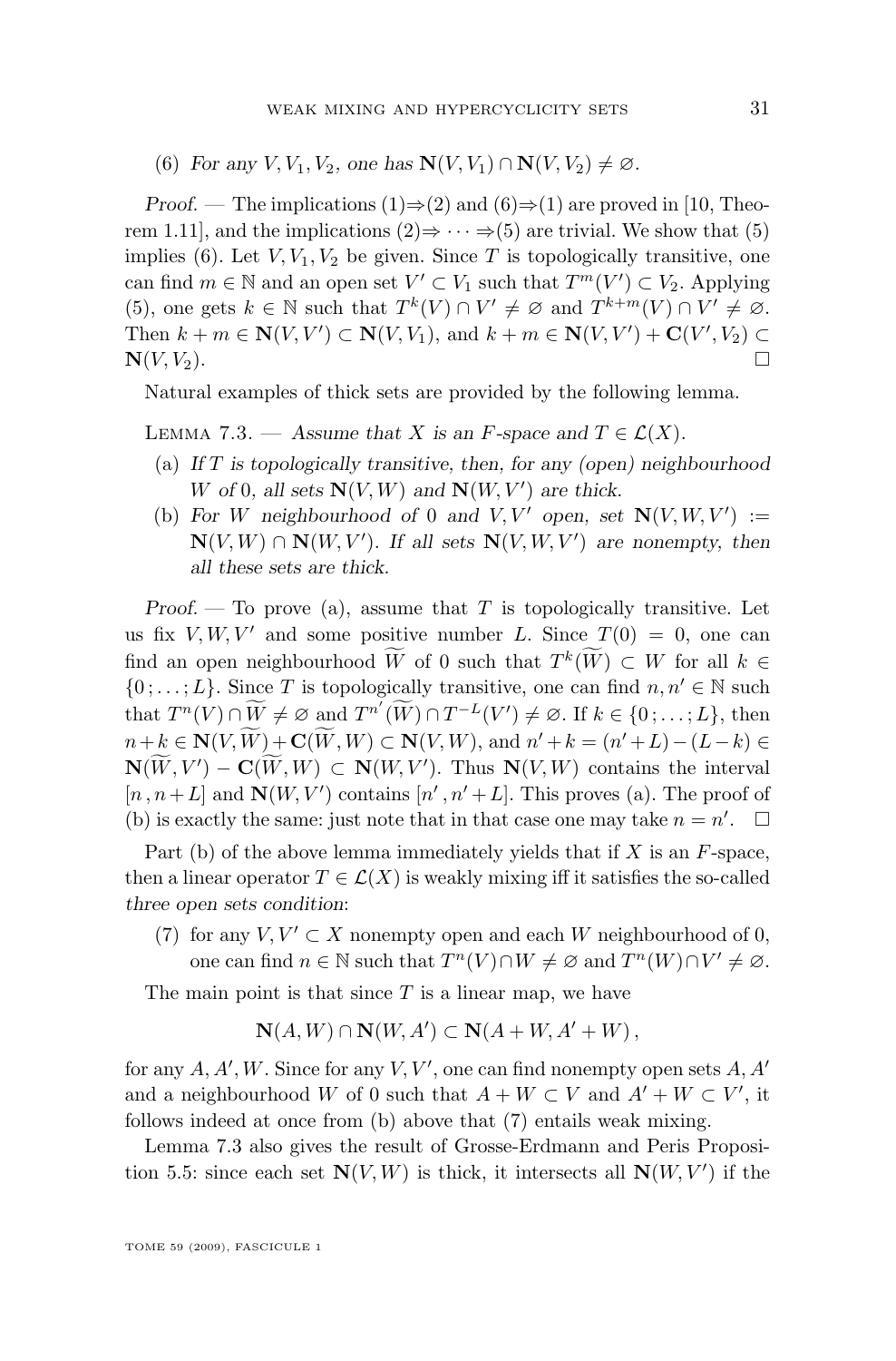latter are syndetic (which is the case under the assumption of Proposi-tion [5.5\)](#page-24-0), so that  $T$  satisfies the three open sets condition  $(7)$ .

It should be added that some authors call *topologically ergodic* a continuous map  $T: X \to X$  for which all sets  $N(V, V')$  are syndetic (see [\[11\]](#page-34-0)). Thus, Proposition [5.5](#page-24-0) says that if a linear operator is topologically ergodic, then it is weakly mixing. This is false in the nonlinear setting.

## **7.4. Two examples**

We now illustrate the usefulness of Theorem [7.2](#page-30-0) by giving rather transparent proofs of two recent results in linear dynamics. The first one is due to S. Grivaux  $([12])$  $([12])$  $([12])$ . In [12], it was the main step for showing that an operator  $T \in \mathcal{L}(X)$  is weakly mixing if and only if the sequence  $(T^{n_k})$  is universal, for any syndetic sequence  $(n_k) \subset \mathbb{N}$ . The latter result was obtained independently by A. Peris and L. Saldivia ([\[15\]](#page-34-0)) as a consequence of Theorem [7.2.](#page-30-0) Observe in particular that in condition (8) below, linearity is not needed.

Proposition 7.4. — *Weak mixing of* T *is equivalent to the following property.*

(8) For any  $V, V'$ , one can find  $k \in \mathbb{N}$  with  $T^k(V) \cap V' \neq \emptyset$  and  $T^{k+1}(V) \cap V' \neq \varnothing$ .

*If* X is an F-space and  $T \in \mathcal{L}(X)$ , this is also equivalent to

(8) There exists some fixed positive integer p such that: for any  $V, V',$ *one can find*  $k \in \mathbb{N}$  *with*  $T^k(V) \cap V' \neq \emptyset$  *and*  $T^{k+p}(V) \cap V' \neq \emptyset$ *.* 

*Proof.* — Clearly, weak mixing implies (8). Conversely, assume that (8) holds; in other words, that

$$
1 \in \mathbf{N}(V, V') - \mathbf{N}(V, V')
$$

for any nonempty open sets  $V, V' \subset X$ .

All sets  $N(V, V')$  are nonempty, hence T is hypercyclic; let  $x \in X$  be a hypercyclic point for T. Then

$$
\mathbf{N}(V, V') - \mathbf{N}(V, V') = [\mathbf{N}(x, V') - \mathbf{N}(x, V)] - [\mathbf{N}(x, V') - \mathbf{N}(x, V)]
$$
  
= 
$$
\mathbf{N}(V', V') - \mathbf{N}(V, V),
$$

so that, for any  $V, V'$  we also have

(\*) 
$$
1 \in \mathbf{N}(V', V') - \mathbf{N}(V, V).
$$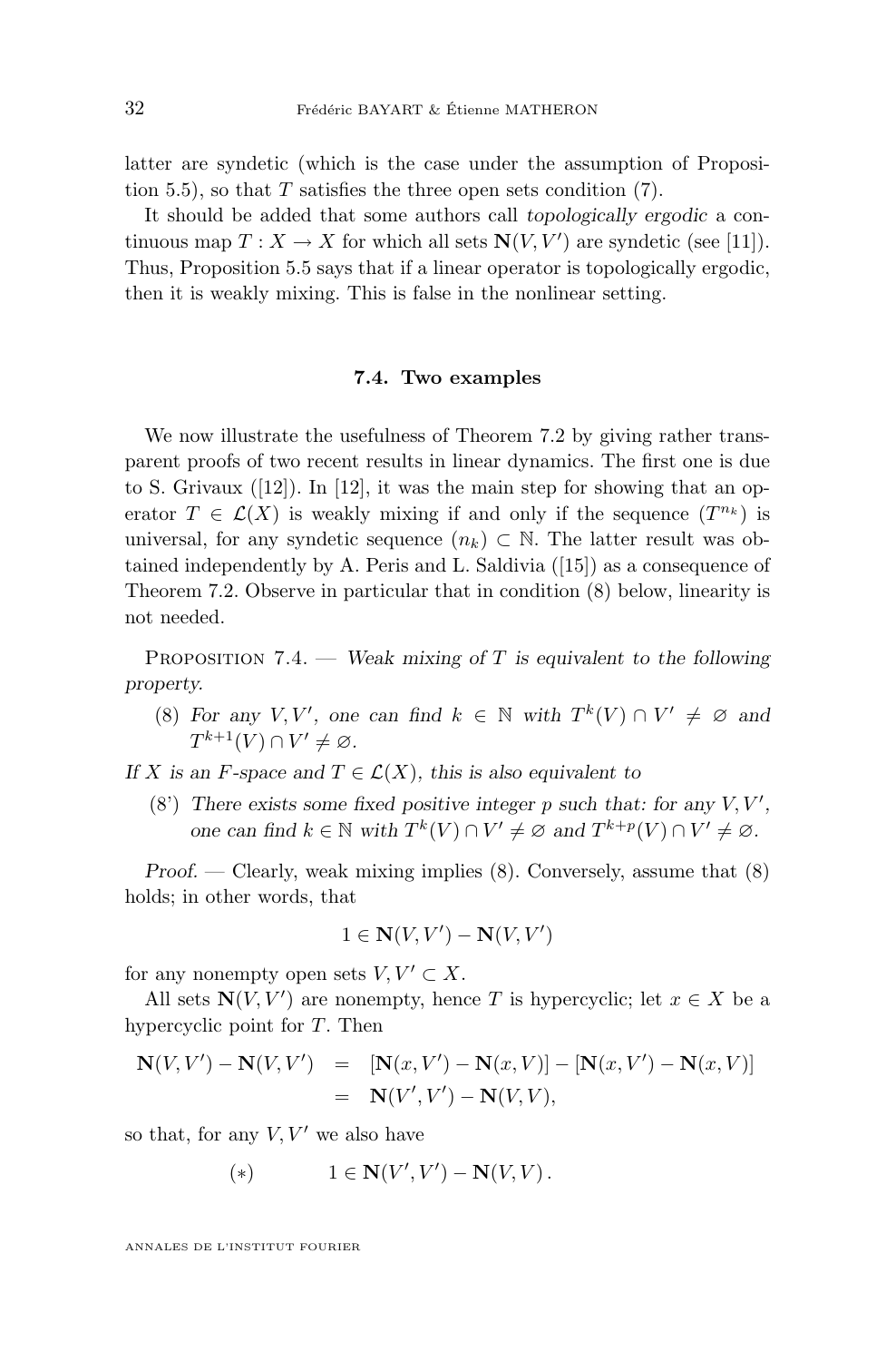Now we show by induction on  $m \in \mathbb{N}$  that property (5) in Theorem [7.2](#page-30-0) is satisfied; that is, we show that for any  $V, V'$ , one can find  $k \in \mathbb{N}$  such that  $T^k(V) \cap V' \neq \emptyset$  and  $T^{k+m}(V) \cap V' \neq \emptyset$ . The result holds for  $m = 0$ because  $T$  is topologically transitive. Assume the result has been proved for m, and let us fix V, V'. By induction hypothesis, one can find  $k \in \mathbb{N}$  and two open sets  $V_1, V_2 \subset V$  such that  $T^k(V_1) \subset V'$  and  $T^{k+m}(V_2) \subset V'$ . Then, by (\*), one can find  $l \in \mathbb{N}$  such that  $T^l(V_1) \cap V_1 \neq \emptyset$  and  $T^{l+1}(V_2) \cap V_2 \neq$  $\emptyset$ . Thus, we get  $l + k \in \mathbf{N}(V_1, V_1) + \mathbf{C}(V_1, V') \subset \mathbf{N}(V, V')$ , and likewise  $(l+k)+(m+1)=(l+1)+(k+m) \in \mathbf{N}(V,V')$ , which proves (5) for  $m+1$ . This concludes the proof for (8).

Now, assume that  $(8')$  holds in the linear setting, for some positive integer p. Then T is still hypercyclic, whence  $T<sup>p</sup>$  is also hypercyclic, by Ansari's Theorem ([\[1\]](#page-34-0)). One can then show exactly as above that (5) holds for  $T^p$ . Thus,  $T^p$  is weakly mixing, hence so is T.

Our second illustration is a result due to G. Costakis and M. Sambarino ([\[7\]](#page-34-0)). Recall that a continuous map T is said to be *mixing* if all sets  $N(V, V')$ are cofinite. This should be compared with [7.2](#page-30-0) (2), which yields by a simple diagonal argument that weak mixing is equivalent to the following property: each set  $\mathbf{N}(V, V')$  contains a cofinite subset of some fixed infinite set  $\mathbf{N} \subset \mathbb{N}$ . In case  $T$  is linear and satisfies the hypercyclicity criterion with respect to some sequence  $(n_k)$ , one can take  $\mathbf{N} = \{n_k; k \in \mathbb{N}\}.$ 

PROPOSITION 7.5. — Assume that X is an F-space and that  $T \in \mathcal{L}(X)$ . *If* T *satisfies the Hypercyclicity Criterion with respect to some syndetic sequence*  $(n_k)$ *, then T is mixing.* 

*Proof.* — Set  $\mathbf{N} := \{n_k; k \in \mathbb{N}\}\$ , and let us denote by  $\mathcal F$  the family of all subsets of N containing some cofinite subset of N. Then  $\mathcal F$  is a filter of subsets of N, and by assumption we have  $N(V, V') \in \mathcal{F}$  for any  $V, V'$ . Moreover, there exists some fixed  $K > 0$  such that the following holds: for each each set  $\mathbf{F} \in \mathcal{F}$ , one can find  $a \in \mathbb{N}$  such that **F** meets every interval I of length K with  $\min(I) \geq a$ . In short, we shall say that the sets in F are K*-syndetic*.

Now, let us fix  $V, V'$ . For each  $k \in \{0, \ldots, K\}$ , one can find some nonempty open set  $V_k$  such that  $T^k(V_k) \subset V'$ . Then  $\mathbf{F} := \bigcap_{k=0}^K \mathbf{N}(V, V_k) \in$ F because F is a filter. Therefore, **F** is K-syndetic, so that  $\bigcup_{k=0}^{K} (\mathbf{F} + k)$  is a cofinite subset of N. But

$$
\bigcup_{k=0}^K (\mathbf{F} + k) \subset \bigcup_{k=0}^K (\mathbf{N}(V, V_k) + \mathbf{C}(V_k, V')) \subset \mathbf{N}(V, V'),
$$

hence  $N(V, V')$  is cofinite as well.

TOME 59 (2009), FASCICULE 1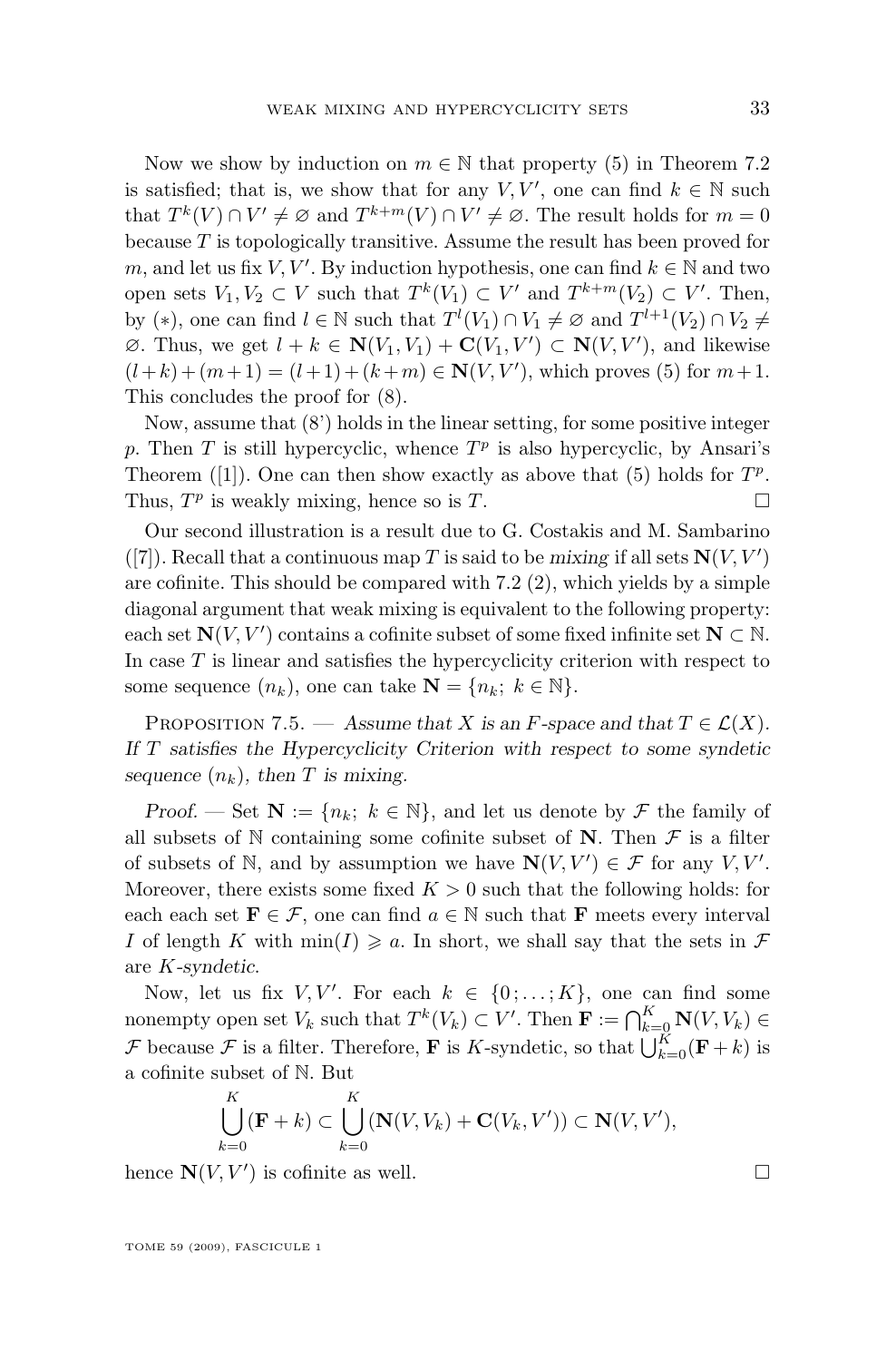<span id="page-34-0"></span>*Remark. —* What was really used in the above proof is the following fact: one can find some filter  $\mathcal F$  such that  $\mathbf N(V,V') \in \mathcal F$  for any  $V, V'$ , and each set  $\mathbf{F} \in \mathcal{F}$  is K-syndetic. Once this is known, linearity is not needed.

## BIBLIOGRAPHY

- [1] S. Ansari, "Hypercyclic and cyclic vectors", *J. Funct. Anal.* **128** (1995), no. 2, p. 374-383.
- [2] F. Bayart & S. Grivaux, "Frequently hypercyclic operators", *Trans. Amer. Math. Soc.* **358** (2006), no. 11, p. 5083-5117.
- [3] F. Bayart & É. Matheron, "Hypercyclic operators failing the Hypercyclicity Criterion on classical Banach spaces", *J. Funct. Anal.* **250** (2007), p. 426-441.
- [4] J. Bès & A. Peris, "Hereditarily hypercyclic operators", *J. Funct. Anal.* **167** (1999), no. 1, p. 94-112.
- [5] A. Bonilla & K.-G. Grosse-Erdmann, "Frequently hypercyclic operators and vectors", *Ergodic Theory Dynam. Systems* **27** (2007), p. 383-404.
- [6] P. S. Bourdon & N. S. Feldman, "Somewhere dense orbits are everywhere dense", *Indiana Univ. Math. J.* **52** (2003), no. 3, p. 811-819.
- [7] G. Costakis & M. Sambarino, "Topologically mixing hypercyclic operators", *Proc. Amer. Math. Soc.* **132** (2004), no. 2, p. 385-389.
- [8] M. DE LA ROSA & C. J. READ, "A hypercyclic operator whose direct sum is not hypercyclic", Journal of Operator Theory, to appear.
- [9] H. Furstenberg, *Recurrence in ergodic theory and combinatorial number theory*, Princeton University Press, 1981.
- [10] E. Glasner, *Ergodic theory via joinings*, Mathematical Surveys and Monographs, vol. 101, American Mathematical Society, 2003.
- [11] E. Glasner & B. Weiss, *On the interplay between mesurable and topological dynamics*, Handbook of dynamical systems, vol. 1B, Elsevier B. V., 2006, 597–648.
- [12] S. Grivaux, "Hypercyclic operators, mixing operators, and the bounded steps problem", *J. Operator Theory* **54** (2005), no. 1, p. 147-168.
- [13] K.-G. Grosse-Erdmann & A. Peris, "Frequently dense orbits", *C. R. Acad. Sci. Paris* **341** (2005), p. 123-128.
- [14] H. HALBERSTAM & K. F. ROTH, *Sequences*, Springer-Verlag, 1983.
- [15] A. Peris & L. Saldivia, "Syndetically hypercyclic operators", *Integral Equations Operator Theory* **51** (2005), no. 2, p. 275-281.